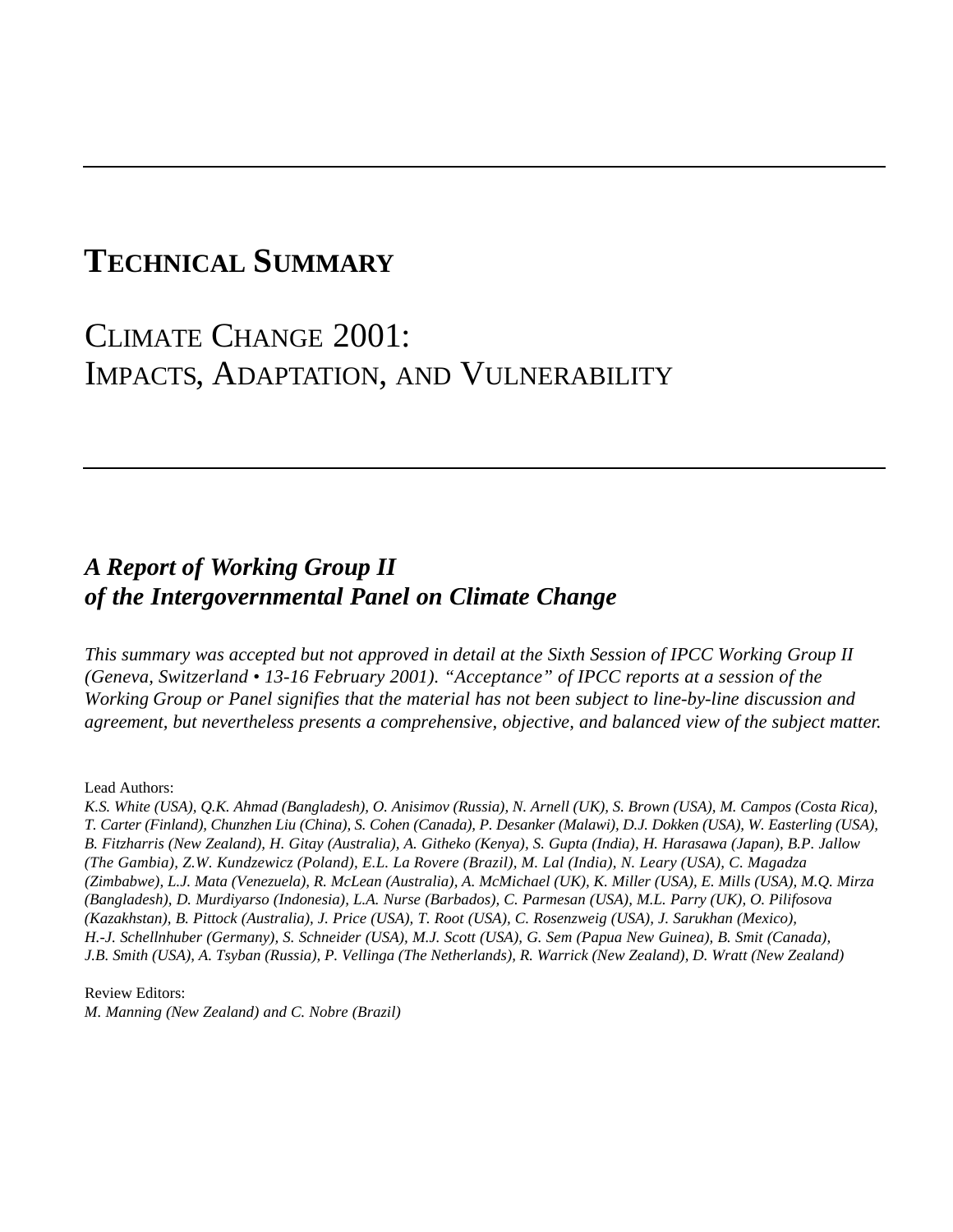## **CONTENTS**

| 1.               |      | <b>Scope and Approach of the Assessment</b>   | 21 |
|------------------|------|-----------------------------------------------|----|
|                  | 1.1. | Mandate of the Assessment                     | 21 |
|                  | 1.2. | What is Potentially at Stake?                 | 21 |
|                  | 1.3. | Approach of the Assessment                    | 22 |
|                  | 1.4. | <b>Treatment of Uncertainties</b>             | 23 |
| $\overline{2}$ . |      | <b>Methods and Tools of the Assessment</b>    | 24 |
|                  | 2.1. | Detecting Responses to Climate Change         |    |
|                  |      | using Indicator Species or Systems            | 24 |
|                  | 2.2  | Anticipating the Effects of                   |    |
|                  |      | <b>Future Climate Change</b>                  | 25 |
|                  | 2.3. | <b>Integrated Assessment</b>                  | 25 |
|                  | 2.4. | Costing and Valuation                         | 25 |
|                  | 2.5. | <b>Decision Analytic Frameworks</b>           | 26 |
| 3.               |      | <b>Scenarios of Future Change</b>             | 26 |
|                  | 3.1. | Scenarios and their Role                      | 26 |
|                  | 3.2. | Socioeconomic, Land-Use,                      |    |
|                  |      | and Environmental Scenarios                   | 26 |
|                  | 3.3. | <b>Sea-Level Rise Scenarios</b>               | 26 |
|                  | 3.4. | <b>Climate Scenarios</b>                      | 27 |
|                  | 3.5. | Scenarios for the 21st Century                | 27 |
|                  | 3.6. | How can We Improve Scenarios                  |    |
|                  |      | and their Use?                                | 28 |
| 4.               |      | <b>Natural and Human Systems</b>              | 28 |
|                  | 4.1. | <b>Water Resources</b>                        | 28 |
|                  | 4.2. | Agriculture and Food Security                 | 32 |
|                  | 4.3. | Terrestrial and Freshwater Ecosystems         | 33 |
|                  | 4.4. | <b>Coastal Zones and Marine Ecosystems</b>    | 34 |
|                  | 4.5. | Human Settlements, Energy, and Industry       | 36 |
|                  | 4.6. | <b>Insurance and Other Financial Services</b> | 38 |
|                  | 4.7. | Human Health                                  | 42 |

| 5. |      | <b>Regional Analyses</b>                    | 44 |
|----|------|---------------------------------------------|----|
|    | 5.1. | Africa                                      | 44 |
|    | 5.2. | Asia                                        | 46 |
|    | 5.3. | Australia and New Zealand                   | 50 |
|    | 5.4. | Europe                                      | 53 |
|    |      | 5.5. Latin America                          | 54 |
|    |      | 5.6. North America                          | 56 |
|    |      | 5.7. Polar Regions                          | 59 |
|    | 5.8. | <b>Small Island States</b>                  | 60 |
| 6. |      | <b>Adaptation, Sustainable Development,</b> |    |
|    |      | and Equity                                  | 62 |
|    | 6.1. | <b>Adaptive Capacity</b>                    | 63 |
|    | 6.2. | Development, Sustainability, and Equity     | 63 |
| 7. |      | <b>Global Issues and Synthesis</b>          | 65 |
|    | 7.1. | Detection of Climate Change Impacts         | 65 |
|    | 7.2. | <b>Reasons for Concern</b>                  | 68 |
| 8. |      | <b>Information Needs</b>                    | 72 |
|    |      |                                             |    |
|    |      |                                             |    |
|    |      |                                             |    |
|    |      |                                             |    |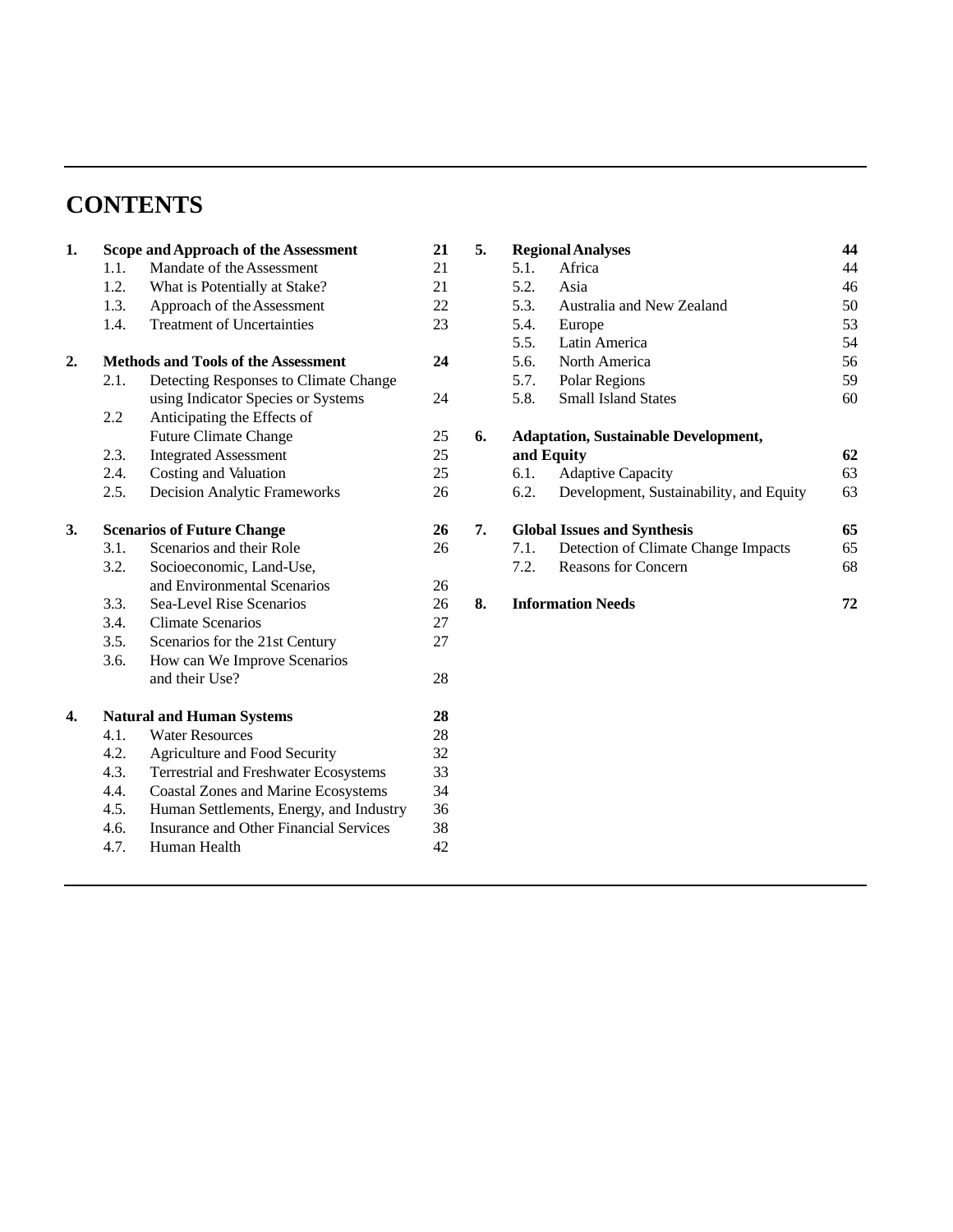#### **1. Scope and Approach of the Assessment**

## *1.1. Mandate of the Assessment*

The Intergovernmental Panel on Climate Change (IPCC) was established by World Meteorological Organization and United Nations Environmental Programme (UNEP) in 1988 to assess scientific, technical, and socioeconomic information that is relevant in understanding human-induced climate change, its potential impacts, and options for mitigation and adaptation. The IPCC currently is organized into three Working Groups: Working Group I (WGI) addresses observed and projected changes in climate; Working Group II (WGII) addresses vulnerability, impacts, and adaptation related to climate change; and Working Group III (WGIII) addresses options for mitigation of climate change.

This volume—*Climate Change 2001: Impacts, Adaptation, and Vulnerability*—is the WGII contribution to the IPCC's Third Assessment Report (TAR) on scientific, technical, environmental, economic, and social issues associated with the climate system and climate change.<sup>1</sup> WGII's mandate for the TAR is to assess the vulnerability of ecological systems, socioeconomic sectors, and human health to climate change as well as potential impacts of climate change, positive and negative, on these systems. This assessment also examines the feasibility of adaptation to enhance the positive effects of climate change and ameliorate negative effects. This new assessment builds on previous IPCC assessments, reexamining key findings of earlier assessments and emphasizing new information and implications from more recent studies.

#### *1.2. What is Potentially at Stake?*

Human activities—primarily burning of fossil fuels and changes in land cover—are modifying the concentration of atmospheric constituents or properties of the surface that absorb or scatter radiant energy. The WGI contribution to the TAR—*Climate Change 2001: The Scientific Basis*—found, "In the light of new evidence and taking into account the remaining uncertainties, most of the observed warming over the last 50 years is likely to have been due to the increase in greenhouse gas concentrations." Future changes in climate are expected to include additional warming, changes in precipitation patterns and amounts, sea-level rise, and changes in the frequency and intensity of some extreme events.

*The stakes associated with projected changes in climate are high.* Numerous Earth systems that sustain human societies are sensitive to climate and will be impacted by changes in climate (very high confidence). Impacts can be expected in ocean circulation; sea level; the water cycle; carbon and nutrient cycles; air quality; the productivity and structure of natural ecosystems; the productivity of agricultural, grazing, and timber lands; and the geographic distribution, behavior, abundance, and survival of plant and animal species, including vectors and hosts of human disease. Changes in these systems in response *Sensitivity* is the degree to which a system is affected, either adversely or beneficially, by climate-related stimuli. Climate-related stimuli encompass all the elements of climate change, including mean climate characteristics, climate variability, and the frequency and magnitude of extremes. The effect may be direct (e.g., a change in crop yield in response to a change in the mean, range or variability of temperature) or indirect (e.g., damages caused by an increase in the frequency of coastal flooding due to sea-level rise).

*Adaptive capacity* is the ability of a system to adjust to climate change, including climate variability and extremes, to moderate potential damages, to take advantage of opportunities, or to cope with the consequences.

*Vulnerability* is the degree to which a system is susceptible to, or unable to cope with, adverse effects of climate change, including climate variability and extremes. Vulnerability is a function of the character, magnitude and rate of climate change and variation to which a system is exposed, its sensitivity, and its adaptive capacity.

to climate change, as well as direct effects of climate change on humans, would affect human welfare, positively and negatively. Human welfare would be impacted through changes in supplies of and demands for water, food, energy, and other tangible goods that are derived from these systems; changes in opportunities for nonconsumptive uses of the environment for recreation and tourism; changes in non-use values of the environment such as cultural and preservation values; changes in incomes; changes in loss of property and lives from extreme climate phenomena; and changes in human health. Climate change impacts will affect the prospects for sustainable development in different parts of the world and may further widen existing inequalities. Impacts will vary in distribution across people, places, and times (very high confidence), raising important questions about equity.

Although the stakes are demonstrably high, the risks associated with climate change are less easily established. Risks are a function of the probability and magnitude of different types of impacts. The WGII report assesses advances in the state of

<sup>1</sup>*Climate change* in IPCC usage refers to any change in climate over time, whether due to natural variability or as a result of human activity. This usage differs from the definition in Article 1 of the United Nations Framework Convention on Climate Change, where *climate change* refers to a change of climate which is attributed directly or indirectly to human activity that alters the composition of the global atmosphere and which is in addition to natural climate variability observed over comparable time periods.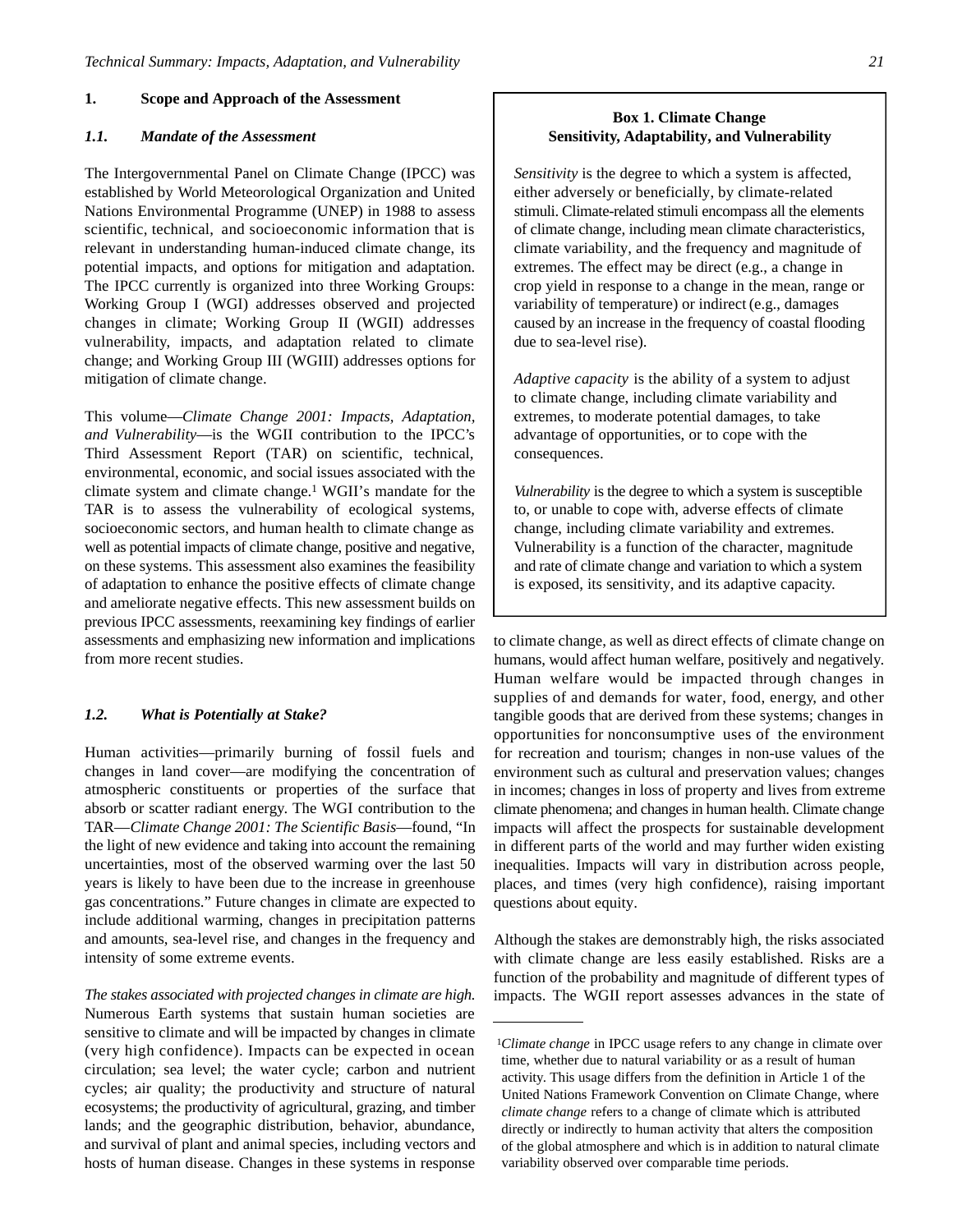knowledge regarding impacts of climate stimuli to which systems may be exposed, the sensitivity of exposed systems to changes in climate stimuli, their adaptive capacity to alleviate or cope with adverse impacts or enhance beneficial ones, and their vulnerability to adverse impacts (see Box 1). Possible impacts include impacts that threaten substantial and irreversible damage to or loss of some systems within the next century; modest impacts to which systems may readily adapt; and impacts that would be beneficial for some systems.

Figure TS-1 illustrates the scope of the WGII assessment and its relation to other parts of the climate change system. Human activities that change the climate expose natural and human systems to an altered set of stresses or stimuli. Systems that are sensitive to these stimuli are affected or impacted by the changes, which can trigger autonomous, or expected, adaptations. These autonomous adaptations will reshape the residual or net impacts of climate change. Policy responses in reaction to impacts already perceived or in anticipation of potential future impacts can take the form of planned adaptations to lessen adverse effects or enhance beneficial ones. Policy responses also can take the form of actions to mitigate climate change through greenhouse gas (GHG) emission reductions and enhancement of sinks. The WGII assessment focuses on the central box of Figure TS-1—exposure, impacts, and vulnerabilities—and the adaptation policy loop.

## *1.3. Approach of the Assessment*

The assessment process involves evaluation and synthesis of available information to advance understanding of climate change impacts, adaptation, and vulnerability. The information comes predominately from peer-reviewed published literature. Evidence also is drawn from published, non-peer-reviewed literature and unpublished sources, but only after evaluation of its quality and validity by the authors of this report.

WGII's assessment has been conducted by an international group of experts nominated by governments and scientific bodies and selected by the WGII Bureau of the IPCC for their scientific and technical expertise and to achieve broad geographical balance. These experts come from academia, governments, industry, and scientific and environmental organizations. They participate without compensation from the IPCC, donating substantial time to support the work of the IPCC.

This assessment is structured to examine climate change impacts, adaptations, and vulnerabilities of systems and regions and to provide a global synthesis of cross-system and cross-regional issues. To the extent feasible, given the available literature, climate change is examined in the context of sustainable development and equity. The first section sets the stage for the



**Figure TS-1**: Scope of the Working Group II assessment.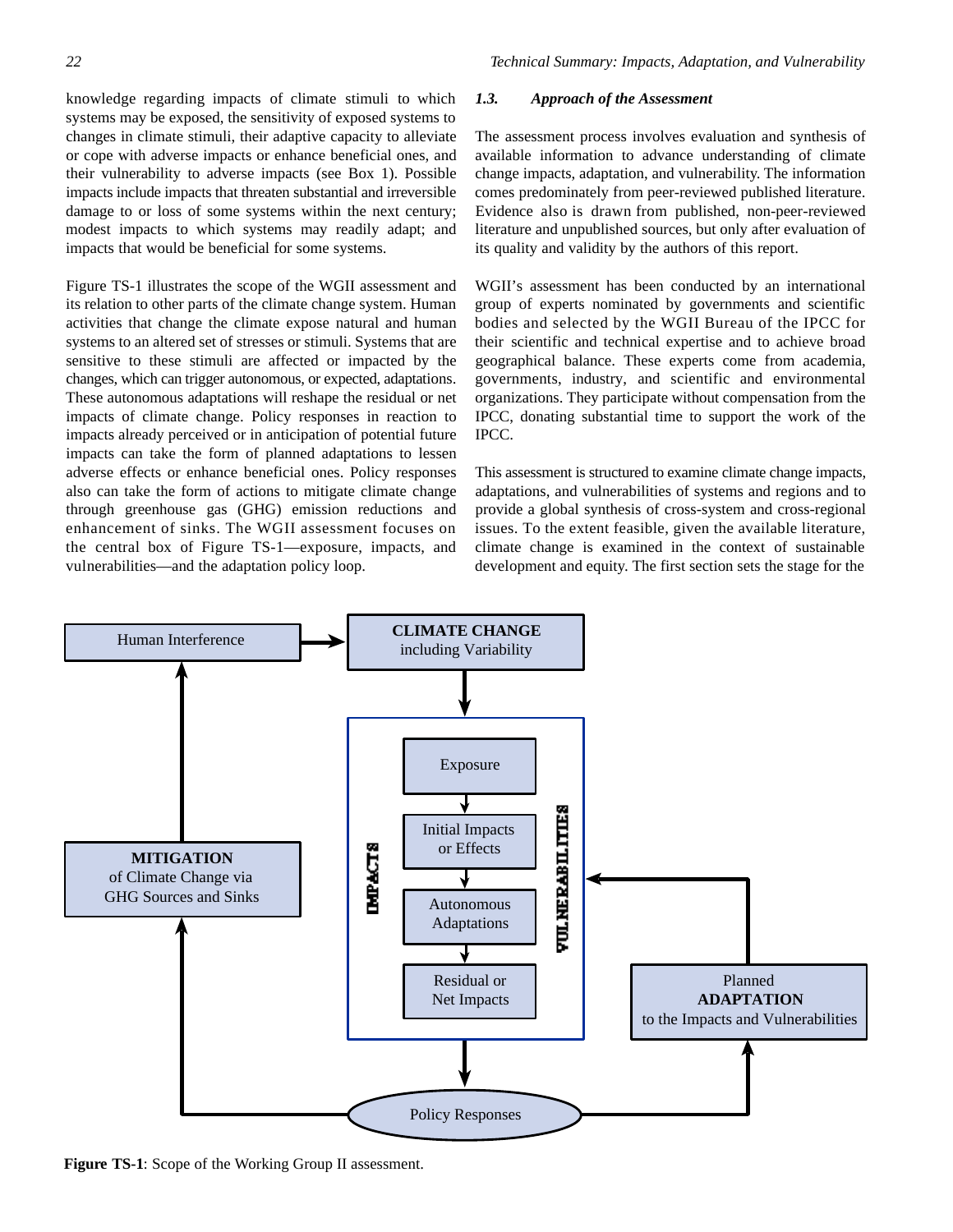

**Figure TS-2**: Regions for the IPCC Working Group II Third Assessment Report. Note that regions in which small island states are located include the Pacific, Indian, and Atlantic Oceans, and the Caribbean and Mediterranean Seas. The boundary between Europe and Asia runs along the eastern Ural Mountains, River Ural, and Caspian Sea. For the polar regions, the Arctic consists of the area north of the Arctic Circle, including Greenland; the Antarctic consists of the Antarctic continent, together with the Southern Ocean south of ~58°S.

assessment by discussing the context of climate change, methods and tools, and scenarios. Individual chapters assess vulnerabilities of water systems, terrestrial ecosystems (including agriculture and forestry), ocean and coastal systems, human settlements (including energy and industrial sectors), insurance and other financial services, and human health. A chapter is devoted to each of eight major regions of the world: Africa, Asia, Australia and New Zealand, Europe, Latin America, North America, polar regions, and small island states. These regions are shown in Figure TS-2. All of the regions are highly heterogeneous, and climate change impacts, adaptive capacity, and vulnerability will vary in important ways within each of the regions. The final section of the report synthesizes adaptation capacity and its potential to alleviate adverse impacts, enhance beneficial effects, and increase sustainable development and equity and reviews information that is relevant for interpretation of Article 2 of the United Nations Framework Convention on Climate Change (UNFCCC) and key provisions of international agreements to address climate change. The report also contains a Summary for Policymakers, which provides a brief synthesis of the conclusions of the report that have particular relevance to those who have responsibility for making climate change response decisions. This Technical Summary provides a more comprehensive summary of the assessment; it references sections of the underlying report in brackets at the end of the paragraphs for readers who would like more information on a particular topic. [1.1]

## *1.4. Treatment of Uncertainties*

*Since the SAR, greater emphasis has been placed on developing methods for characterizing and communicating uncertainties.* Two approaches to evaluate uncertainties are applied in the WGII assessment. A quantitative approach is adopted to assess confidence levels in instances for which present understanding of relevant processes, system behavior, observations, model simulations, and estimates is sufficient to support broad agreement among authors of the report about Bayesian probabilities associated with selected findings. Amore qualitative approach is used to assess and report the quality or level of scientific understanding that supports a conclusion (see Box 2). These approaches, and the rationale for them, are explained in more detail in *Third Assessment Report: Cross-Cutting Issues Guidance Papers* (http://www.gispri.or.jp), supporting material prepared by the IPCC to increase the use of consistent terms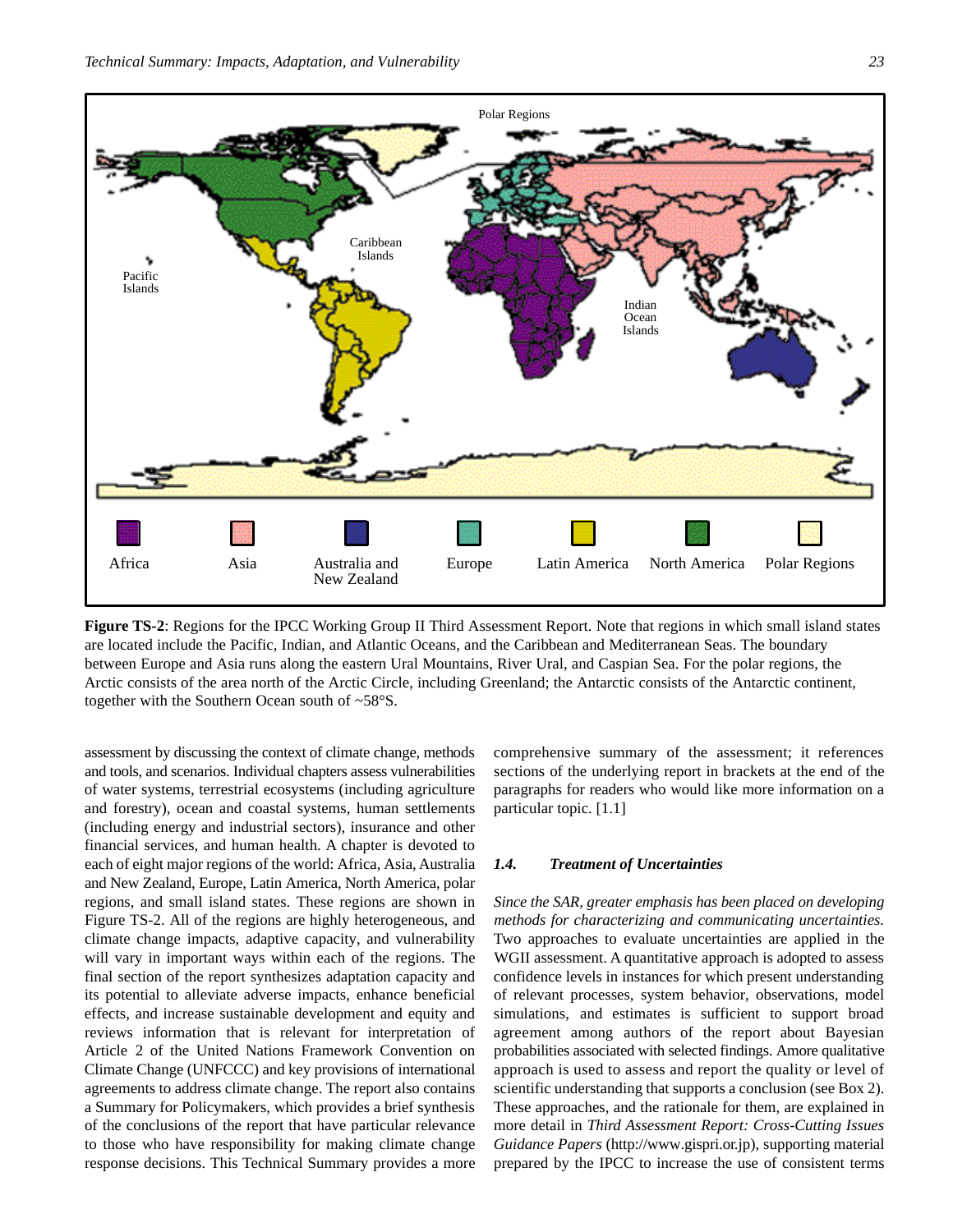and concepts within and across the Working Group volumes of the TAR. [1.1, 2.6]

## **2. Methods and Tools of the Assessment**

Assessment of climate change impacts, adaptations, and vulnerability draws on a wide range of physical, biological, and social science disciplines and consequently employs an enormous variety of methods and tools. Since the SAR, such methods have improved detection of climate change in biotic and physical systems and produced new substantive findings. In addition, cautious steps have been taken since the SAR to expand the "tool-box" to address more effectively the human dimensions of climate as both causes and consequences of change and to deal more directly with cross-sectoral issues concerning vulnerability, adaptation, and decisionmaking. In particular, a greater number of studies have begun to apply methods and tools for costing and valuing effects, treating uncertainties, integrating effects across sectors and regions, and applying decision analytic frameworks for evaluating adaptive capacity. Overall, these modest methodological developments are encouraging analyses that will build a more solid foundation for understanding how decisions regarding adaptation to future climate change might be taken. [2.8]

## *2.1. Detecting Responses to Climate Change using Indicator Species or Systems*

*Since the SAR, methods have been developed and applied to the detection of present impacts of 20th century climate change on abiotic and biotic systems.* Assessment of impacts on human and natural systems that already have occurred as a result of recent climate change is an important complement to model projections of future impacts. Such detection is impeded by multiple, often inter-correlated, nonclimatic forces that concurrently affect those systems. Attempts to overcome this problem have involved the use of indicator species (e.g., butterflies, penguins, frogs, and sea anemones) to detect responses to climate change and to infer more general impacts of climate change on natural systems (e.g., in native meadows, coastal Antarctica, tropical cloud forest, and the Pacific rocky intertidal, respectively). An important component of this detection process is the search for systematic patterns of change across many studies that are consistent with expectations, based on observed or predicted changes in climate. Confidence in attribution of these observed changes to climate change increases as studies are replicated across diverse systems and geographic regions. Even though studies now number in the hundreds, some regions and systems remain underrepresented. [2.2]

To investigate possible links between observed changes in regional climate and biological or physical processes in ecosystems, the author team gathered more than 2,500 articles on climate and one of the following entities: animals, plants, glaciers, sea ice, and ice on lakes or streams. To determine if these entities have been influenced by changing climate, only

## **Box 2. Confidence Levels and State of Knowledge**

*Quantitative Assessment of Confidence Levels*

In applying the *quantitative* approach, authors of the report assign a confidence level that represents the degree of belief among the authors in the validity of a conclusion, based on their collective expert judgment of observational evidence, modeling results, and theory that they have examined. Five confidence levels are used. In the tables of the Technical Summary, symbols are substituted for words:

| Very High $(*****)$ | 95% or greater |
|---------------------|----------------|
| $High (****)$       | 67–95%         |
| Medium $(***)$      | $33 - 67\%$    |
| Low $(**)$          | $5 - 33%$      |
| Very Low $(*)$      | 5% or less     |

## *Qualitative Assessment of the State of Knowledge*

In applying the *qualitative* approach, authors of the report evaluate the level of scientific understanding in support of a conclusion, based on the amount of supporting evidence and the level of agreement among experts about the interpretation of the evidence. Four qualitative classifications are employed:

- *Well-established*: Models incorporate known processes, observations are consistent with models, or multiple lines of evidence support the finding.
- *Established but incomplete*: Models incorporate most known processes, although some parameterizations may not be well tested; observations are somewhat consistent but incomplete; current empirical estimates are well founded, but the possibility of changes in governing processes over time is considerable; or only one or a few lines of evidence support the finding.
- *Competing explanations*: Different model representations account for different aspects of observations or evidence or incorporate different aspects of key processes, leading to competing explanations.
- *Speculative:* Conceptually plausible ideas that are not adequately represented in the literature or that contain many difficult-to-reduce uncertainties [Box 1-1]

studies meeting at least two of the following criteria were included:

- A trait of these entities (e.g., range boundary, melting date) shows a change over time.
- The trait is correlated with changes in local temperature.
- Local temperature changed over time.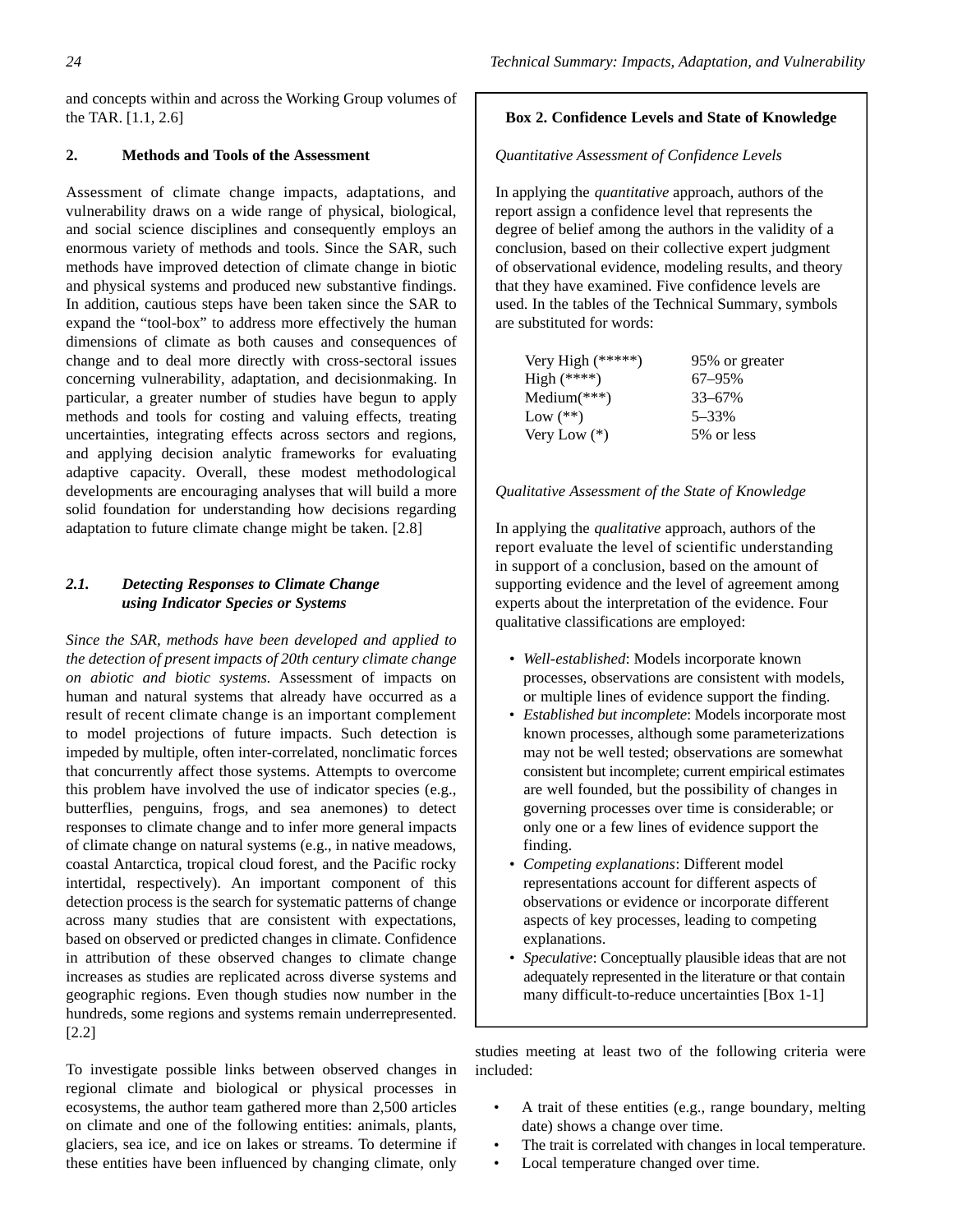At least two of these three criteria had to exhibit a statistically significant correlation. Only temperature was considered because it is well established in the literature how it influences the entities examined and because temperature trends are more globally homogeneous than other locally varying climatic factors, such as precipitation changes. Selected studies must also have examined at least 10 years of data; more than 90% had a time span of more than 20 years.

These stringent criteria reduced the number of studies used in the analysis to 44 animal and plant studies that cover more than 600 species. Of these species, about 90% (more than 550) show changes in traits over time. Of these 550+ species, about 80% (more than 450) show change in a direction expected given scientific understanding of known mechanisms that relate temperature to each of the species traits. The probability that more than 450 species of 550+ would show changes in the directions expected by random chance is negligible.

Sixteen studies examining glaciers, sea ice, snow cover extent/ snow melt, or ice on lakes or streams included more than 150 sites. Of these 150+ sites, 67% (100+) show changes in traits over time. Of these 100+ sites, about 99% (99+) exhibited trends in a direction expected, given scientific understanding of known mechanisms that relate temperatures to physical processes that govern change in that trait. The probability that 99+ of 100+ sites would show changes in the directions expected by chance alone is negligible. [5.2, 5.4, 19.2]

## *2.2. Anticipating the Effects of Future Climate Change*

*Since the SAR, improvements in methods and tools for studying impacts of future changes in climate have included greater emphasis on the use of process-oriented models, transient climate change scenarios, refined socioeconomic baselines, and higher resolution spatial and temporal scales*. Country studies and regional assessments in every continent have tested models and tools in a variety of contexts. First-order impact models have been linked to global systems models. Adaptation has been included in many assessments, often for the first time.

*Methodological gaps remain concerning scales, data, validation, and integration of adaptation and the human dimensions of climate change.* Procedures for assessing regional and local vulnerability and long-term adaptation strategies require highresolution assessments, methodologies to link scales, and dynamic modeling that uses corresponding and new data sets. Validation at different scales often is lacking. Regional integration across sectors is required to place vulnerability in the context of local and regional development. Methods and tools to assess vulnerability to extreme events have improved but are constrained by low confidence in climate change scenarios and the sensitivity of impact models to major climatic anomalies. Understanding and integrating higher order economic effects and other human dimensions of global change are required. Adaptation models and vulnerability indices to prioritize adaptation options are at early stages of development in many

fields. Methods to enable stakeholder participation in assessments need improvement. [2.3]

#### *2.3. Integrated Assessment*

Integrated assessment is an interdisciplinary process that combines, interprets, and communicates knowledge from diverse scientific disciplines from the natural and social sciences to investigate and understand causal relationships within and between complicated systems. Methodological approaches employed in such assessments include computer-aided modeling, scenario analyses, simulation gaming and participatory integrated assessment, and qualitative assessments that are based on existing experience and expertise. Since the SAR, significant progress has been made in developing and applying such approaches to integrated assessment, globally and regionally.

*However, progress to date, particularly with regard to integrated modeling, has focused largely on mitigation issues at the g l o bal or regional scale and only secondarily on issues of impacts, vulnerability, and adaptation.* Greater emphasis on the development of methods for assessing vulnerability is required, especially at national and subnational scales where impacts of climate change are felt and responses are implemented. Methods designed to include adaptation and adaptive capacity explicitly in specific applications must be developed. [2.4]

#### *2.4. Costing and Valuation*

Methods of economic costing and valuation rely on the notion of opportunity cost of resources used, degraded, or saved. Opportunity cost depends on whether the market is competitive or monopolistic and on whether any externalities are internalized. It also depends on the rate at which the future is discounted, which can vary across countries, over time, and over generations. The impact of uncertainty also can be valued if the probabilities of different possible outcomes are known. Public and nonmarket goods and services can be valued through willingness to pay for them or willingness to accept compensation for lack of them. Impacts on different groups, societies, nations, and species must be assessed. Comparison of alternative distributions of welfare across individuals and groups within a country can be justified if they are made according to internally consistent norms. Comparisons across nations with different societal, ethical, and governmental structures cannot yet be made meaningfully.

*Since the SAR, no new fundamental developments in costing and valuation methodology have taken place*. Many new applications of existing methods to a widening range of climate change issues have demonstrated, however, the strengths and limitations of some of these methods. Research efforts are required to strengthen methods for multi-objective assessments. Multi-objective assessments are increasingly preferred, but the means by which their underlying metrics might more accurately reflect diverse social, political, economic, and cultural contexts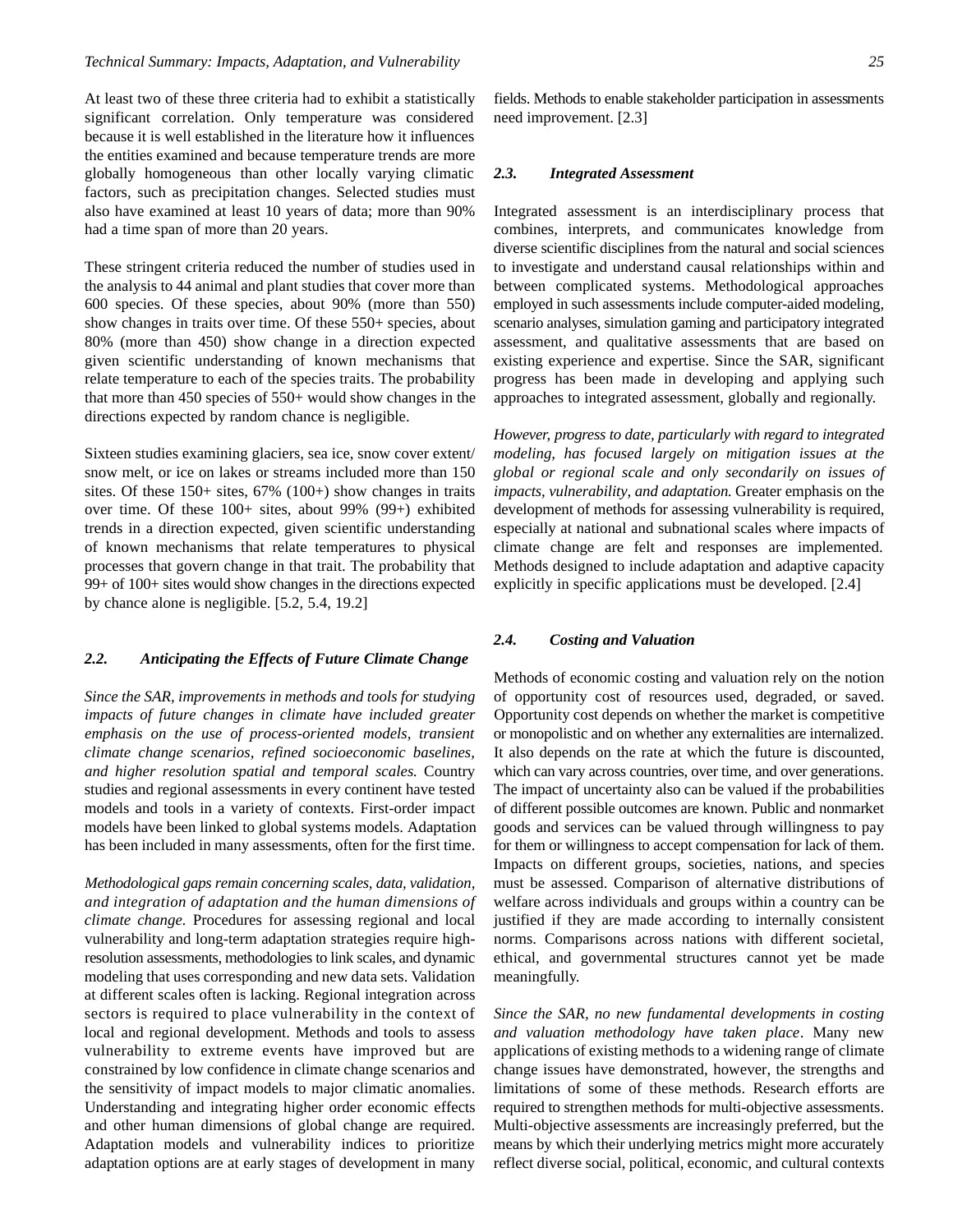must be developed. In addition, methods for integrating across these multiple metrics are still missing from the methodological repertoire. [2.5]

#### *2.5. Decision Analytic Frameworks*

Policymakers who are responsible for devising and implementing adaptive policies should be able to rely on results from one or more of a diverse set of decision analytical frameworks. Commonly used methods include cost-benefit and costeffectiveness analysis, various types of decision analysis (including multi-objective studies), and participatory techniques such as policy exercises.

*Ve ry few cases in which policymakers have used decision a n alytical frameworks in evaluating adaptation options have been reported*. Among the large number of assessments of climate change impacts reviewed in the TAR, only a small fraction include comprehensive and quantitative estimates of adaptation options and their costs, benefits, and uncertainty characteristics. This information is necessary for meaningful applications of any decision analytical method to issues of adaptation. Greater use of such methods in support of adaptation decisions is needed to establish their efficacy and to identify directions for necessary research in the context of vulnerability and adaptation to climate change. [2.7]

## **3. Scenarios of Future Change**

#### *3.1. Scenarios and their Role*

A scenario is a coherent, internally consistent, and plausible description of a possible future state of the world. Scenarios are commonly required in climate change impact, adaptation, and vulnerability assessments to provide alternative views of future conditions considered likely to influence a given system or activity. A distinction is made between climate scenarios, which describe the forcing factor of focal interest to the IPCC, and nonclimatic scenarios, which provide the socioeconomic and environmental context within which climate forcing operates. Most assessments of the impacts of future climate change are based on results from impact models that rely on quantitative climate and nonclimatic scenarios as inputs. [3.1.1, Box 3-1]

#### *3 . 2 . Socioeconomic, Land-Use, and Environmental Scenarios*

Nonclimatic scenarios describing future socioeconomic, landuse, and environmental changes are important for characterizing the sensitivity of systems to climate change, their vulnerability, and the capacity for adaptation. Such scenarios only recently have been widely adopted in impact assessments alongside climate scenarios.

*Socioeconomic scenarios*. Socioeconomic scenarios have been used more extensively for projecting GHG emissions than for assessing climate vulnerability and adaptive capacity. Most socioeconomic scenarios identify several different topics or domains, such as population or economic activity, as well as background factors such as the structure of governance, social values, and patterns of technological change. Scenarios make it possible to establish baseline socioeconomic vulnerability, preclimate change; determine climate change impacts; and assess post-adaptation vulnerability. [3.2]

*Land-use and land-cover change scenarios*. Land-use change and land-cover change (LUC-LCC) involve several processes that are central to the estimation of climate change and its impacts. First, LUC-LCC influences carbon fluxes and GHG emissions, which directly alter atmospheric composition and radiative forcing properties. Second, LUC-LCC modifies landsurface characteristics and, indirectly, climatic processes. Third, land-cover modification and conversion may alter the properties of ecosystems and their vulnerability to climate change. Finally, several options and strategies for mitigating GHG emissions involve land cover and changed land-use practices. A great diversity of LUC-LCC scenarios have been constructed. Most of these scenarios do not address climate change issues explicitly, however; they focus on other issues for example, food security and carbon cycling. Large improvements have been made since the SAR in defining current and historic land-use and land-cover patterns, as well as in estimating future scenarios. Integrated assessment models currently are the most appropriate tools for developing LUC-LCC scenarios. [3.3.1, 3.3.2]

*Environmental scenarios*. Environmental scenarios refer to changes in environmental factors other than climate that will occur in the future regardless of climate change. Because these factors could have important roles in modifying the impacts of future climate change, scenarios are required to portray possible future environmental conditions such as atmospheric composition [e.g., carbon dioxide  $(CO<sub>2</sub>)$ , tropospheric ozone, acidifying compounds, and ultraviolet-B (UV-B) radiation]; water availability, use, and quality; and marine pollution. Apart from the direct effects of  $CO_2$  enrichment, changes in other environmental factors rarely have been considered alongside climate changes in past impact assessments, although their use is increasing with the emergence of integrated assessment methods. [3.4.1]

#### *3.3. Sea-Level Rise Scenarios*

Sea-level rise scenarios are required to evaluate a diverse range of threats to human settlements, natural ecosystems, and landscape in the coastal zone. Relative sea-level scenarios (i.e., sea-level rise with reference to movements of the local land surface) are of most interest for impact and adaptation assessments. Tide gauge and wave-height records of 50 years or more are required, along with information on severe weather and coastal processes, to establish baseline levels or trends. Recent techniques of satellite altimetry and geodetic leveling have enhanced and standardized baseline determinations of relative sea level over large areas of the globe. [3.6.2]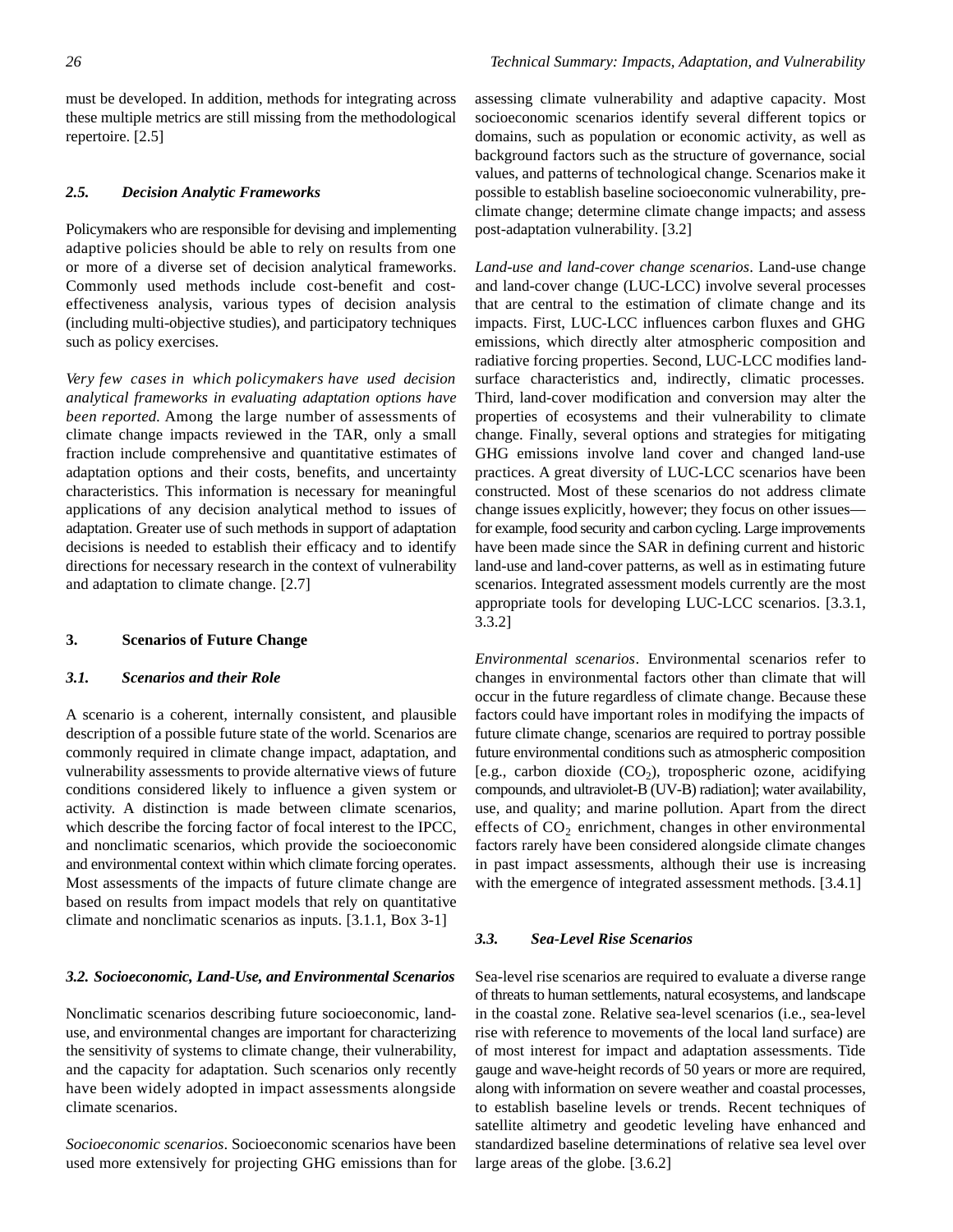Although some components of future sea-level rise can be modeled regionally by using coupled ocean-atmosphere models, the most common method of obtaining scenarios is to apply global mean estimates from simple models. Changes in the occurrence of extreme events such as storm surges and wave setup, which can lead to major coastal impacts, sometimes are investigated by superimposing historically observed events onto a rising mean sea level. More recently, some studies have begun to express future sea-level rise in probabilistic terms, enabling rising levels to be evaluated in terms of the risk of exceeding a critical threshold of impact. [3.6.3, 3.6.4, 3.6.5, 3.6.6]

#### *3.4. Climate Scenarios*

Three main types of climate scenarios have been employed in impact assessments: incremental scenarios, analog scenarios, and climate model-based scenarios. Incremental scenarios are simple adjustments of the baseline climate according to anticipated future changes that can offer a valuable aid for testing system sensitivity to climate. However, because they involve arbitrary adjustments, they may not be realistic meteorologically. Analogs of a changed climate from the past record or from other regions may be difficult to identify and are seldom applied, although they sometimes can provide useful insights into impacts of climate conditions outside the present-day range.  $[3.5.2]$ 

The most common scenarios use outputs from general circulation models (GCMs) and usually are constructed by adjusting a baseline climate (typically based on regional observations of climate over a reference period such as 1961–1990) by the absolute or proportional change between the simulated present

and future climates. Most recent impact studies have constructed scenarios on the basis of transient GCM outputs, although some still apply earlier equilibrium results. The great majority of scenarios represent changes in mean climate; some recent scenarios, however, also have incorporated changes in variability and extreme weather events, which can lead to important impacts for some systems. Regional detail is obtained from the coarse-scale outputs of GCMs by using three main methods: simple interpolation, statistical downscaling, and high-resolution dynamical modeling. The simple method, which reproduces the GCM pattern of change, is the most widely applied in scenario development. In contrast, the statistical and modeling approaches can produce local climate changes that are different from large-scale GCM estimates. More research is needed to evaluate the value added to impact studies of such regionalization exercises. One reason for this caution is the large uncertainty of GCM projections, which requires further quantification through model intercomparisons, new model simulations, and pattern scaling methods. [3.5.2, 3.5.4, 3.5.5]

#### *3.5. Scenarios of the 21st Century*

In 2000, the IPCC completed a *Special Report on Emissions Scenarios* (SRES) to replace the earlier set of six IS92 scenarios developed for the IPCC in 1992. These newer scenarios consider the period 1990 to 2100 and include a range of socioeconomic assumptions (e.g., global population and gross domestic product). Their implications for other aspects of global change also have been calculated; some of these implications are summarized for 2050 and 2100 in Table TS-1. For example, mean groundlevel ozone concentrations in July over the industrialized

*Table TS-1: The SRES scenarios and their implications for atmospheric composition, climate, and sea level. Values of population, GDP, and per capita income ratio (a measure of regional equity) are those applied in integrated assessment models used to estimate emissions (based on Tables 3-2 and 3-9).*

| Date | Global<br><b>Population</b><br>(billions) <sup>a</sup> | Global<br>GDP<br>$(10^{12}$ US\$ yr <sup>-1</sup> ) <sup>b</sup> | Per Capita<br><b>Income</b><br>Ratioc | Ground-<br>Level $O3$<br><b>Concentration</b><br>$(ppm)^d$ | CO <sub>2</sub><br><b>Concentration</b><br>(ppm) <sup>e</sup> | Global<br><b>Temperature</b><br><b>Change</b><br>$({}^{\circ}C)^{f}$ | Global<br><b>Sea-Level</b><br><b>Rise</b><br>(cm) <sup>g</sup> |
|------|--------------------------------------------------------|------------------------------------------------------------------|---------------------------------------|------------------------------------------------------------|---------------------------------------------------------------|----------------------------------------------------------------------|----------------------------------------------------------------|
| 1990 | 5.3                                                    | 21                                                               | 16.1                                  |                                                            | 354                                                           | $\Omega$                                                             | $\theta$                                                       |
| 2000 | $6.1 - 6.2$                                            | $25 - 28$                                                        | $12.3 - 14.2$                         | 40                                                         | 367                                                           | 0.2                                                                  | 2                                                              |
| 2050 | $8.4 - 11.3$                                           | 59-187                                                           | $2.4 - 8.2$                           | ~10                                                        | $463 - 623$                                                   | $0.8 - 2.6$                                                          | $5 - 32$                                                       |
| 2100 | $7.0 - 15.1$                                           | 197–550                                                          | $1.4 - 6.3$                           | >70                                                        | 478-1099                                                      | $1.4 - 5.8$                                                          | $9 - 88$                                                       |

a Values for 2000 show range across the six illustrative SRES emissions scenarios; values for 2050 and 2100 show range across all 40 SRES scenarios.

b See footnote a; gross domestic product (trillion 1990 US\$ yr-1).

c See footnote a; ratio of developed countries and economies-in-transition (Annex I) to developing countries (non-Annex I).

d Model estimates for industrialized continents of northern hemisphere assuming emissions for 2000, 2060, and 2100 from the A1F and A2 illustrative SRES emissions scenarios at high end of the SRES range (Chapter 4, TAR WG I).

e Observed 1999 value (Chapter 3, WG I TAR); values for 1990, 2050, and 2100 are from simple model runs across the range of 35 fully quantified SRES emissions scenarios and accounting for uncertainties in carbon cycle feedbacks related to climate sensitivity (data from S.C.B. Raper, Chapter 9, WG I TAR). Note that the ranges for 2050 and 2100 differ from those presented by TAR WGI (Appendix II), which were ranges across the six illustrative SRES emissions scenarios from simulations using two different carbon cycle models.

f Change in global mean annual temperature relative to 1990 averaged across simple climate model runs emulating results of seven AOGCMs with an average climate sensitivity of 2.8°C for the range of 35 fully quantified SRES emissions scenarios (Chapter 9, WG I TAR).

g Based on global mean temperature changes but also accounting for uncertainties in model parameters for land ice, permafrost, and sediment deposition (Chapter 11, WG I TAR).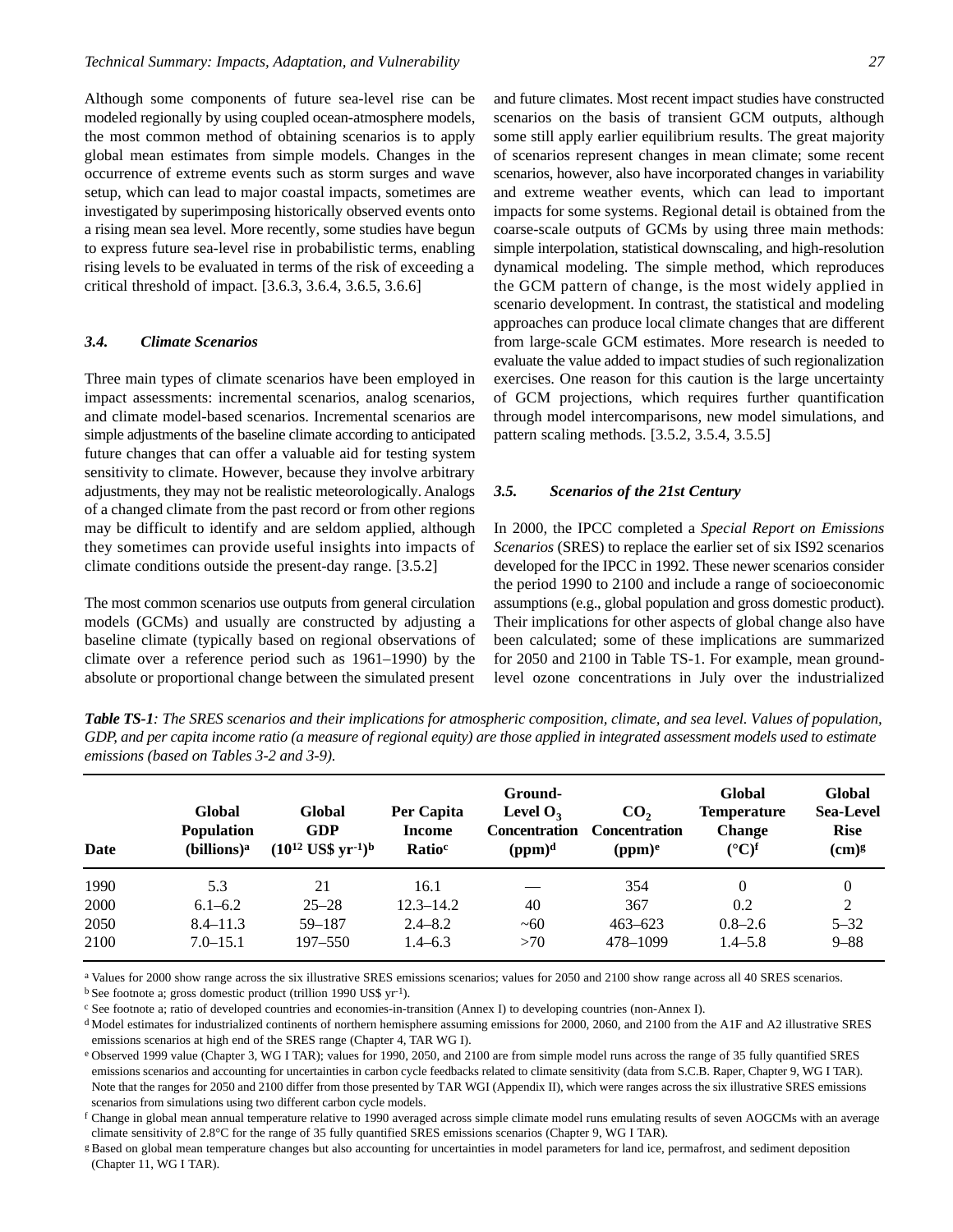*28 Technical Summary: Impacts, Adaptation, and Vulnerability*

continents of the northern hemisphere are projected to rise from about 40 ppb in 2000 to more than 70 ppb in 2100 under the highest illustrative SRES emissions scenarios; by comparison, the clean-air standard is below 80 ppb. Peak levels of ozone in local smog events could be many times higher. Estimates of  $CO<sub>2</sub>$  concentration range from 478 ppm to1099 ppm by 2100, given the range of SRES emissions and uncertainties about the carbon cycle (Table TS-1). This range of implied radiative forcing gives rise to an estimated global warming from 1990 to 2100 of 1.4–5.8°C, assuming a range of climate sensitivities. This range is higher than the 0.7–3.5°C of the SAR because of higher levels of radiative forcing in the SRES scenarios than in the IS92a-f scenarios—primarily as a result of lower sulfate aerosol emissions, especially after 2050. The equivalent range of estimates of global sea-level rise (for this range of global temperature change in combination with a range of ice melt sensitivities) to 2100 is 9–88 cm (compared to 15–95 cm in the SAR). [3.2.4.1, 3.4.4, 3.8.1, 3.8.2]

In terms of *mean changes in regional climate*, results from GCMs that have been run assuming the new SRES emissions scenarios display many similarities with previous runs. The WGI contribution to the TAR concludes that rates of warming are expected to be greater than the global average over most land areas and will be most pronounced at high latitudes in winter. As warming proceeds, northern hemisphere snow cover and sea-ice extent will be reduced. Models indicate warming below the global average in the north Atlantic and circumpolar southern ocean regions, as well as in southern and southeast Asia and southern South America in June-August. Globally, there will be increases in average water vapor and precipitation. Regionally, December-February precipitation is expected to increase over the northern extratropics, Antarctica, and tropical Africa. Models also agree on a decrease in precipitation over Central America and little change in southeast Asia. Precipitation in June-August is estimated to increase in high northern latitudes, Antarctica, and south Asia; it is expected to change little in southeast Asia and to decrease in central America, Australia, southern Africa, and the Mediterranean region.

*Changes in the frequency and intensity of extreme climate events also can be expected*. Based on the conclusions of the WGI report and the likelihood scale employed therein, under GHG forcing to 2100, it is very likely that daytime maximum and minimum temperatures will increase, accompanied by an increased frequency of hot days (see Table TS-2). It also is very likely that heat waves will become more frequent, and the number of cold waves and frost days (in applicable regions) will decline. Increases in high-intensity precipitation events are likely at many locations; Asian summer monsoon precipitation variability also is likely to increase. The frequency of summer drought will increase in many interior continental locations, and droughts—as well as floods—associated with El Niño events are likely to intensify. Peak wind intensity and mean and peak precipitation intensities of tropical cyclones are likely to increase. The direction of changes in the average intensity of mid-latitude storms cannot be determined with current climate models. [Table 3-10]

## *3.6. How can We Improve Scenarios and their Use?*

Some features of scenario development and application that are now well established and tested include continued development of global and regional databases for defining baseline conditions, widespread use of incremental scenarios to explore system sensitivity prior to application of model-based scenarios, improved availability and wider application of estimates of longterm mean global changes on the basis of projections produced by specialized international organizations or the use of simple models, and a growing volume of accessible information that enables construction of regional scenarios for some aspects of global change. [3.9.1]

There also are numerous shortcomings of current scenario development, many of which are being actively investigated. These investigations include efforts to properly represent socioeconomic, land-use, and environmental changes in scenarios; to obtain scenarios at higher resolution (in time and space); and to incorporate changes in variability as well as mean conditions in scenarios. Increasing attention is required on construction of scenarios that address policy-related issues such as stabilization of GHG concentrations or adaptation, as well as improving the representation of uncertainties in projections, possibly within a risk assessment framework. [3.9.2]

## **4. Natural and Human Systems**

Natural and human systems are expected to be exposed to climatic variations such as changes in the average, range, and variability of temperature and precipitation, as well as the frequency and severity of weather events. Systems also would be exposed to indirect effects from climate change such as sealevel rise, soil moisture changes, changes in land and water condition, changes in the frequency of fire and pest infestation, and changes in the distribution of infectious disease vectors and hosts. The sensitivity of a system to these exposures depends on system characteristics and includes the potential for adverse and beneficial effects. The potential for a system to sustain adverse impacts is moderated by adaptive capacity. The capacity to adapt human management of systems is determined by access to resources, information and technology, the skill and knowledge to use them, and the stability and effectiveness of cultural, economic, social, and governance institutions that facilitate or constrain how human systems respond.

## *4.1. Water Resources*

*There are apparent trends in streamflow volumes—increases and decreases—in many regions*. However, confidence that these trends are a result of climate change is low because of factors such as the variability of hydrological behavior over time, the brevity of instrumental records, and the response of river flows to stimuli other than climate change. *In contrast, there is high confidence that observations of widespread accelerated glacier retreat and shifts in the timing of streamflow*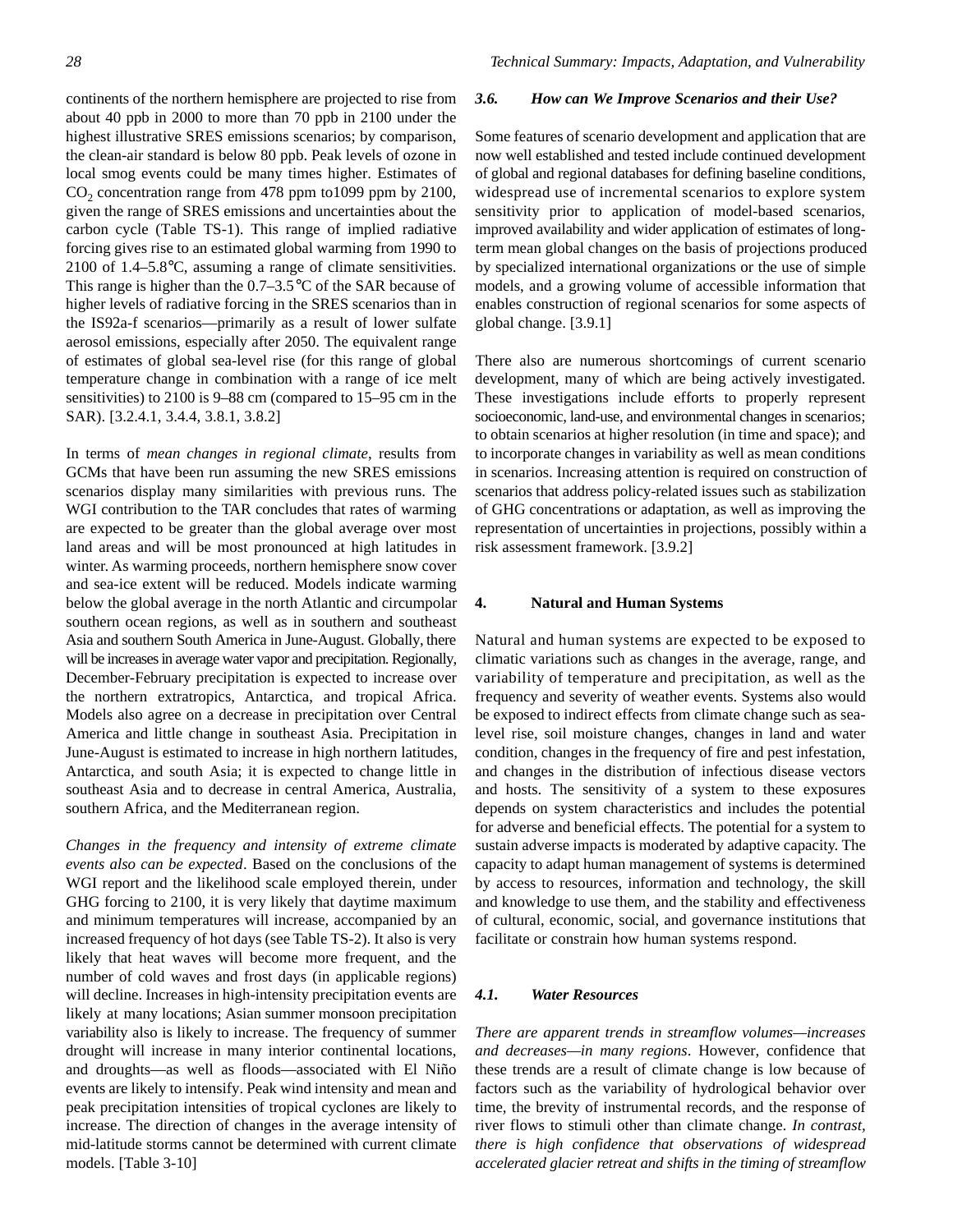|  | Table TS-2: Examples of impacts resulting from projected changes in extreme climate events. |  |  |  |  |
|--|---------------------------------------------------------------------------------------------|--|--|--|--|
|--|---------------------------------------------------------------------------------------------|--|--|--|--|

| <b>Projected Changes during the</b><br>21st Century in Extreme Climate<br>Phenomena and their Likelihood <sup>a</sup>                                                     | Representative Examples of Projected Impacts <sup>b</sup><br>(all high confidence of occurrence in some areasc)                                                                                                                                                                                               |
|---------------------------------------------------------------------------------------------------------------------------------------------------------------------------|---------------------------------------------------------------------------------------------------------------------------------------------------------------------------------------------------------------------------------------------------------------------------------------------------------------|
| <b>Simple Extremes</b>                                                                                                                                                    |                                                                                                                                                                                                                                                                                                               |
| Higher maximum temperatures; more hot<br>days and heat waves <sup>d</sup> over nearly all land<br>areas (Very Likelya)                                                    | • Increased incidence of death and serious illness in older age groups and urban poor<br>• Increased heat stress in livestock and wildlife<br>• Shift in tourist destinations<br>• Increased risk of damage to a number of crops<br>• Increased electric cooling demand and reduced energy supply reliability |
| Higher (increasing) minimum temperatures;<br>fewer cold days, frost days, and cold<br>waves <sup>d</sup> over nearly all land areas (Very<br>Likely <sup>a</sup> )        | • Decreased cold-related human morbidity and mortality<br>• Decreased risk of damage to a number of crops, and increased risk to others<br>• Extended range and activity of some pest and disease vectors<br>• Reduced heating energy demand                                                                  |
| More intense precipitation events<br>(Very Likely <sup>a</sup> over many areas)                                                                                           | • Increased flood, landslide, avalanche, and mudslide damage<br>• Increased soil erosion<br>• Increased flood runoff could increase recharge of some floodplain aquifers<br>• Increased pressure on government and private flood insurance systems and<br>disaster relief                                     |
| <b>Complex Extremes</b>                                                                                                                                                   |                                                                                                                                                                                                                                                                                                               |
| Increased summer drying over most<br>mid-latitude continental interiors and<br>associated risk of drought (Likely <sup>a</sup> )                                          | • Decreased crop yields<br>• Increased damage to building foundations caused by ground shrinkage<br>• Decreased water resource quantity and quality<br>• Increased risk of forest fire                                                                                                                        |
| Increase in tropical cyclone peak wind<br>intensities, mean and peak precipitation<br>intensities (Likely <sup>a</sup> over some areas) <sup>e</sup>                      | • Increased risks to human life, risk of infectious disease epidemics, and many<br>other risks<br>• Increased coastal erosion and damage to coastal buildings and infrastructure<br>• Increased damage to coastal ecosystems such as coral reefs and mangroves                                                |
| Intensified droughts and floods associated<br>with El Niño events in many different<br>regions (Likelya)<br>(see also under droughts and intense<br>precipitation events) | • Decreased agricultural and rangeland productivity in drought- and flood-prone<br>regions<br>• Decreased hydro-power potential in drought-prone regions                                                                                                                                                      |
| Increased Asian summer monsoon<br>precipitation variability (Likely <sup>a</sup> )                                                                                        | • Increased flood and drought magnitude and damages in temperate and<br>tropical Asia                                                                                                                                                                                                                         |
| Increased intensity of mid-latitude storms<br>(little agreement between current models) <sup>d</sup>                                                                      | • Increased risks to human life and health<br>• Increased property and infrastructure losses<br>• Increased damage to coastal ecosystems                                                                                                                                                                      |
|                                                                                                                                                                           | aLikelihood refers to judgmental estimates of confidence used by TAR WGI: very likely (90-99% chance); likely (66-90% chance). Unless otherwise stated,                                                                                                                                                       |

information on climate phenomena is taken from the Summary for Policymakers, TAR WGI.

bThese impacts can be lessened by appropriate response measures.

cBased on information from chapters in this report; high confidence refers to probabilities between 67 and 95% as described in Footnote 6 of TAR WGII, Summary for Policymakers.

dInformation from TAR WGI, Technical Summary, Section F.5.

<sup>e</sup>Changes in regional distribution of tropical cyclones are possible but have not been established.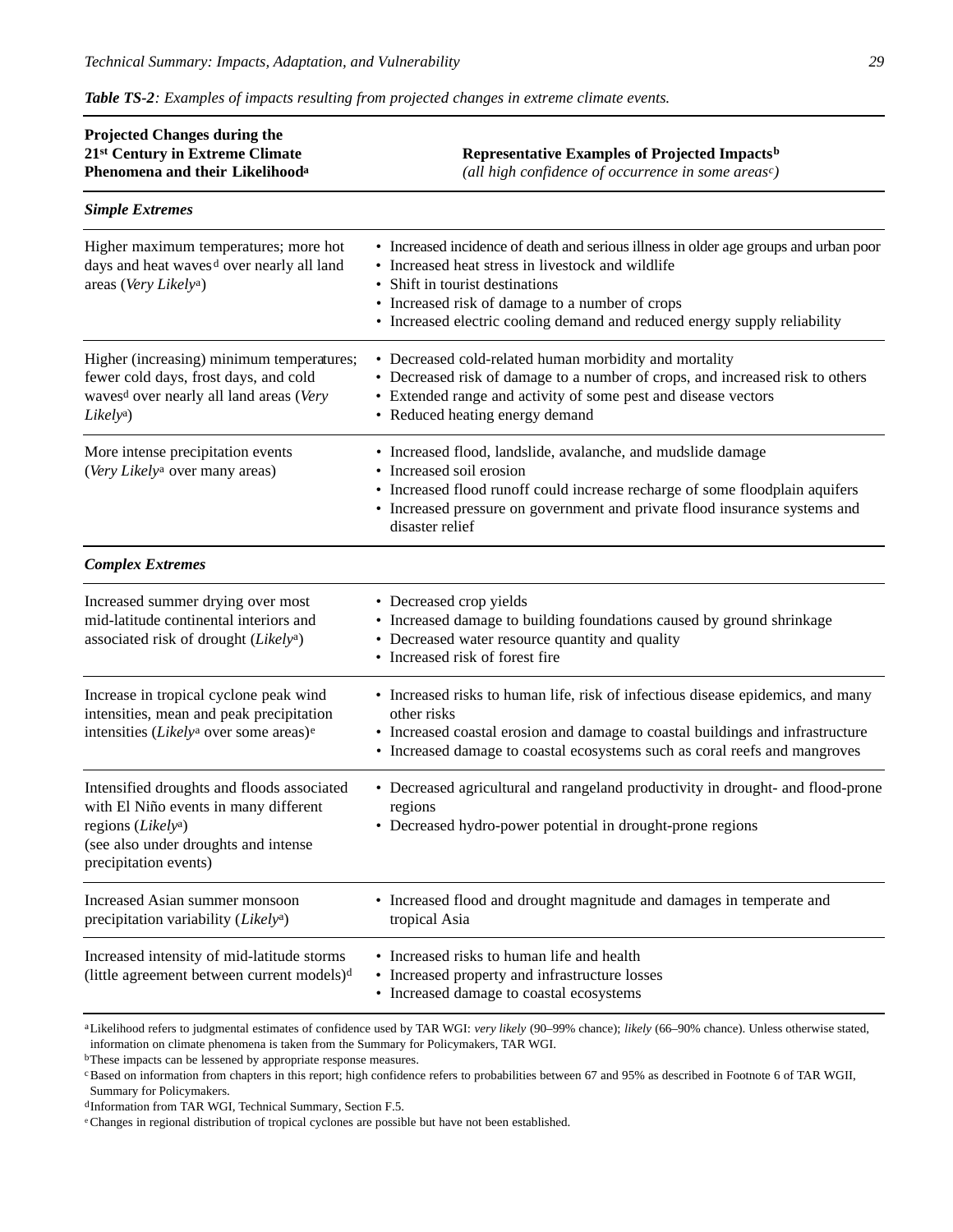*from spring toward winter in many areas are associated with observed increases in temperature*. High confidence in these findings exists because these changes are driven by rising temperature and are unaffected by factors that influence streamflow volumes. Glacier retreat will continue, and many small glaciers may disappear (high confidence). The rate of retreat will depend on the rate of temperature rise. [4.3.6.1, 4.3.11]

*The effect of climate change on streamflow and groundwater recharge varies regionally and among scenarios, largely f o llowing projected changes in precipitation.* In some parts of the world, the direction of change is consistent between scenarios, although the magnitude is not. In other parts of the world, the direction of change is uncertain. Possible streamflow changes under two climate change scenarios are shown in Figure TS-3.



**Figure TS-3**: The pattern of changes in runoff largely follows the pattern of simulated changes in precipitation, which varies between climate models. The modeled increases in runoff shown in both maps [(a) HadCM2 ensemble mean and (b) HadCM3; see Section 4.3.6.2 of Chapter 4 for discussion of models and scenarios used] for high latitudes and southeast Asia, and decreases in central Asia, the area around the Mediterranean, southern Africa, and Australia are broadly consistent—in terms of direction of change—across most climate models. In other parts of the world, changes in precipitation and runoff vary between climate change scenarios.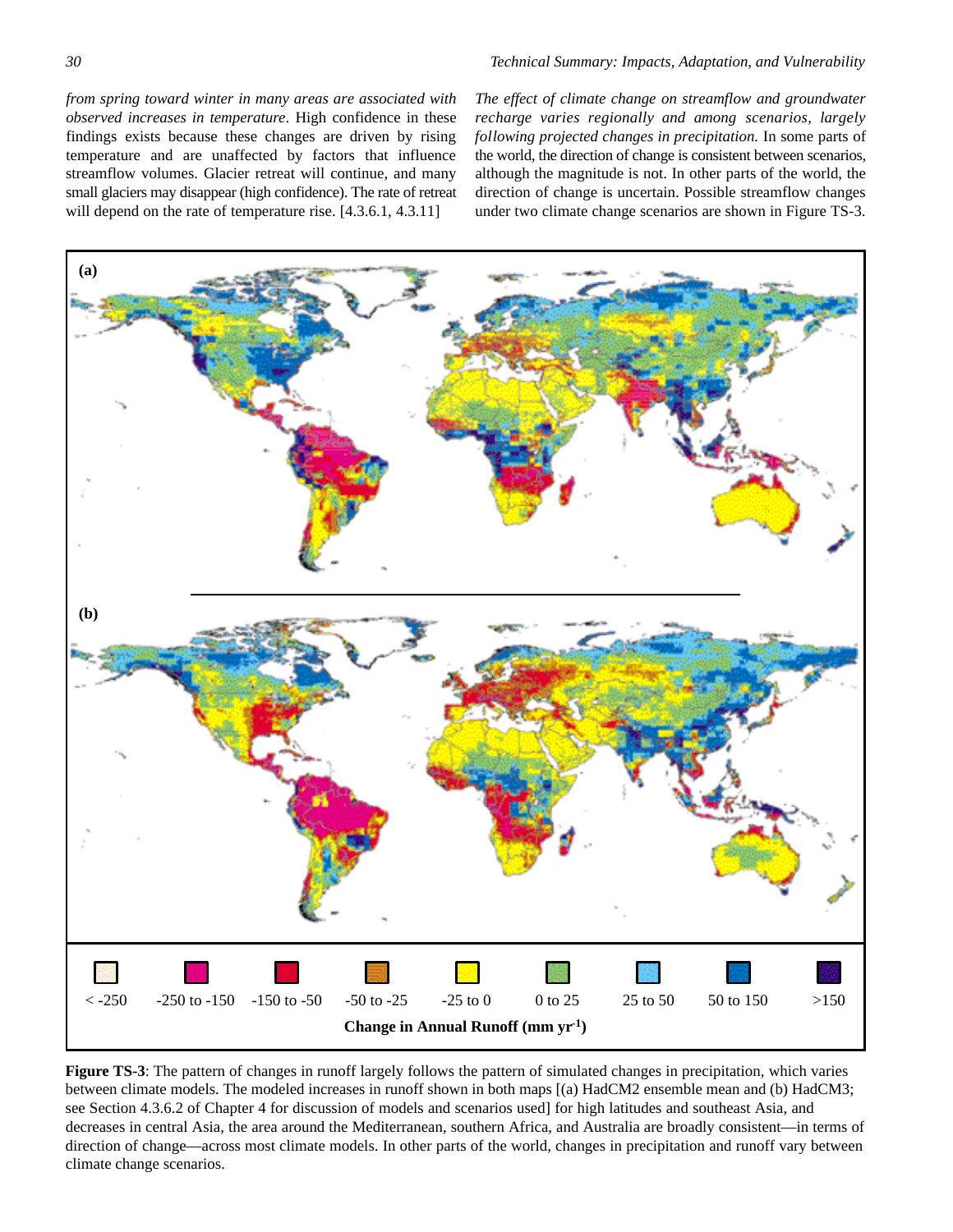Confidence in the projected direction and magnitude of change in streamflow and groundwater recharge is largely dependent on confidence in the projected changes in precipitation. The mapped increase in streamflow in high latitudes and southeast Asia and the decrease in streamflow in central Asia, the area around the Mediterranean, and southern Africa are broadly consistent across climate models. Changes in other areas vary between climate models. [4.3.5, 4.3.6.2]

*Peak streamflow will move from spring to winter in many areas where snowfall currently is an important component of the water balance (high confidence).* Higher temperatures mean that a greater proportion of winter precipitation falls as rain rather than snow and therefore is not stored on the land surface until it melts in spring. In particularly cold areas, an increase in temperature would still mean that winter precipitation falls as snow, so there would be little change in streamflow timing in these regions. The greatest changes therefore are likely to be in "marginal" zones—including central and eastern Europe and the southern Rocky Mountain chain—where a small temperature rise reduces snowfall substantially. [4.3.6.2]

*Water quality generally would be degraded by higher water temperatures (high confidence). The effect of temperature on water quality would be modified by changes in flow volume, which may either exacerbate or lessen the effect of temperature, depending on the direction of change in flow volume.* Other things being equal, increasing water temperature alters the rate of operation of biogeochemical processes (some degrading, some cleaning) and, most important, lowers the dissolved oxygen concentration of water. In rivers this effect may be offset to an extent by increased streamflow—which would dilute chemical concentrations further—or enhanced by lower streamflow, which would increase concentrations. In lakes, changes in mixing may offset or exaggerate the effects of increased temperature. [4.3.10]

*Flood magnitude and frequency are likely to increase in most regions, and low flows are likely to decrease in many regions.* The general direction of change in extreme flows and flow variability is broadly consistent among climate change scenarios, although confidence in the potential magnitude of change in any catchment is low. The general increase in flood magnitude and frequency is a consequence of a projected general increase in the frequency of heavy precipitation events, although the effect of a given change in precipitation depends on catchment characteristics. Changes in low flows are a function of changes in precipitation and evaporation. Evaporation generally is projected to increase, which may lead to lower low flows even where precipitation increases or shows little change. [4.3.8, 4.3.9]

Approximately 1.7 billion people, one-third of the world's population, presently live in countries that are water-stressed (i.e., using more than 20% of their renewable water supply—a commonly used indicator of water stress). This number is projected to increase to about 5 billion by 2025, depending on the rate of population growth. Projected climate change could further decrease streamflow and groundwater recharge in many of these water-stressed countries—for example, in central Asia, southern Africa, and countries around the Mediterranean Sea but may increase it in some others.

*Demand for water generally is increasing, as a result of population g rowth and economic development, but is falling in some countries.* Climate change may decrease water availability in some waterstressed regions and increase it in others. Climate change is unlikely to have a large effect on municipal and industrial demands but may substantially affect irrigation withdrawals. In the municipal and industrial sectors, it is likely that nonclimatic drivers will continue to have very substantial effects on demand for water. Irrigation withdrawals, however, are more climatically determined, but whether they increase or decrease in a given area depends on the change in precipitation: Higher temperatures, hence crop evaporative demand, would mean that the general tendency would be toward an increase in irrigation demands. [4.4.2, 4.4.3, 4.5.2]

*The impact of climate change on water resources depends not only on changes in the volume, timing, and quality of streamflow and recharge but also on system characteristics, changing pressures on the system, how management of the system evolves, and what adaptations to climate change are implemented. Nonclimatic changes may have a greater impact on water resources than climate change.* Water resources systems are evolving continually to meet changing management challenges. Many of the increased pressures will increase vulnerability to climate change, but many management changes will reduce vulnerability. Unmanaged systems are likely to be most vulnerable to climate change. By definition, these systems have no management structures in place to buffer the effects of hydrological variability. [4.5.2]

*Climate change challenges existing water resources management practices by adding uncertainty. Integrated water resources management will enhance the potential for adaptation to change.* The historic basis for designing and operating infrastructure no longer holds with climate change because it cannot be assumed that the future hydrological regime will be the same as that of the past. The key challenge, therefore, is incorporating uncertainty into water resources planning and management. Integrated water resources management is an increasingly used means of reconciling different and changing water uses and demands, and it appears to offer greater flexibility than conventional water resources management. Improved ability to forecast streamflow weeks or months ahead also would significantly enhance water management and its ability to cope with a changing hydrological variability. [4.6]

*Adaptive capacity (specifically, the ability to implement* integrated water resources management), however, is very *unevenly distributed across the world.* In practice, it may be very difficult to change water management practices in a country where, for example, management institutions and market-like processes are not well developed. The challenge, therefore, is to develop ways to introduce integrated water management practices into specific institutional settings—which is necessary even in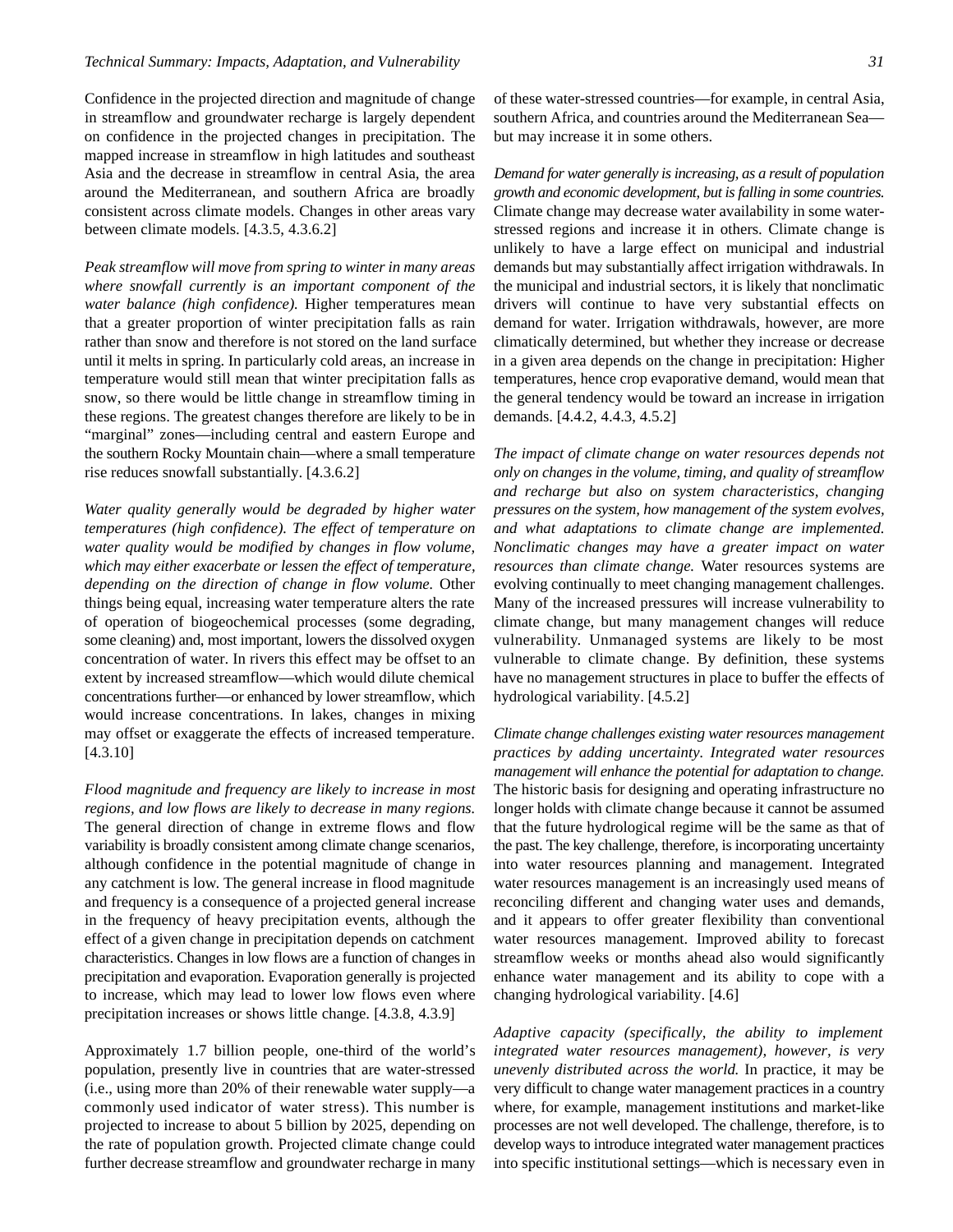the absence of climate change to improve the effectiveness of water management. [4.6.4]

## *4.2. Agriculture and Food Security*

*The response of crop yields to climate change varies widely, depending on the species, cultivar, soil conditions, treatment of C O<sup>2</sup> d i rect effects, and other locational factors*. It is established with medium confidence that a few degrees of projected warming will lead to general increases in temperate crop yields, with some regional variation (Table 5-4). At larger amounts of projected warming, most temperate crop yield responses become generally negative. Autonomous agronomic adaptation ameliorates temperate crop yield loss and improves gain in most cases (Figure TS-4). In the tropics, where some crops are near their maximum temperature tolerance and where dryland agriculture predominates, yields would decrease generally with even minimal changes in temperature; where there is a large decrease in rainfall, crop yields would be even more adversely affected (medium confidence). With autonomous agronomic adaptation, it is established with medium confidence that crop yields in the tropics tend to be less adversely affected by climate change than without adaptation, but they still tend to remain below baseline levels. Extreme events also will affect crop yields. Higher minimum temperatures will be beneficial to some crops, especially in temperate regions, and detrimental to other crops, especially in low latitudes (high confidence). Higher maximum temperatures will be generally detrimental to numerous crops (high confidence). [5.3.3]

*Important advances in research since the SAR on the direct effects of CO<sup>2</sup> on crops suggest that beneficial effects may be greater under certain stressful conditions, including warmer temperatures and drought.* Although these effects are well established for a few crops under experimental conditions, knowledge of them is incomplete for suboptimal conditions of actual farms. Research on agricultural adaptation to climate change also has made important advances. Inexpensive, farmlevel (autonomous) agronomic adaptations such as altering of planting dates and cultivar selections have been simulated in crop models extensively. More expensive, directed adaptations such as changing land-use allocations and developing and using irrigation infrastructure—have been examined in a small but growing number of linked crop-economic models, integrated assessment models, and econometric models.

*Degradation of soil and water resources is one of the major future challenges for global agriculture*. It is established with high confidence that those processes are likely to be intensified by adverse changes in temperature and precipitation. Land use and management have been shown to have a greater impact on soil conditions than the indirect effect of climate change; thus, adaptation has the potential to significantly mitigate these impacts. A critical research need is to assess whether resource degradation will significantly increase the risks faced



**Figure TS-4**: Ranges of percentage changes in crop yields (expressed in vertical extent of vertical bars only) spanning selected climate change scenarios—with and without agronomic adaptation—from paired studies listed in Table 5-4. Each pair of ranges is differentiated by geographic location and crop. Pairs of vertical bars represent the range of percentage changes with and without adaptation. Endpoints of each range represent collective high and low percentage change values derived from all climate scenarios used in the study. The horizontal extent of the bars is not meaningful. On the x-axis, the last name of the lead author is listed as it appears in Table 5-4; full source information is provided in the Chapter 5 reference list.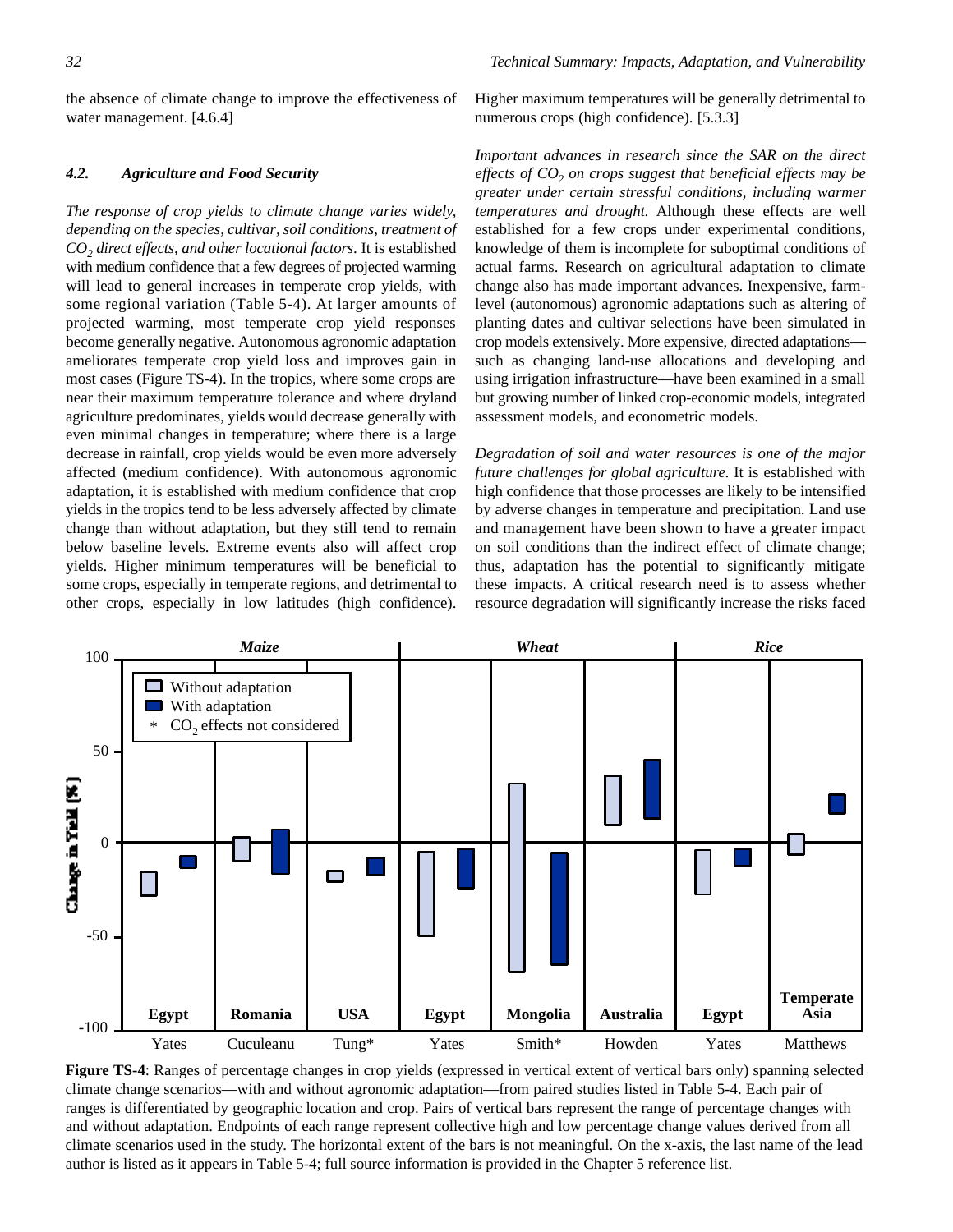by vulnerable agricultural and rural populations [5.3.2, 5.3.4, 5.3.6].

In the absence of climate change, most global and regional studies project declining real prices for agricultural commodities. Confidence in these projections declines farther into the future. *The impacts of climate change on agriculture are estimated to result in small percentage changes in global income, with p o sitive changes in more developed regions and smaller or negative changes in developing regions (low to medium confidence)*. The effectiveness of adaptation (agronomic and economic) in ameliorating the impacts of climate change will vary regionally and depend a great deal on regional resource endowments, including stable and effective institutions. [5.3.1, 5.3.5]

*Most studies indicate that mean annual temperature increases of 2.5 C or greater would prompt food prices to increase (low confidence) as a result of slowing in the expansion of global food capacity relative to growth in global food demand.* At lesser amounts of warming than 2.5ºC, global impact assessment models cannot distinguish the climate change signal from other sources of change. Some recent aggregated studies have estimated economic impacts on vulnerable populations such as smallholder producers and poor urban consumers. These studies indicate that climate change will lower the incomes of vulnerable populations and increase the absolute number of people at risk of hunger (low confidence). [5.3.5, 5.3.6]

*Without autonomous adaptation, increases in extreme events are likely to increase heat stress-related livestock deaths, although winter warming may reduce neonatal deaths at temperate latitudes (established but incomplete)*. Strategies to adapt livestock to physiological stresses of warming are considered effective; however, adaptation research is hindered by the lack of experimentation and simulation. [5.3.3]

Confidence in specific numerical estimates of climate change impacts on production, income, and prices obtained from large, aggregated, integrated assessment models is considered to be low because there are several remaining uncertainties. The models are highly sensitive to some parameters that have been subjected to sensitivity analysis, yet sensitivity to a large number of other parameters has not been reported. Other uncertainties include the magnitude and persistence of effects of rising atmospheric  $CO<sub>2</sub>$  on crop yield under realistic farming conditions; potential changes in crop and animal pest losses; spatial variability in crop responses to climate change; and the effects of changes in climate variability and extreme events on crops and livestock. [Box 5-3]

## *4.3. Terrestrial and Freshwater Ecosystems*

Ecosystems are subject to many pressures, such as land-use changes, deposition of nutrients and pollutants, harvesting, grazing by livestock, introduction of exotic species, and natural climate variability. Climate change constitutes an additional pressure that could change or endanger these systems. The impact of climate change on these systems will be influenced by land and water management adaptation and interactions with other pressures. Adaptive capacity is greater for more intensively managed lands and waters and in production of marketed goods (e.g., timber production in plantations) than in less intensively managed lands and nonmarket values of those lands and waters. [5.1, 5.2]

*Populations of many species already are threatened and are expected to be placed at greater risk by the synergy between the stresses of changing climate, rendering portions of current habitat unsuitable, and land-use change that fragments habitats.* Without adaptation, some species that currently are classified as "critically endangered" will become extinct, and the majority of those labeled "endangered or vulnerable" will become much rarer in the 21st century (high confidence). This may have the greatest impact on the lowest income human societies, which rely on wildlife for subsistence living. In addition, there is high confidence that loss or reduction of species would impact the services provided by wildlife through roles within an ecosystem (e.g., pollination, natural pest control), recreation (e.g., sport hunting, wildlife viewing), and cultural and religious practices of indigenous people. Possible adaptation methods to reduce risks to species could include establishment of refuges, parks, and reserves with corridors to allow migration of species, as well as use of captive breeding and translocation. However, these options may have limitations of cost. [5.4]

*There are now substantial observational and experimental studies demonstrating the link between change in regional climate and biological or physical processes in ecosystems.* These include a lengthening of vegetative growing season by 1.2 to 3.6 days per decade in the high northern latitudes (one factor leading to community composition changes); warming of lakes and rivers as a result of shortening duration of ice cover; upward range shifts in alpine herbs; and increased mortality and range contraction of wildlife as a result of heat stress. Others include changes in population sizes, body sizes, and migration times (see TS 2.1 and 7.1, Figure TS-11, and Table TS-16 for additional information). [5.2.1]

*Vegetation distribution models since the SAR suggest that mass ecosystem or biome movement is most unlikely to occur because of different climatic tolerance of the species involved, different migration abilities, and the effects of invading species*. Species composition and dominance will change, resulting in ecosystem types that may be quite different from those we see today. These changes will lag the changes in climate by years to decades to centuries (high confidence). The effects of changes in disturbances such as fire, blowdown, or pest attacks on vegetation have not been included in these studies. [5.2]

*Recent modeling studies continue to show potential for significant disruption of ecosystems under climate change (high confidence).* Further development of simple correlative models that were available at the time of the SAR point to areas where ecosystem disruption and the potential for ecosystem migration are high. Observational data and newer dynamic vegetation models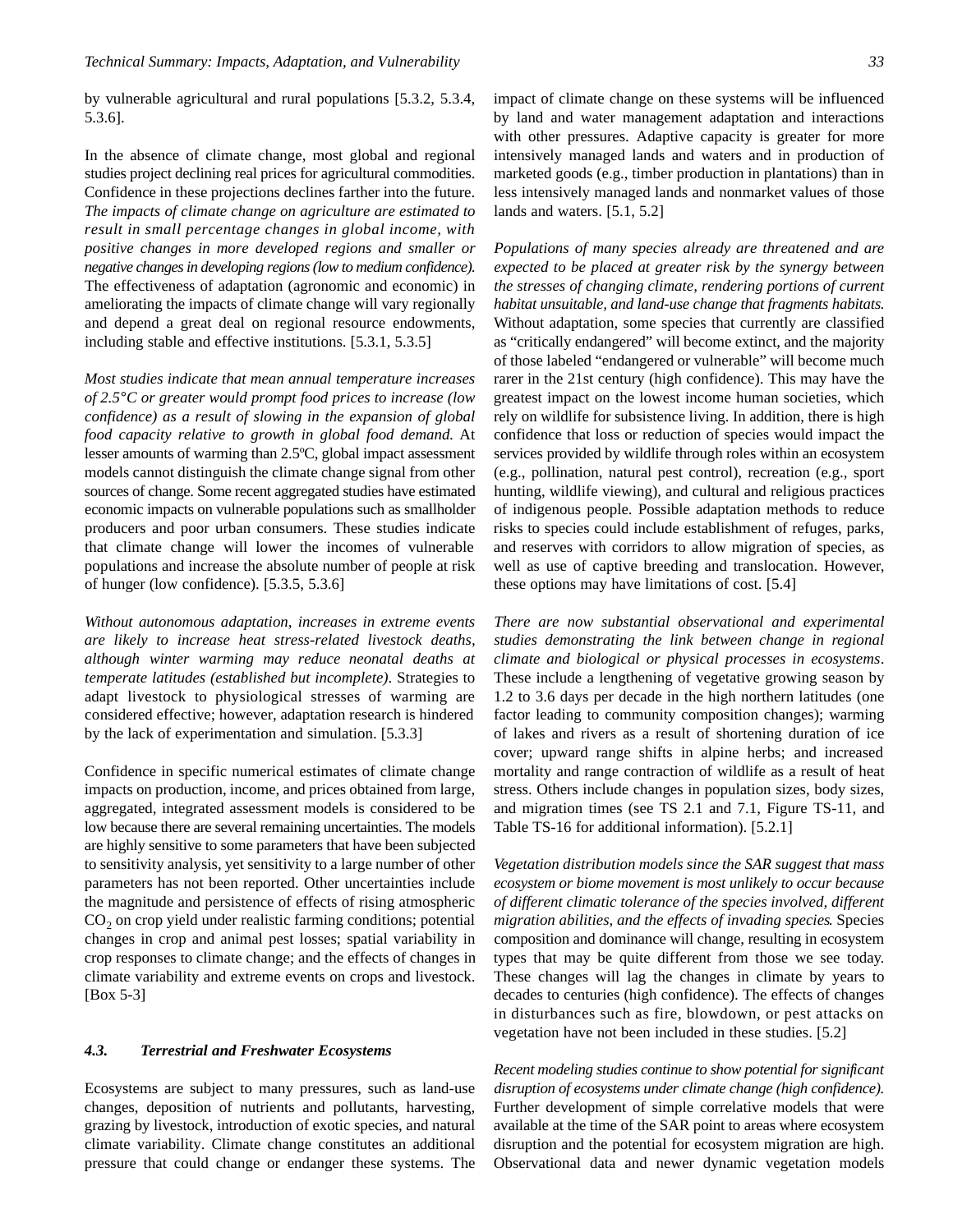linked to transient climate models are refining the projections. However, the precise outcomes depend on processes that are too subtle to be fully captured by current models. [5.2]

*I n c reasing CO<sup>2</sup> concentration would increase net primary p roductivity (plant growth, litterfall, and mortality) in most systems, whereas increasing temperature may have positive or negative effects (high confidence).* Experiments on tree species grown under elevated  $CO<sub>2</sub>$  over several years show continued and consistent stimulation of photosynthesis and little evidence of long-term loss of sensitivity to CO<sub>2</sub>. However, changes in net ecosystem productivity (which includes plant growth, litterfall, mortality, litter decomposition, and soil carbon dynamics) and net biome productivity (which includes those effects plus the e ffects of fire or other disturbances) are less likely to be positive and may be generally negative. Research reported since the SAR confirms the view that the largest and earliest impacts induced by climate change are likely to occur in boreal forests, through changes in weather-related disturbance regimes and nutrient cycling. [5.6.1.1, 5.6.3.1]

Terrestrial ecosystems appear to be storing increasing amounts of carbon. At the time of the SAR, this was attributed largely to increasing plant productivity because of the interaction among elevated  $CO<sub>2</sub>$  concentration, increasing temperatures, and soil moisture changes. Recent results confirm that productivity gains are occurring but suggest that they are smaller under field conditions than plant-pot experiments indicate (*medium confidence*). Hence, the terrestrial uptake may be caused more by change in uses and management of land than by the direct effects of elevated  $CO<sub>2</sub>$  and climate. The degree to which terrestrial ecosystems continue to be net sinks for carbon is uncertain because of the complex interactions between the aforementioned factors (e.g., arctic terrestrial ecosystems and wetlands may act as sources and sinks) (*medium confidence*).

*In arid or semi-arid areas (e.g., rangelands, dry forests/ w o o dlands) where climate change is likely to decrease available soil moisture, productivity is expected to decrease*. Increased CO<sup>2</sup> concentrations may counteract some of these losses. However, many of these areas are affected by El Niño/La Niña, other climatic extremes, and disturbances such as fire. Changes in the frequencies of these events and disturbances could lead to loss of productivity thus potential land degradation, potential loss of stored carbon, or decrease in the rate of carbon uptake (medium confidence). [5.5]

*Some wetlands will be replaced by forests or heathlands, and those overlying permafrost are likely to be disrupted as a result of thawing of permafrost (high confidence)*. The initial net effect of warming on carbon stores in high-latitude ecosystems is likely to be negative because decomposition initially may respond more rapidly than production. In these systems, changes in albedo and energy absorption during winter are likely to act as a positive feedback to regional warming as a result of earlier melting of snow and, over decades to centuries, poleward movement of the treeline. [5.8, 5.9]

*Most wetland processes are dependent on catchment-level hydrology; thus, adaptations for projected climate change may be practically impossible.* Arctic and subarctic ombrotrophic bog communities on permafrost, as well as more southern depressional wetlands with small catchment areas, are likely to be most vulnerable to climate change. The increasing speed of peatland conversion and drainage in southeast Asia is likely to place these areas at a greatly increased risk of fires and affect the viability of tropical wetlands. [5.8]

*Opportunities for adapting to expected changes in high-latitude and alpine ecosystems are limited because these systems will respond most strongly to globally induced changes in climate.* Careful management of wildlife resources could minimize c limatic impacts on indigenous peoples. Many high-latitude regions depend strongly on one or a few resources, such as timber, oil, reindeer, or wages from fighting fires. Economic diversification would reduce the impacts of large changes in the availability or economic value of particular goods and services. High levels of endemism in many alpine floras and their inability to migrate upward means that these species are very vulnerable. [5.9]

*Contrary to the SAR, global timber market studies that include adaptations through land and product management suggest that climate change would increase global timber supply (medium confidence*). At the regional and global scales, the extent and nature of adaptation will depend primarily on wood and non-wood product prices, the relative value of substitutes, the cost of management, and technology. On specific sites, changes in forest growth and productivity will constrain—and could limit—choices regarding adaptation strategies (high confidence). In markets, prices will mediate adaptation through land and product management. Adaptation in managed forests will include salvaging dead and dying timber, replanting new species that are better suited to the new climate, planting genetically modified species, and intensifying or decreasing management. Consumers will benefit from lower timber prices; producers may gain or lose, depending on regional changes in timber productivity and potential dieback effects. [5.6]

*Climate change will lead to poleward movement of the southern and northern boundaries of fish distributions, loss of habitat for cold- and coolwater fish, and gain in habitat for warmwater fish (high confidence).* As a class of ecosystems, inland waters are vulnerable to climatic change and other pressures owing to their small size and position downstream from many human activities (high confidence). The most vulnerable elements include reduction and loss of lake and river ice (very high confidence), loss of habitat for coldwater fish (very high confidence), increases in extinctions and invasions of exotics (high confidence), and potential exacerbation of existing pollution problems such as eutrophication, toxics, acid rain, and UV-B radiation (medium confidence). [5.7]

## *4.4. Coastal Zones and Marine Ecosystems*

*Global climate change will result in increases in sea-surface temperature (SST) and sea level; decreases in sea-ice cover;*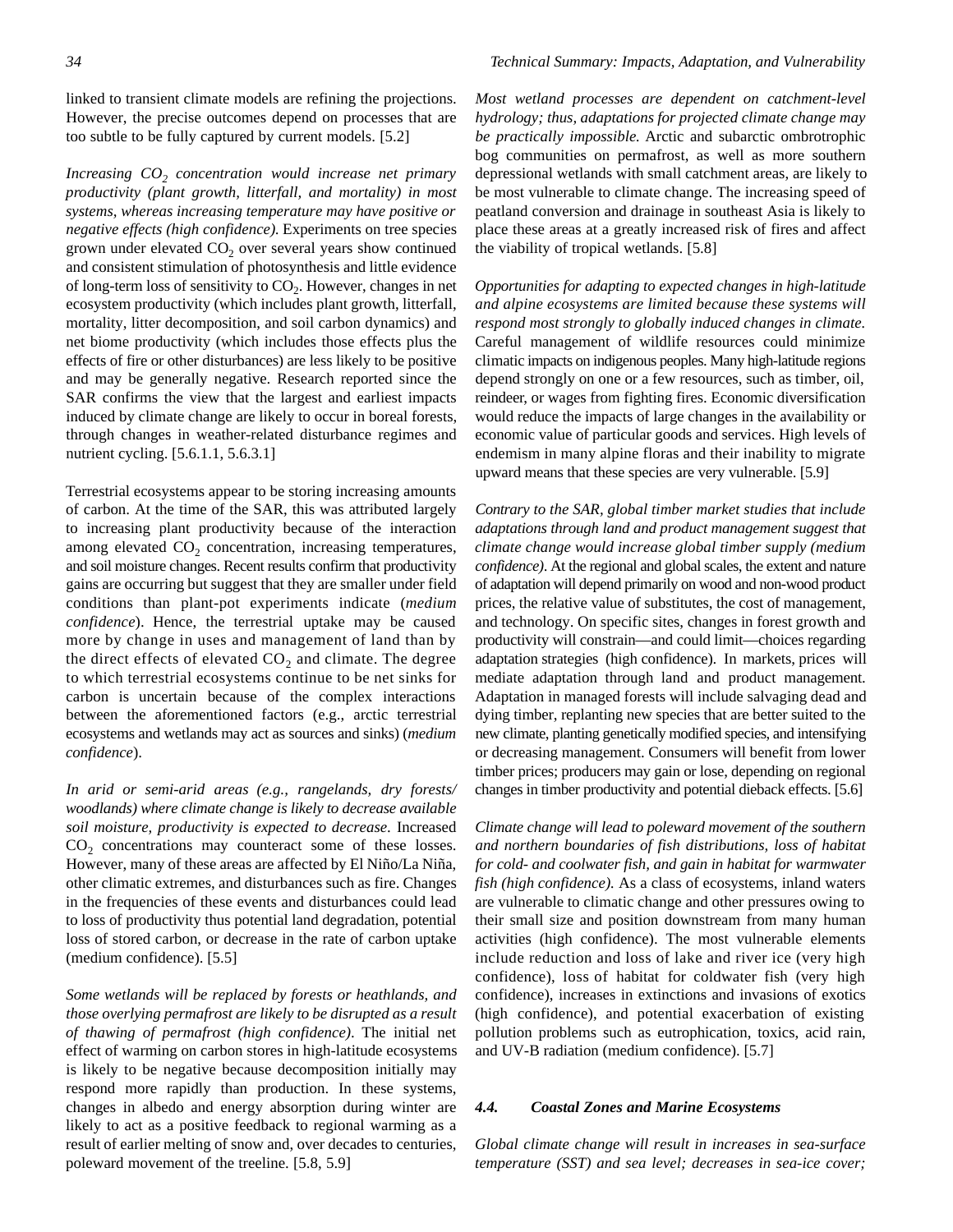*and changes in salinity, wave climate, and ocean circulation.* Some of these changes already are taking place. Changes in oceans are expected to have important feedback effects on global climate and on the climate of the immediate coastal area (see TAR WGI). They also would have profound impacts on the biological production of oceans, including fish production. For instance, changes in global water circulation and vertical mixing will affect the distribution of biogenic elements and the efficiency of  $CO<sub>2</sub>$  uptake by the ocean; changes in upwelling rates would have major impacts on coastal fish production and coastal climates. [6.3]

*If warm events associated with El Niños increase in frequency, plankton biomass and fish larvae abundance would decline and adversely impact fish, marine mammals, seabirds, and ocean biodiversity (high confidence).* In addition to El Niño-Southern Oscillation (ENSO) variability, the persistence of multi-year climate-ocean regimes and switches from one regime to another have been recognized since the SAR. Changes in recruitment patterns of fish populations have been linked to such switches. Fluctuations in fish abundance are increasingly regarded as biological responses to medium-term climate fluctuations in addition to overfishing and other anthropogenic factors. Similarly, survival of marine mammals and seabirds also is affected by interannual and longer term variability in several oceanographic and atmospheric properties and processes, especially in high latitudes. [6.3.4]

*Growing recognition of the role of the climate-ocean system in the management of fish stocks is leading to new adaptive strategies that are based on the determination of acceptable removable percentages of fish and stock resilience.* Another consequence of the recognition of climate-related changes in the distribution of marine fish populations suggests that the sustainability of many nations' fisheries will depend on adaptations that increase flexibility in bilateral and multilateral fishing agreements, coupled with international stock assessments and management plans. Creating sustainable fisheries also depends on understanding synergies between climate-related impacts on fisheries and factors such harvest pressure and habitat conditions. [6.3.4, 6.6.4]

*Adaptation by expansion of marine aquaculture may partly compensate for potential reductions in ocean fish catch.* Marine aquaculture production has more than doubled since 1990, and in 1997 represented approximately 30% of total commercial fish and shellfish production for human consumption. However, future aquaculture productivity may be limited by ocean stocks of herring, anchovies, and other species that are used to provide fishmeal and fish oils to feed cultured species, which may be negatively impacted by climate change. Decreases in dissolved oxygen levels associated with increased seawater temperatures and enrichment of organic matter creates conditions for the spread of diseases in wild and aquaculture fisheries, as well as outbreaks of algal blooms in coastal areas. Pollution and habitat destruction that can accompany aquaculture also may place limits on its expansion and on the survival success of wild stocks.  $[6.3.5]$ 

*Many coastal areas already are experiencing increased levels of sea flooding, accelerated coastal erosion, and seawater intrusion into freshwater sources; these processes will be e x a cerbated by climate change and sea-level rise.* Sea-level rise in particular has contributed to erosion of sandy and gravel beaches and barriers; loss of coastal dunes and wetlands; and drainage problems in many low-lying, mid-latitude coastal areas. Highly diverse and productive coastal ecosystems, coastal settlements, and island states will continue to be exposed to pressures whose impacts are expected to be largely negative and potentially disastrous in some instances. [6.4]

*Low-latitude tropical and subtropical coastlines, particularly in areas where there is significant human population pressure, are highly susceptible to climate change impacts.* These impacts will exacerbate many present-day problems. For instance, human activities have increased land subsidence in many deltaic regions by increasing subsurface water withdrawals, draining wetland soils, and reducing or cutting off riverine sediment loads. Problems of inundation, salinization of potable groundwater, and coastal erosion will all be accelerated with global sea-level rise superimposed on local submergence. Especially at risk are large delta regions of Asia and small islands whose vulnerability was recognized more than a decade ago and continues to increase. [6.4.3, 6.5.3]

*High-latitude (polar) coastlines also are susceptible to climate warming impacts, although these impacts have been less studied*. Except on rock-dominated or rapidly emerging coasts, a combination of accelerated sea-level rise, more energetic wave climate with reduced sea-ice cover, and increased ground temperatures that promote thaw of permafrost and ground ice (with consequent volume loss in coastal landforms) will have severe impacts on settlements and infrastructure and will result in rapid coastal retreat. [6.4.6]

*Coastal ecosystems such as coral reefs and atolls, salt marshes and mangrove forests, and submergered aquatic vegetation will be impacted by sea-level rise, warming SSTs, and any changes in storm frequency and intensity*. Impacts of sea-level rise on mangroves and salt marshes will depend on the rate of rise relative to vertical accretion and space for horizontal migration, which can be limited by human development in coastal areas. Healthy coral reefs are likely to be able to keep up with sea-level rise, but this is less certain for reefs degraded by coral bleaching, UV-B radiation, pollution, and other stresses. Episodes of coral bleaching over the past 20 years have been associated with several causes, including increased ocean temperatures. Future sea-surface warming would increase stress on coral reefs and result in increased frequency of marine diseases (high confidence). Changes in ocean chemistry resulting from higher  $CO<sub>2</sub>$  levels may have a negative impact on coral reef development and health, which would have a detrimental effect on coastal fisheries and on social and economic uses of reef resources. [6.4.4, 6.4.5]

Few studies have examined potential changes in prevailing ocean wave heights and directions and storm waves and surges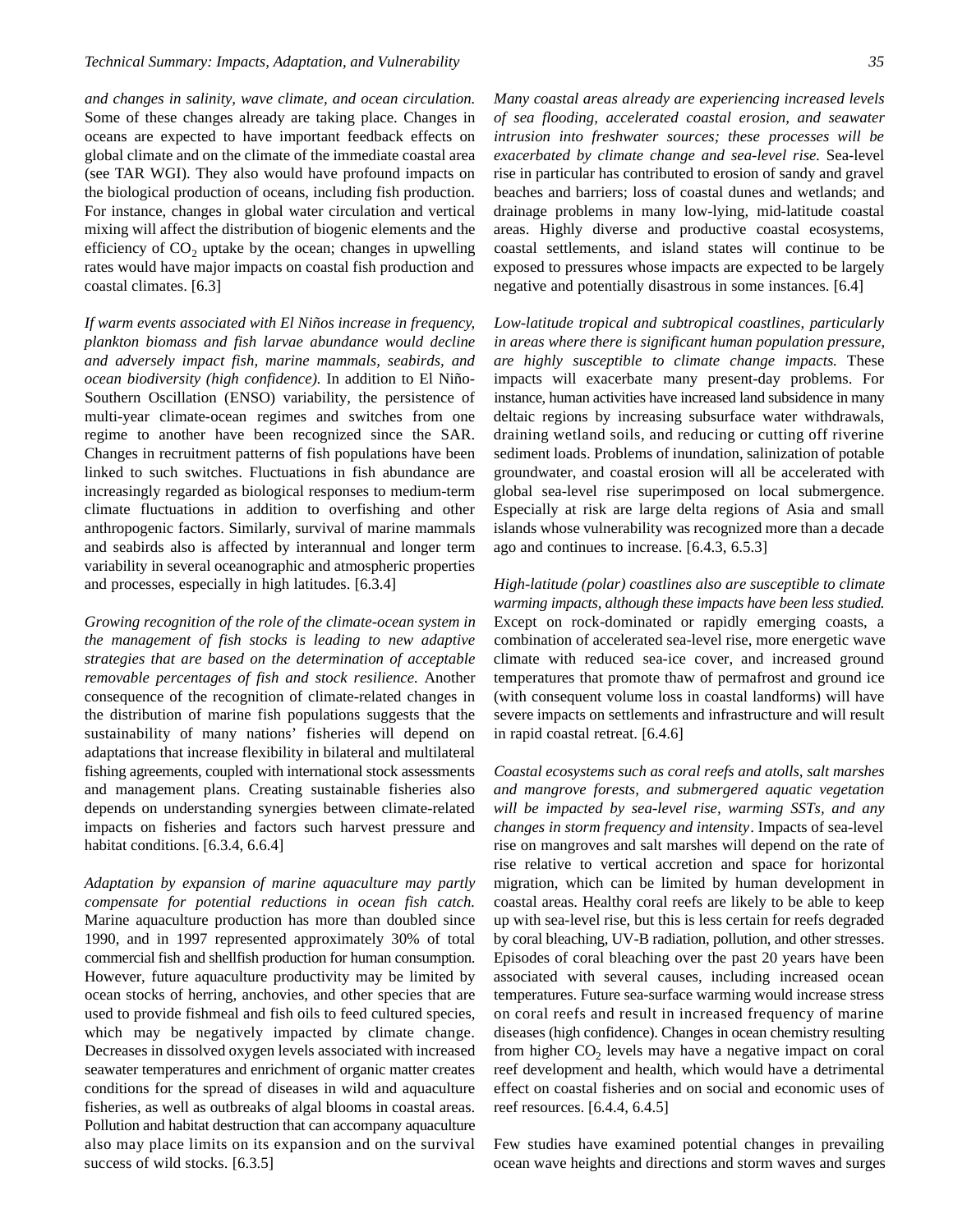as a consequence of climate change. Such changes can be expected to have serious impacts on natural and human-modified coasts because they will be superimposed on a higher sea level than at present.

*Vulnerabilities have been documented for a variety of coastal settings, initially by using a common methodology developed in the early 1990s.* These and subsequent studies have confirmed the spatial and temporal variability of coastal vulnerability at national and regional levels. Within the common methodology, three coastal adaptation strategies have been identified: protect, accommodate, and retreat. Since the SAR, adaptation strategies for coastal zones have shifted in emphasis away from hard protection structures (e.g., seawalls, groins) toward soft protection measures (e.g., beach nourishment), managed retreat, and enhanced resilience of biophysical and socioeconomic systems, including the use of flood insurance to spread financial risk.  $[6.6.1, 6.6.2]$ 

Integrated assessments of coastal zones and marine ecosystems and better understanding of their interaction with human development and multi-year climate variability could lead to improvements in sustainable development and management. Adaptation options for coastal and marine management are most effective when they are incorporated with policies in other areas, such as disaster mitigation plans and land-use plans.

## *4.5. Human Settlements, Energy, and Industry*

Human settlements are integrators of many of the climate impacts initially felt in other sectors and differ from each other in geographic location, size, economic circumstances, and political and institutional capacity. As a consequence, it is difficult to make blanket statements concerning the importance of climate or climate change that will not have numerous exceptions. However, classifying human settlements by considering pathways by which climate may affect them, size or other obvious physical considerations, and adaptive capacities (wealth, education of the populace, technological and institutional capacity) helps to explain some of the differences in expected impacts. [7.2]

Human settlements are affected by climate in one of three major ways:

1) Economic sectors that support the settlement are affected because of changes in productive capacity (e.g., in agriculture or fisheries) or changes in market demand for goods and services produced there (including demand from people living nearby and from tourism). The importance of this impact depends in part on whether the settlement is rural—which generally means that it is dependent on one or two resource-based industries—or urban, in which case there usually (but not always) is a broader array of alternative resources. It also depends on the adaptive capacity of the settlement. [7.1]

*36 Technical Summary: Impacts, Adaptation, and Vulnerability*

- 2) Some aspects of physical infrastructure (including energy transmission and distribution systems), buildings, urban services (including transportation systems), and specific industries (such as agroindustry, tourism, and construction) may be directly affected. For example, buildings and infrastructure in deltaic areas may be affected by coastal and river flooding; urban energy demand may increase or decrease as a result of changed balances in space heating and space cooling; and coastal and mountain tourism may be affected by changed seasonal temperature and precipitation patterns and sea-level rise. Concentration of population and infrastructure in urban areas can mean higher numbers of persons and higher value of physical capital at risk, although there also are many economies of scale and proximity in ensuring well-managed infrastructure and service provision. When these factors are combined with other prevention measures, risks can be reduced considerably. However, some larger urban centers in Africa, Asia, Latin America, and the Caribbean, as well as smaller settlements (including villages and small urban centers), often have less wealth, political power, and institutional capacity to reduce risks in this way. [7.1]
- 3) Population may be directly affected through extreme weather, changes in health status, or migration. Extreme weather episodes may lead to changes in deaths, injuries, or illness. For example, health status may improve as a result of reduced cold stress or deteriorate as a result of increased heat stress and disease. Population movements caused by climate changes may affect the size and characteristics of settlement populations, which in turn changes the demand for urban services. The problems are somewhat different in the largest population centers (e.g., those of more than 1 million population) and mid-sized to small-sized regional centers. The former are more likely to be destinations for migrants from rural areas and smaller settlements and cross-border areas, but larger settlements generally have much greater command over national resource. Thus, smaller settlements actually may be more vulnerable. Informal settlements surrounding large and mediumsize cities in the developing world remain a cause for concern because they exhibit several current health and environmental hazards that could be exacerbated by global warming and have limited command over resources. [7.1]

Table TS-3 classifies several types of climate-caused environmental changes discussed in the climate and human settlement literatures. The table features three general types of settlements, each based on the one of the three major mechanisms by which climate affects settlements. The impacts correspond to the mechanism of the effect. Thus, a given settlement may be affected positively by effects of climate change on its resource base (e.g., more agricultural production) and negatively by effects on its infrastructure (e.g., more frequent flooding of its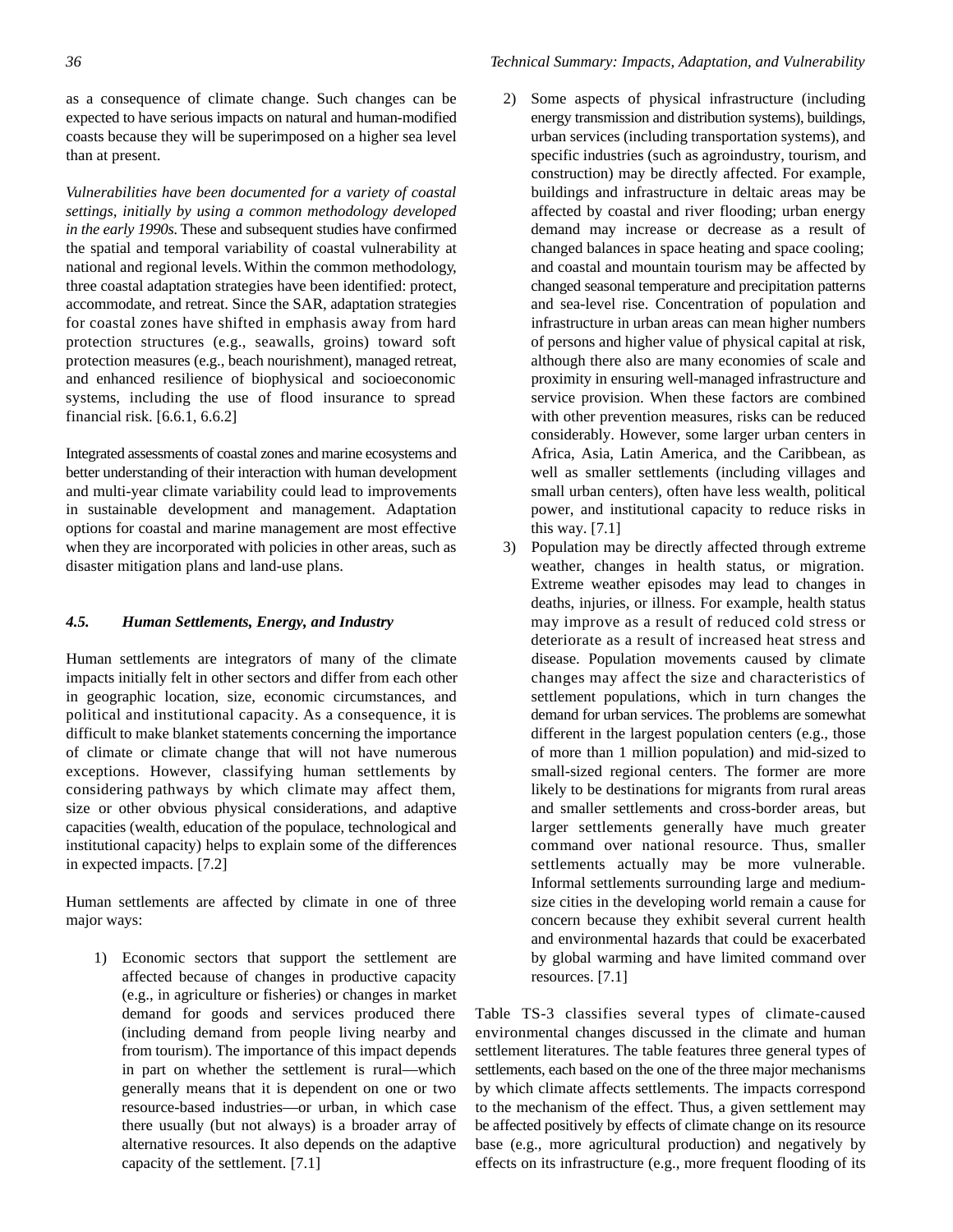| í                                           |
|---------------------------------------------|
| j                                           |
|                                             |
|                                             |
| l                                           |
|                                             |
|                                             |
|                                             |
| I                                           |
|                                             |
|                                             |
|                                             |
|                                             |
|                                             |
|                                             |
|                                             |
|                                             |
|                                             |
|                                             |
|                                             |
|                                             |
|                                             |
|                                             |
|                                             |
|                                             |
|                                             |
|                                             |
|                                             |
|                                             |
|                                             |
|                                             |
| ֖֖֖֖֖֖֖֪ׅ֪ׅ֪ׅ֖֧֪ׅ֖֧֚֚֚֚֚֚֚֚֚֚֚֚֚֚֚֚֚֚֬֝֝֝֝֝ |
|                                             |
|                                             |
|                                             |
|                                             |
|                                             |
|                                             |
|                                             |
|                                             |
|                                             |
| i<br>I                                      |
|                                             |
|                                             |
|                                             |
|                                             |
| į                                           |
| Ì                                           |
|                                             |
|                                             |
|                                             |
|                                             |
|                                             |
|                                             |
|                                             |
|                                             |
|                                             |
| ١                                           |
|                                             |
|                                             |
|                                             |
|                                             |
|                                             |
|                                             |
|                                             |
|                                             |
|                                             |
|                                             |
|                                             |
|                                             |
|                                             |
|                                             |
|                                             |
|                                             |
|                                             |
|                                             |
|                                             |
| l                                           |
|                                             |
| ï                                           |
|                                             |
|                                             |
| $\ddot{\phantom{a}}$<br>l                   |

ı

|                                                                                                                                                                                                                                                                                                                                                                                                                                                                                                                                                                                                                                                                                                                                                                                                                                                                                                                                                                                                                                                                                                                                                                                                                  |                          |                                              |                  | Type of         |                       | Settlement, Importance Rating, and Reference                             |                  |                 |                              |                             |                                |                            |                                         |
|------------------------------------------------------------------------------------------------------------------------------------------------------------------------------------------------------------------------------------------------------------------------------------------------------------------------------------------------------------------------------------------------------------------------------------------------------------------------------------------------------------------------------------------------------------------------------------------------------------------------------------------------------------------------------------------------------------------------------------------------------------------------------------------------------------------------------------------------------------------------------------------------------------------------------------------------------------------------------------------------------------------------------------------------------------------------------------------------------------------------------------------------------------------------------------------------------------------|--------------------------|----------------------------------------------|------------------|-----------------|-----------------------|--------------------------------------------------------------------------|------------------|-----------------|------------------------------|-----------------------------|--------------------------------|----------------------------|-----------------------------------------|
|                                                                                                                                                                                                                                                                                                                                                                                                                                                                                                                                                                                                                                                                                                                                                                                                                                                                                                                                                                                                                                                                                                                                                                                                                  |                          | (Effects on Resources)<br>Resource-Dependent |                  |                 |                       | (Effects on Buildings and Infrastructure)<br>Coastal-Riverine-Steeplands |                  |                 | Urban $I + M$<br>(Effects on |                             | Urban $\lt l$ M<br>(Effects on |                            |                                         |
|                                                                                                                                                                                                                                                                                                                                                                                                                                                                                                                                                                                                                                                                                                                                                                                                                                                                                                                                                                                                                                                                                                                                                                                                                  | Urban,                   | Urban,                                       | Rural,           | Rural,          | Urban,                | Urban,                                                                   | Rural,           | Rural,          | Populations)                 |                             | Populations)                   |                            |                                         |
| Impact<br>Type                                                                                                                                                                                                                                                                                                                                                                                                                                                                                                                                                                                                                                                                                                                                                                                                                                                                                                                                                                                                                                                                                                                                                                                                   | Capacity<br>High         | Capacity<br>Low                              | Capacity<br>High | Capacity<br>Low | Apacity<br>$\rm High$ | Capacity<br>$_{\rm low}$                                                 | Capacity<br>High | Capacity<br>Low | Capacity<br>High             | Capacity<br><b>MOT</b>      | Capacity<br>High               | Capacity<br><b>WOT</b>     | Confidence <sup>c</sup>                 |
| landslides<br><b>Flooding</b>                                                                                                                                                                                                                                                                                                                                                                                                                                                                                                                                                                                                                                                                                                                                                                                                                                                                                                                                                                                                                                                                                                                                                                                    | NLI                      | HHN                                          | <b>K</b>         | H-N             | NLI                   | HHN                                                                      | HHN              | HHN             | Σ                            | HHN                         | Σ                              | H-N                        | ****                                    |
| Tropical cyclone                                                                                                                                                                                                                                                                                                                                                                                                                                                                                                                                                                                                                                                                                                                                                                                                                                                                                                                                                                                                                                                                                                                                                                                                 | NLI                      | HHM                                          | NLI              | <b>H-N</b>      | <b>NLT</b>            | HHN                                                                      | Σ                | H-N             | KLI                          | Σ                           | ب                              | NLI                        | $***$                                   |
| Water quality                                                                                                                                                                                                                                                                                                                                                                                                                                                                                                                                                                                                                                                                                                                                                                                                                                                                                                                                                                                                                                                                                                                                                                                                    | KLI                      | $\geq$                                       | NLI              | HW              | <b>NLI</b>            | HHN                                                                      | $\mathbb{M}$     | HW              | KLI                          | HH                          | KLI                            | HH                         | $\frac{*}{*}$                           |
| Sea-level rise                                                                                                                                                                                                                                                                                                                                                                                                                                                                                                                                                                                                                                                                                                                                                                                                                                                                                                                                                                                                                                                                                                                                                                                                   | <b>NLT</b>               | HHN                                          | N<br>L           | HHN             | Σ                     | HHN                                                                      | $\mathbb{Z}$     | HHN             | 山                            | MLI                         | L                              | NLI                        | **** (** for<br>dependent)<br>resource- |
| Heat/cold waves                                                                                                                                                                                                                                                                                                                                                                                                                                                                                                                                                                                                                                                                                                                                                                                                                                                                                                                                                                                                                                                                                                                                                                                                  | $\mathbb{M}$             | H-W                                          | $\mathbb{M}$     | H-W             | $\mathbb{H}^1$        | NLI                                                                      | KLI              | コ               | NL<br>J                      | HHN                         | KL                             | HHN                        | *** (**** for<br>urban)                 |
| Water shortage                                                                                                                                                                                                                                                                                                                                                                                                                                                                                                                                                                                                                                                                                                                                                                                                                                                                                                                                                                                                                                                                                                                                                                                                   | ᆜ                        | N-7                                          | Σ                | <b>H-N</b>      | L                     | $\mathbb{M}$                                                             | $\mathbb{H}^1$   | HW              | L                            | $\mathcal{N}_{\mathcal{N}}$ | KLI                            | $\mathbb{Z}$               | *** (** for<br>urban)                   |
| Fires                                                                                                                                                                                                                                                                                                                                                                                                                                                                                                                                                                                                                                                                                                                                                                                                                                                                                                                                                                                                                                                                                                                                                                                                            | $\mathbb{H}^1$           | M <sub>1</sub>                               | NLI              | HW              | $\mathbb{H}_I$        | $\mathbb{M}$                                                             | $M_{-1}$         | $\mathbb{H}^1$  | <b>NLI</b>                   | MLI                         | $\mathbb{H}^7$                 | $\boldsymbol{\mathcal{Z}}$ | * (*** for<br>urban)                    |
| Hail, windstorm                                                                                                                                                                                                                                                                                                                                                                                                                                                                                                                                                                                                                                                                                                                                                                                                                                                                                                                                                                                                                                                                                                                                                                                                  | <b>NLI</b>               | NLI                                          | NLI              | <b>H-N</b>      | N-7                   | M                                                                        | $\mathbb{H}^1$   | $\mathbb{Z}$    | <b>NHI</b>                   | <b>NLT</b>                  | NLI                            | <b>N-1</b>                 | $\ddot{*}$                              |
| foresty/fisheries<br>productivity<br>Agriculture/                                                                                                                                                                                                                                                                                                                                                                                                                                                                                                                                                                                                                                                                                                                                                                                                                                                                                                                                                                                                                                                                                                                                                                | <b>NLI</b>               | NLI                                          | M <sub>1</sub>   | HW              |                       | 言                                                                        |                  |                 | L                            | M                           | $\mathbb{M}$                   | $\mathbb{Z}$               | $***$                                   |
| Air pollution                                                                                                                                                                                                                                                                                                                                                                                                                                                                                                                                                                                                                                                                                                                                                                                                                                                                                                                                                                                                                                                                                                                                                                                                    | KLI                      | M <sub>1</sub>                               | 凵                | ー               |                       |                                                                          |                  |                 | KLI                          | HHN                         | NLI                            | <b>H-N</b>                 | $**\atop**$                             |
| Pernafrost<br>melting                                                                                                                                                                                                                                                                                                                                                                                                                                                                                                                                                                                                                                                                                                                                                                                                                                                                                                                                                                                                                                                                                                                                                                                            | 凵                        | $\overline{\phantom{0}}$                     | <b>N-T</b>       | $\mathbb{M}$    |                       | 凵                                                                        |                  |                 |                              |                             | $\mathbb{M}$                   | $\mathbb{M}$               | ****                                    |
| <b>Heat islands</b>                                                                                                                                                                                                                                                                                                                                                                                                                                                                                                                                                                                                                                                                                                                                                                                                                                                                                                                                                                                                                                                                                                                                                                                              | $\overline{\phantom{0}}$ | $\overline{\phantom{0}}$                     |                  |                 | Ë                     | $\overline{\phantom{0}}$                                                 |                  |                 | Σ                            | <b>N-T</b>                  | <b>NHT</b>                     | <b>N-1</b>                 | $***$                                   |
| a Values in cells in the table were assigned by authors on the basis of direct evidence in the literature or inference from impacts shown in other cells. Typeface indicates source of rating: Boldface indicates direct evide<br>high (H) = impacts are clearly disruptive and may not be overcome or adaptation is so costly that it is disruptive (impacts generally based on 2xCO <sub>2</sub> scenarios or studies describing impact of current weather events, but<br>$b$ Impacts ratings: Low (L) = impacts are barely discemible or easily overcome; moderate (M) = impacts are clearly noticeable, although not disruptive, and may require significant expense or difficulty in adapting.<br>study; italic indicates direct inference from similar impacts; regular typeface indicates logical conclusion from settlement type, but cannot be directly corroborated from a study or inferred from similar impacts.<br>have been placed in context of the IPCC transient scenarios for mid- to late 21st century). Note that "Urban 1+ M" and "Urban <1 M" refer to populations above and below 1 million, respectively.<br>°See Section 1.4 of Technical Summary for key to confidence-level rankings. |                          |                                              |                  |                 |                       |                                                                          |                  |                 |                              |                             |                                |                            |                                         |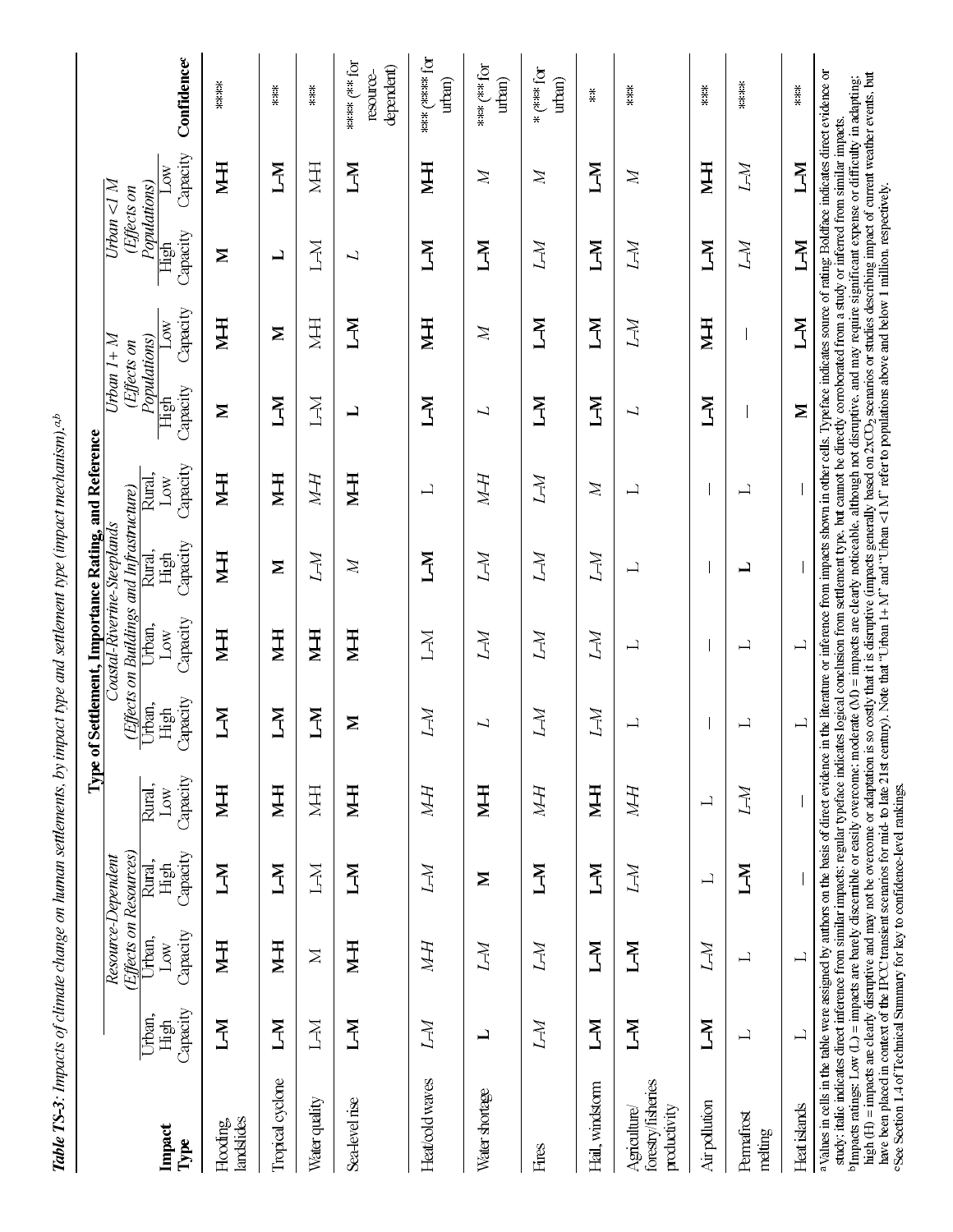water works and overload of its electrical system). Different types of settlements may experience these effects in different relative intensities (e.g., noncoastal settlements do not directly experience impacts through sea-level rise); the impacts are ranked from overall highest to lowest importance. Most settlement effects literature is based on  $2xCO_2$  scenarios or studies describing the impact of current weather events (analogs) but has been placed in context of the IPCC transient scenarios. [7.1]

Climate change has the potential to create local and regional conditions that involve water deficits and surpluses, sometimes seasonally in the same geographic locations. *The most widespread serious potential impacts are flooding, landslides, mudslides, and avalanches driven by projected increases in rainfall intensity and sea-level rise.* A growing literature suggests that a very wide variety of settlements in nearly every climate zone may be affected (established but incomplete). Riverine and coastal settlements are believed to be particularly at risk, but urban flooding could be a problem anywhere storm drains, water supply, and waste management systems are not designed with enough capacity or sophistication (including conventional hardening and more advanced system design) to avoid being overwhelmed. The next most serious threats are tropical cyclones (hurricanes or typhoons), which may increase in peak intensity in a warmer world. Tropical cyclones combine the effects of heavy rainfall, high winds, and storm surge in coastal areas and can be disruptive far inland, but they are not as universal in location as floods and landslides. Tens of millions of people live in the settlements potentially flooded. For example, estimates of the mean annual number of people who would be flooded by coastal storm surges increase several-fold (by 75 million to 200 million people, depending on adaptive responses) for mid-range scenarios of a 40-cm sea-level rise by the 2080s relative to scenarios with no sea-level rise. Potential damages to infrastructure in coastal areas from sea-level rise have been estimated to be tens of billions of dollars for individual countries such as Egypt, Poland, and Vietnam. In the middle of Table TS-3 are effects such as heat or cold waves, which can be disruptive to the resource base (e.g., agriculture), human health, and demand for heating and cooling energy. Environmental impacts such as reduced air and water quality also are included. Windstorms, water shortages, and fire also are expected to be moderately important in many regions. At the lower end are effects such as permafrost melting and heat island effects which, although important locally, may not apply to as wide a variety of settlements or hold less importance once adaptation is taken into account. [7.2, 7.3]

Global warming is expected to result in increases in energy demand for spacing cooling and in decreased energy use for space heating. Increases in heat waves add to cooling energy demand, and decreases in cold waves reduce heating energy demand. The projected net effect on annual energy consumption is scenario- and location-specific. Adapting human settlements, energy systems, and industry to climate change provides challenges for the design and operation of settlements (in some cases) during more severe weather and opportunities to take advantage (in other cases) of more benign weather. For instance, transmission systems of electric systems are known to be adversely affected by extreme events such as tropical cyclones, tornadoes, and ice storms. The existence of local capacity to limit environmental hazards or their health consequences in any settlement generally implies local capacity to adapt to climate change, unless adaptation implies particularly expensive infrastructure investment. Adaptation to warmer climate will require local tuning of settlements to a changing environment, not just warmer temperatures. Urban experts are unanimous that successful environmental adaptation cannot occur without locally based, technically and institutionally competent, and politically supported leadership that have good access to national-level resources. [7.2, 7.3, 7.4, 7.5]

Possible adaptation options involve planning of settlements and their infrastructure, placement of industrial facilities, and making similar long-lived decisions to reduce the adverse e ffects of events that are of low (but increasing) probability and high (and perhaps rising) consequences. Many specific conventional and advanced techniques can contribute to better environmental planning and management, including marketbased tools for pollution control, demand management and waste reduction, mixed-use zoning and transport planning (with appropriate provision for pedestrians and cyclists), environmental impact assessments, capacity studies, strategic environmental plans, environmental audit procedures, and state-of-the-environment reports. Many cities have used a combination of these strategies in developing "Local Agenda 21s." Many Local Agenda 21s deal with a list of urban problems that could closely interact with climate change in the future. [7.2, 7.5]

#### *4.6. Insurance and Other Financial Services*

The financial services sector—broadly defined as private and public institutions that offer insurance and disaster relief, banking, and asset management services—is a unique indicator of potential socioeconomic impacts of climate change because it is sensitive to climate change and it integrates effects on other sectors. The sector is a key agent of adaptation (e.g., through support of building codes and, to a limited extent, land-use planning), and financial services represent risk-spreading mechanisms through which the costs of weather-related events are distributed among other sectors and throughout society. However, insurance, whether provided by public or private entities, also can encourage complacency and maladaptation by fostering development in at-risk areas such as U.S. floodplains or coastal zones. The effects of climate change on the financial services sector are likely to manifest primarily through changes in spatial distribution, frequencies, and intensities of extreme weather events (Table TS-4). [8.1, 8.2, 15.2.7]

*The costs of extreme weather events have exhibited a rapid upward trend in recent decades.* Yearly global economic losses from large events increased from US\$3.9 billion  $yr<sup>1</sup>$  in the 1950s to US\$40 billion yr-1 in the 1990s (all 1999 US\$, uncorrected for purchasing power parity). Approximately one-quarter of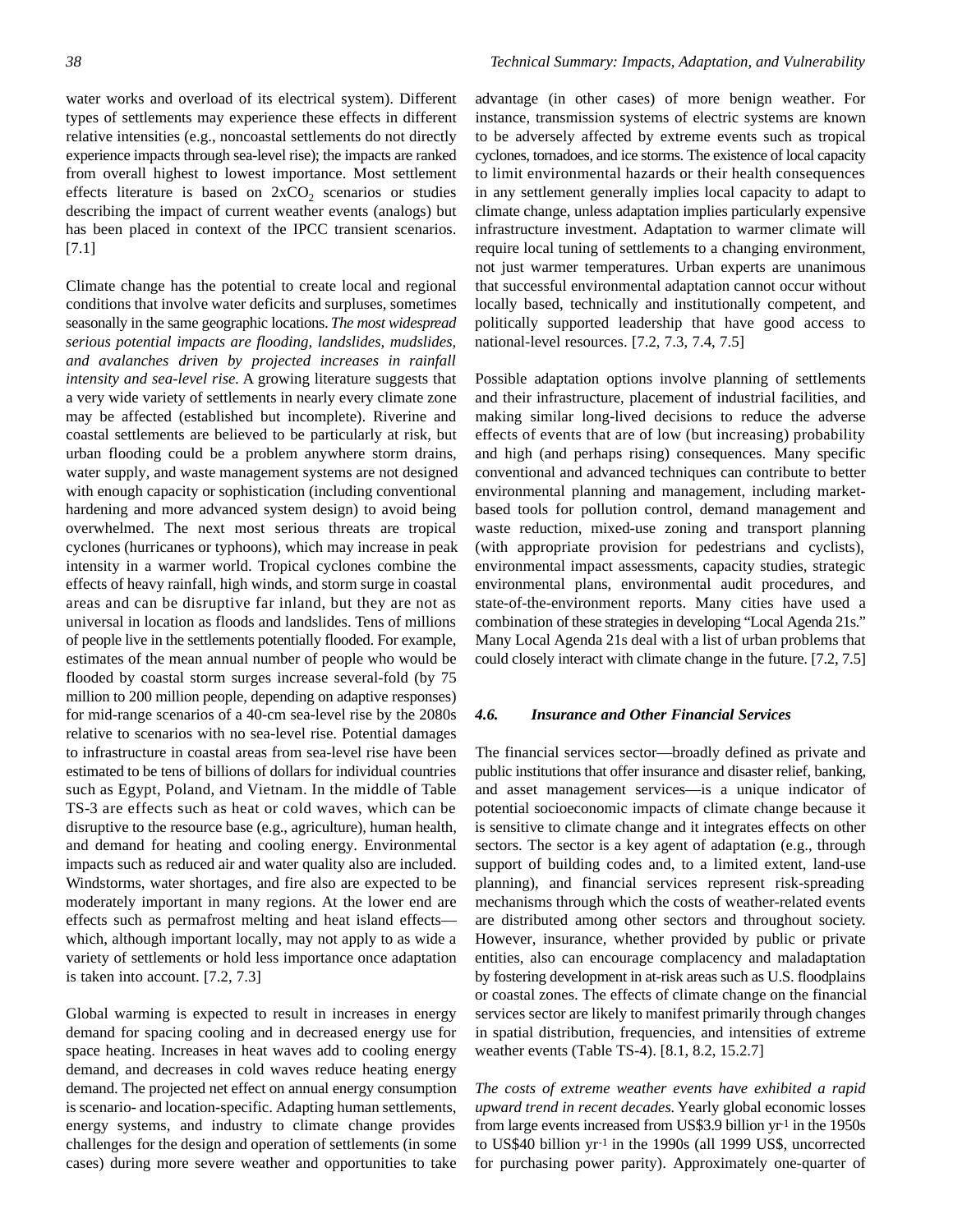| Table TS-4: Extreme climate-related phenomena and their effects on the insurance industry: observed changes and projected |  |
|---------------------------------------------------------------------------------------------------------------------------|--|
| changes during 21st century (after Table 3-10; see also Table 8-1).                                                       |  |

| <b>Changes</b> in<br><b>Extreme Climate</b><br>Phenomena                                                                                  | <b>Observed</b><br><b>Changes</b>                                    | Projected<br><b>Changes</b><br>Likelihood                                                                                 | <b>Type of Event</b><br><b>Relevant to</b><br><b>Insurance</b><br><b>Sector</b> | <b>Relevant</b><br><b>Time Scale</b> | <b>Sensitive</b><br><b>Sectors/Activities</b>                                                                                                        | <b>Sensitive</b><br><b>Insurance</b><br><b>Branches</b>                |
|-------------------------------------------------------------------------------------------------------------------------------------------|----------------------------------------------------------------------|---------------------------------------------------------------------------------------------------------------------------|---------------------------------------------------------------------------------|--------------------------------------|------------------------------------------------------------------------------------------------------------------------------------------------------|------------------------------------------------------------------------|
| Temperature Extremes                                                                                                                      |                                                                      |                                                                                                                           |                                                                                 |                                      |                                                                                                                                                      |                                                                        |
| Higher maximum<br>temperatures, more hot<br>days and heat waves <sup>b</sup>                                                              | Likelya<br>(mixed<br>trends for                                      | Very likely <sup>a</sup>                                                                                                  | Heat wave                                                                       | Daily-<br>weekly<br>maximum          | Electric reliability,<br>human settlements                                                                                                           | Health, life,<br>property, business<br>interruption                    |
| over nearly all land<br>areas                                                                                                             | heat waves<br>in several<br>regions)                                 |                                                                                                                           | Heat wave,<br>droughts                                                          | Monthly-<br>seasonal<br>maximum      | Forests (tree health),<br>natural resources,<br>agriculture, water<br>resources, electricity<br>demand and reliability,<br>industry, health, tourism | Health, crop,<br>business<br>interruption                              |
| Higher (increasing)<br>minimum temperatures,<br>fewer cold days, frost<br>days, and cold waves <sup>b</sup><br>over nearly all land areas | Very likely <sup>a</sup><br>(cold waves<br>not treated<br>by WGI)    | Very likely <sup>a</sup>                                                                                                  | Frost, frost<br>heave                                                           | Daily-<br>monthly<br>minimum         | Agriculture, energy<br>demand, health,<br>transport, human<br>settlements                                                                            | Health, crop,<br>property, business<br>interruption, vehicle           |
| Rainfall/Precipitation Extremes                                                                                                           |                                                                      |                                                                                                                           |                                                                                 |                                      |                                                                                                                                                      |                                                                        |
| More intense<br>precipitation events                                                                                                      | Likely <sup>a</sup> over<br>many<br>Northern<br>Hemisphere<br>mid-to | Very likely <sup>a</sup><br>over many<br>areas                                                                            | Flash flood                                                                     | Hourly-<br>daily<br>maximum          | Human settlements                                                                                                                                    | Property, flood,<br>vehicle, business<br>interruption, life,<br>health |
|                                                                                                                                           | high-latitude<br>land areas                                          |                                                                                                                           | Flood,<br>inundation,<br>mudslide                                               | Weekly-<br>monthly<br>maximum        | Agriculture, forests,<br>transport, water quality,<br>human settlements,<br>tourism                                                                  | Property, flood,<br>crop, marine,<br>business<br>interruption          |
| Increased summer<br>drying and associated<br>risk of drought                                                                              | Likely <sup>a</sup> in a<br>few areas                                | Likelya<br>over most<br>mid-latitude<br>continental<br>interiors (lack<br>of consistent<br>projections<br>in other areas) | Summer<br>drought, land seasonal<br>subsidence,<br>wildfire                     | Monthly-<br>minimum                  | Forests (tree health),<br>natural resources,<br>agriculture, water<br>resources, (hydro)energy<br>supply, human<br>settlements                       | Crop, property,<br>health                                              |

the losses occurred in developing countries. The insured portion of these losses rose from a negligible level to US\$9.2 billion annually during the same period. Including events of all sizes doubles these loss totals (see Figure TS–5). The costs of weather events have risen rapidly, despite significant and increasing e fforts at fortifying infrastructure and enhancing disaster preparedness. These efforts dampen to an unknown degree the observed rise in loss costs, although the literature attempting to separate natural from human driving forces has not quantified this effect. As a measure of increasing insurance industry vulnerability, the ratio of global property/casualty insurance premiums to weather-related losses—an important indicator of adaptive capacity—fell by a factor of three between 1985 and 1999. [8.3]

*Part of the observed upward trend in historical disaster losses is linked to socioeconomic factors—such as population growth, increased wealth, and urbanization in vulnerable areas—and*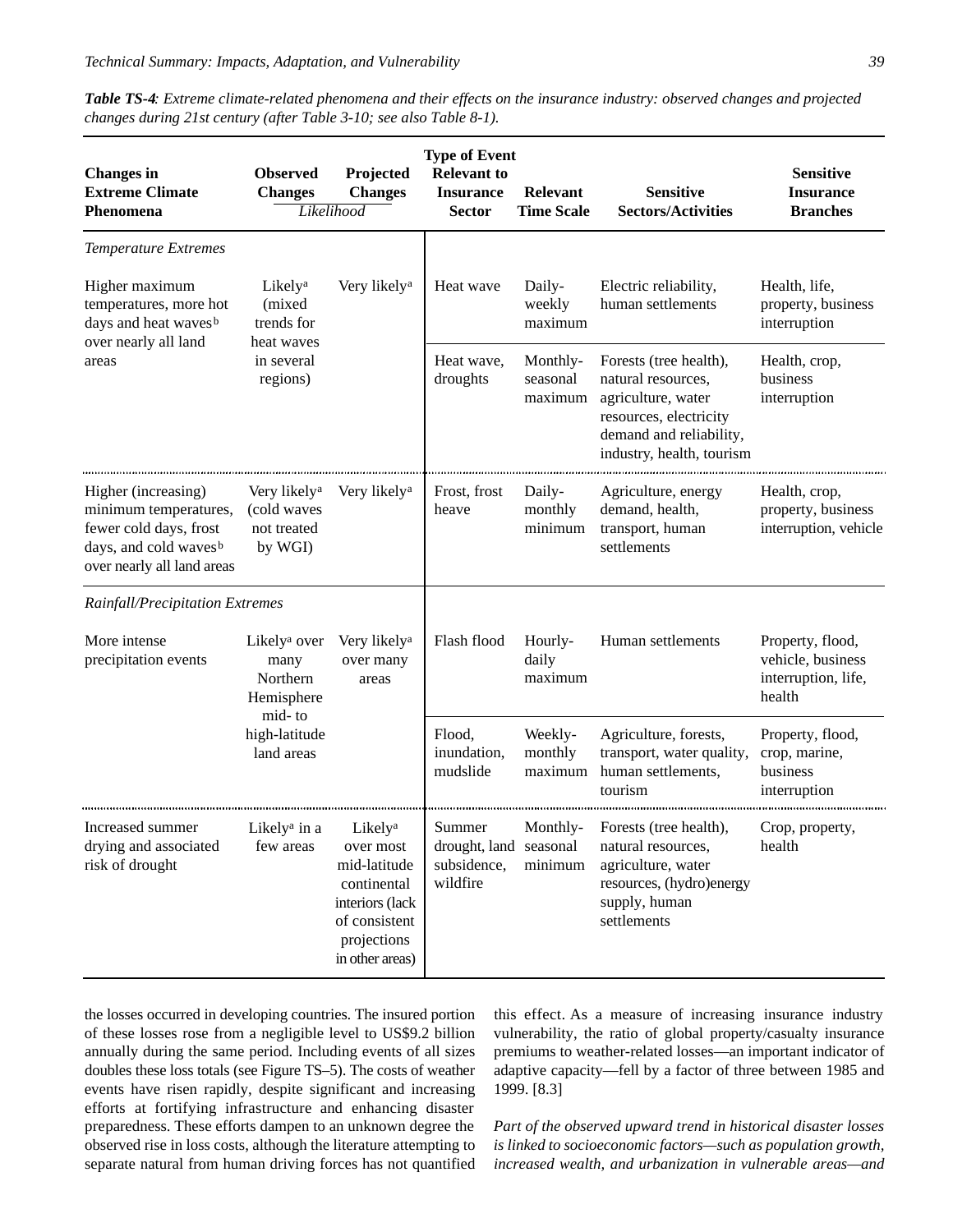| <b>Changes</b> in<br><b>Extreme Climate</b><br>Phenomena<br>Rainfall/Precipitation Extremes (continued)<br>Increased intensity of<br>mid-latitude storms <sup>c</sup> | <b>Observed</b><br><b>Changes</b><br>Medium<br>likelihooda<br>of increase                                             | Projected<br><b>Changes</b><br>Likelihood<br>Little<br>agreement<br>among | <b>Type of Event</b><br><b>Relevant to</b><br><b>Insurance</b><br><b>Sector</b><br>Snowstorm,<br>ice storm,<br>avalanche | <b>Relevant</b><br><b>Time Scale</b><br>Hourly-<br>weekly | <b>Sensitive</b><br><b>Sectors/Activities</b><br>Forests, agriculture,<br>energy distribution and<br>reliability, human        | <b>Sensitive</b><br><b>Insurance</b><br><b>Branches</b><br>Property, crop,<br>vehicle, aviation,<br>life, business |
|-----------------------------------------------------------------------------------------------------------------------------------------------------------------------|-----------------------------------------------------------------------------------------------------------------------|---------------------------------------------------------------------------|--------------------------------------------------------------------------------------------------------------------------|-----------------------------------------------------------|--------------------------------------------------------------------------------------------------------------------------------|--------------------------------------------------------------------------------------------------------------------|
|                                                                                                                                                                       | in Northern<br>Hemisphere,<br>decrease in<br>Southern<br>Hemisphere                                                   | current<br>models                                                         | Hailstorm                                                                                                                | Hourly                                                    | settlements, mortality,<br>tourism<br>Agriculture, property                                                                    | interruption<br>Crop, vehicle,<br>property, aviation                                                               |
| Intensified droughts<br>and floods associated<br>with El Niño events in<br>many different regions<br>(see also droughts and<br>extreme precipitation<br>events)       | Inconclusive<br>information                                                                                           | Likelya                                                                   | Drought and Various<br>floods                                                                                            |                                                           | Forests (tree health),<br>natural resources,<br>agriculture, water<br>resources, (hydro)energy<br>supply, human<br>settlements | Property, flood,<br>vehicle, crop,<br>marine, business<br>interruption, life,<br>health                            |
| <b>Wind Extremes</b>                                                                                                                                                  |                                                                                                                       |                                                                           |                                                                                                                          |                                                           |                                                                                                                                |                                                                                                                    |
| Increased intensity of<br>mid-latitude storms <sup>b</sup>                                                                                                            | No<br>compelling<br>evidence for<br>change                                                                            | Little<br>agreement<br>among<br>current                                   | Mid-latitude<br>windstorm                                                                                                | Hourly-<br>daily                                          | Forests, electricity<br>distribution and<br>reliability, human<br>settlements                                                  | Property, vehicle,<br>aviation, marine,<br>business<br>interruption, life                                          |
|                                                                                                                                                                       |                                                                                                                       | models                                                                    | Tornadoes                                                                                                                | Hourly                                                    | Forests, electricity<br>distribution and<br>reliability, human<br>settlements                                                  | Property, vehicle,<br>aviation, marine,<br>business<br>interruption                                                |
| Increase in tropical<br>cyclone peak wind<br>intensities, mean and<br>peak precipitation<br>intensitiesc                                                              | Wind<br>extremes not<br>observed in<br>the few<br>analyses<br>available;<br>insufficient<br>data for<br>precipitation | Likely <sup>a</sup> over<br>some areas                                    | Tropical<br>storms,<br>including<br>cyclones,<br>hurricanes,<br>and<br>typhoons                                          | Hourly-<br>weekly                                         | Forests, electricity<br>distribution and<br>reliability, human<br>settlements, agriculture                                     | Property, vehicle,<br>aviation, marine,<br>business<br>interruption, life                                          |

## *Table TS-4 (continued)*

*part is linked to climatic factors such as observed changes in precipitation, flooding, and drought events.* Precise attribution is complex, and there are differences in the balance of these two causes by region and by type of event. Many of the observed trends in weather-related losses are consistent with what would be expected under climate change. Notably, the growth rate in human-induced and non-weather-related losses has been far lower than that of weather-related events. [8.2.2]

*Recent history has shown that weather-related losses can stress insurance companies to the point of impaired profitability, consumer price increases, withdrawal of coverage, and*  $e$ *levated demand for publicly funded compensation and relief.* Increased uncertainty will increase the vulnerability of the insurance and government sectors and complicate adaptation and disaster relief efforts under climate change. [8.3, 15.2.7]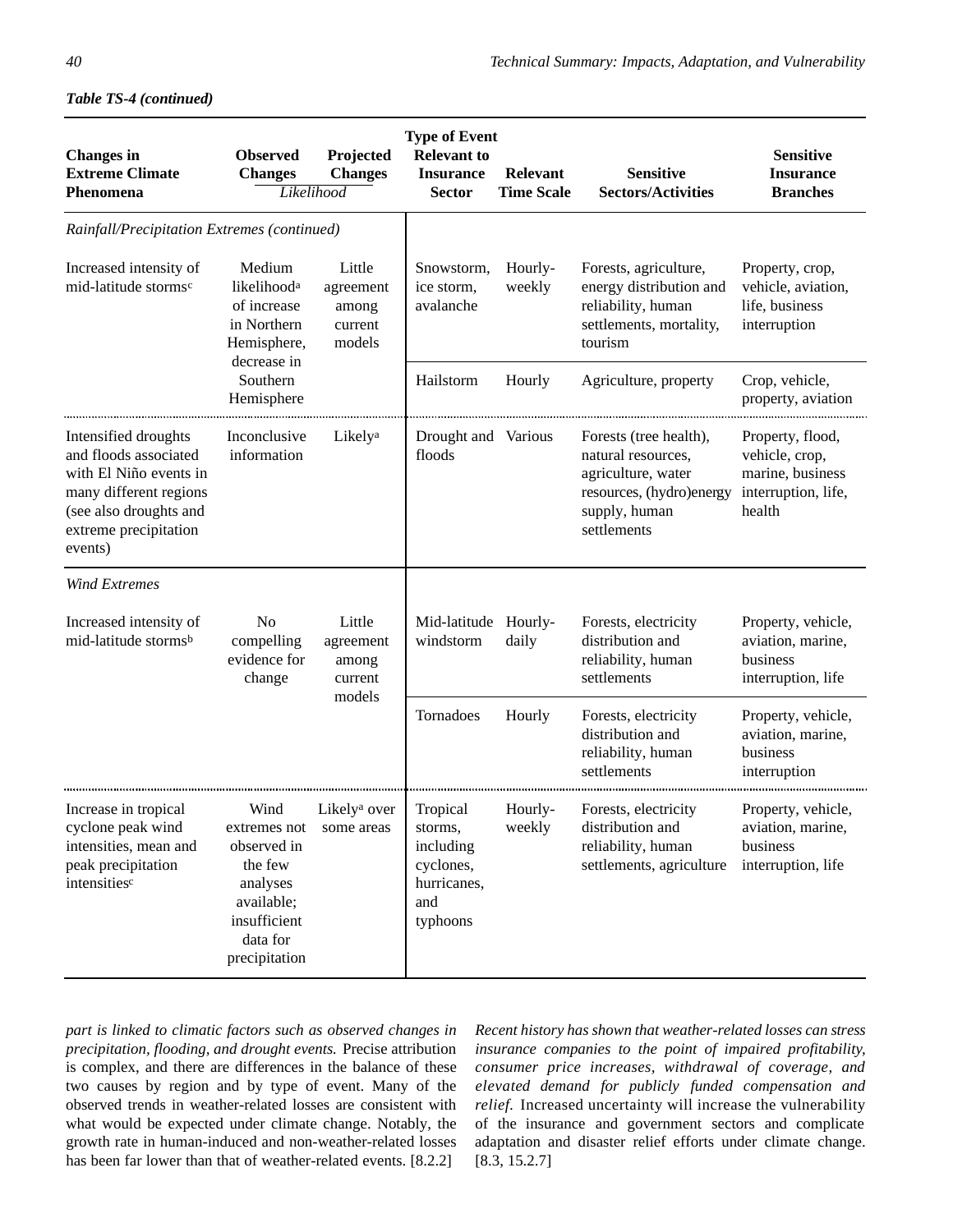#### *Table TS-4 (continued)*

| <b>Changes</b> in<br><b>Extreme Climate</b><br><b>Phenomena</b>                                                                | <b>Observed</b><br><b>Changes</b><br>Likelihood | Projected<br><b>Changes</b>              | <b>Type of Event</b><br><b>Relevant to</b><br><b>Insurance</b><br><b>Sector</b> | Relevant<br><b>Time Scale</b> | <b>Sensitive</b><br><b>Sectors/Activities</b>                                       | <b>Sensitive</b><br><b>Insurance</b><br><b>Branches</b>                   |
|--------------------------------------------------------------------------------------------------------------------------------|-------------------------------------------------|------------------------------------------|---------------------------------------------------------------------------------|-------------------------------|-------------------------------------------------------------------------------------|---------------------------------------------------------------------------|
| <b>Other Extremes</b>                                                                                                          |                                                 |                                          |                                                                                 |                               |                                                                                     |                                                                           |
| Refer to entries above<br>for higher temperatures,<br>increased tropical and<br>mid-latitude storms                            | Refer to<br>relevant<br>entries<br>above        | Refer to<br>relevant<br>entries<br>above | Lightning                                                                       | Instant-<br>aneous            | Electricity distribution<br>and reliability, human<br>settlements, wildfire         | Life, property,<br>vehicle, aviation,<br>marine, business<br>interruption |
| Refer to entries above<br>for increased tropical<br>cyclones, Asian summer<br>monsoon, and intensity<br>of mid-latitude storms | Refer to<br>relevant<br>entries<br>above        | Refer to<br>relevant<br>entries<br>above | Tidal surge<br>(associated)<br>with onshore<br>gales), coastal<br>inundation    | Daily                         | Coastal zone<br>infrastructure, agriculture property, crop<br>and industry, tourism | Life, marine,                                                             |
| Increased Asian summer<br>monsoon precipitation<br>variability                                                                 | Not treated<br>by WGI                           | Likelya                                  | Flood and<br>drought                                                            | Seasonal                      | Agriculture, human<br>settlements                                                   | Crop, property,<br>health, life                                           |

a Likelihood refers to judgmental estimates of confidence used by Working Group I: *very likely* (90–99% chance); *likely* (66–90% chance). Unless otherwise stated, information on climate phenomena is taken from Working Group I's Summary for Policymakers and Technical Summary. These likelihoods refer to observed and projected changes in extreme climate phenomena and likelihood shown in first three columns of table.

b Information from Working Group I, Technical Summary, Section F.5.

c Changes in regional distribution of tropical cyclones are possible but have not been established.

*The financial services sector as a whole is expected to be able to cope with the impacts of future climate change, although the historic record shows that low-probability, high-impact events or multiple closely spaced events severely affect parts of the sector*, especially if adaptive capacity happens to be simultaneously depleted by nonclimate factors (e.g., adverse market conditions that can deplete insurer loss reserves by eroding the value of securities and other insurer assets). There is high confidence that climate change and anticipated changes in weather-related events that are perceived to be linked to climate change would increase actuarial uncertainty in risk assessment and thus in the functioning of insurance markets. Such developments would place upward pressure on premiums and/or could cause certain risks to be reclassified as uninsurable, with subsequent withdrawal of coverage. This, in turn, would place increased pressure on government-based insurance and relief systems, which already are showing strain in many regions and are attempting to limit their exposures (e.g., by raising deductibles and/or placing caps on maximum claims payable)*.*

Trends toward increasing firm size, diversification, and integration of insurance with other financial services, as well as improved tools to transfer risk, all potentially contribute to robustness. However, the property/casualty insurance and reinsurance segments have greater sensitivity, and individual companies already have experienced catastrophe-related bankruptcies triggered by weather events. Under some conditions and in some regions, the banking industry as a provider of loans also may be vulnerable to climate change. In many cases, however, the banking sector transfers risk back to insurers, who often purchase their debt products. [8.3, 8.4, 15.2.7]

Adaptation<sup>2</sup> to climate change presents complex challenges, as well as opportunities, for the financial services sector. Regulatory involvement in pricing, tax treatment of reserves, and the (in)ability of firms to withdraw from at-risk markets are examples of factors that influence the resilience of the sector. Management of climate-related risk varies by country and region. Usually it is a mixture of commercial and public arrangements and self-insurance. In the face of climate change, the relative role of each can be expected to change. Some potential response options offer co-benefits that support sustainable development and climate change mitigation objectives (e.g., energy-efficiency measures that also make buildings more resilient to natural disasters, in addition to helping the sector adapt to climate changes). [8.3.4, 8.4.2]

The effects of climate change are expected to be greatest in developing countries (especially those that rely on primary production as a major source of income) in terms of loss of life,

<sup>2</sup>The term "mitigation" often is used in the insurance and financial services sectors in much the same way as the term "adaptation" is used in the climate research and policy communities.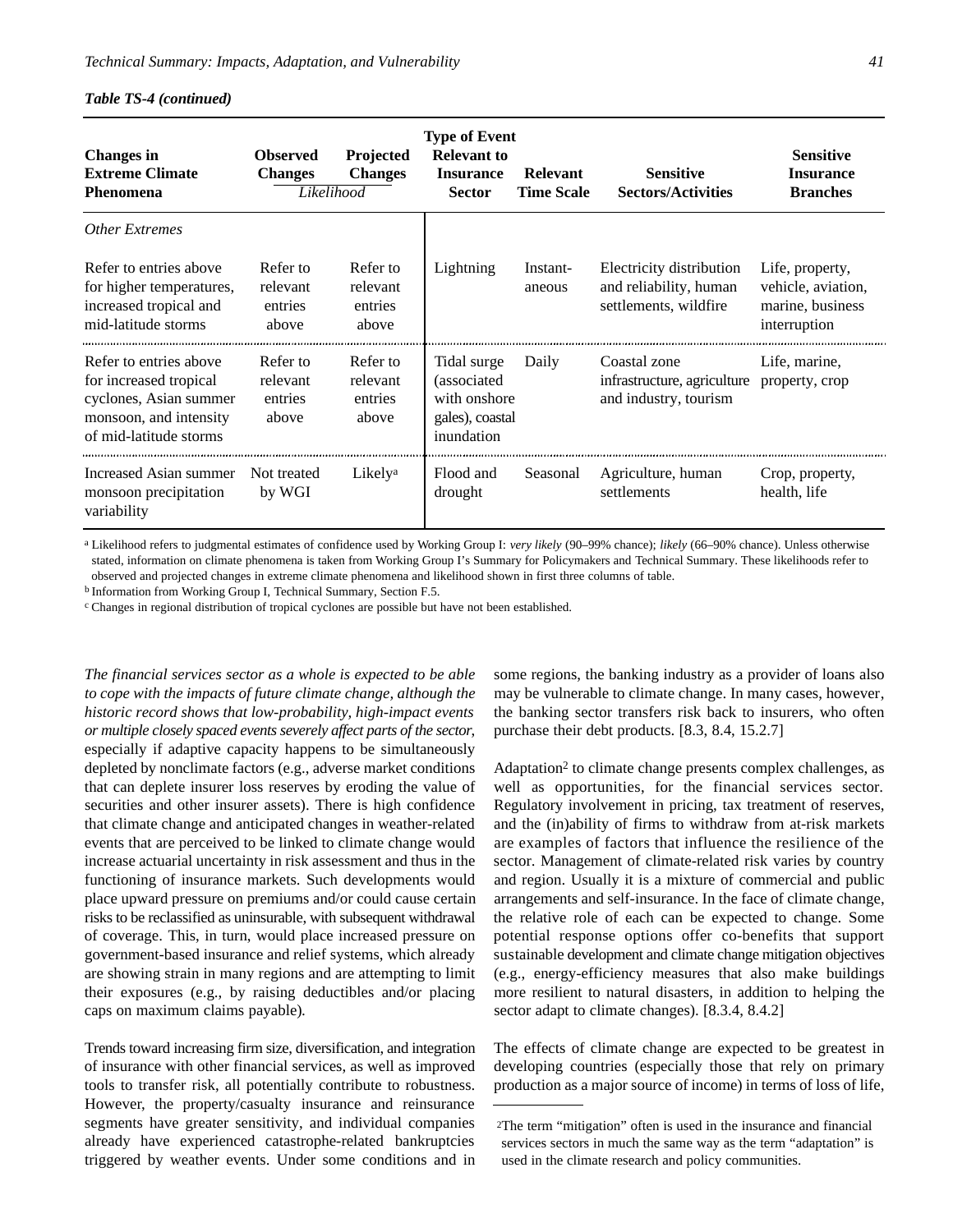

**Figure TS-5**: The costs of catastrophic weather events have exhibited a rapid upward trend in recent decades. Yearly economic losses from large events increased 10.3-fold from US\$4 billion yr-1 in the 1950s to US\$40 billion yr-1 in the 1990s (all in 1999 US\$). The insured portion of these losses rose from a negligible level to US\$9.2 billion annually during the same period, and the ratio of premiums to catastrophe losses fell by two-thirds. Notably, costs are larger by a factor of 2 when losses from ordinary, noncatastrophic weather-related events are included. The numbers generally include "captive" self-insurers but not the less-formal types of self-insurance.

effects on investment, and effects on the economy. Damages from natural disasters have been as high as half of the gross domestic product (GDP) in one case. Weather disasters set back development, particularly when funds are redirected from development projects to disaster-recovery efforts. [8.5]

Equity issues and development constraints would arise if weather-related risks become uninsurable, insurance prices increase, or the availability of insurance or financing becomes limited. Thus, increased uncertainty could constrain development. Conversely, more extensive penetration of or access to insurance and disaster preparedness/recovery resources would increase the ability of developing countries to adapt to climate change. More widespread introduction of microfinancing schemes and development banking also could be an effective mechanism to help developing countries and communities adapt. [8.3]

This assessment of financial services has identified some areas of improved knowledge and has corroborated and further augmented conclusions reached in the SAR. It also has highlighted many areas where greater understanding is needed in particular, better analysis of economic losses to determine their causation, assessment of financial resources involved in dealing with climate change damage and adaptation, evaluation of alternative methods to generate such resources, deeper investigation of the sector's vulnerability and resilience to a range of extreme weather event scenarios, and more research into how the sector (private and public elements) could innovate to meet the potential increase in demand for adaptation funding in developed and developing countries, to spread and reduce risks from climate change. [8.7]

## *4.7. Human Health*

Global climate change will have diverse impacts on human health—some positive, most negative. Changes in the frequencies of extreme heat and cold, the frequencies of floods and droughts, and the profile of local air pollution and aeroallergens would affect population health directly. Other health impacts would result from the impacts of climate change on ecological and social systems. These impacts would include changes in infectious disease occurrence, local food production and undernutrition, and various health consequences of population displacement and economic disruption.

*There is little published evidence that changes in population health status actually have occurred in response to observed trends in climate over recent decades.* A recurring difficulty in identifying such impacts is that the causation of most human health disorders is multifactorial, and the "background" socioeconomic, demographic, and environmental context changes significantly over time.

*Studies of the health impacts associated with interannual climate variability (particularly those related to the El Niño*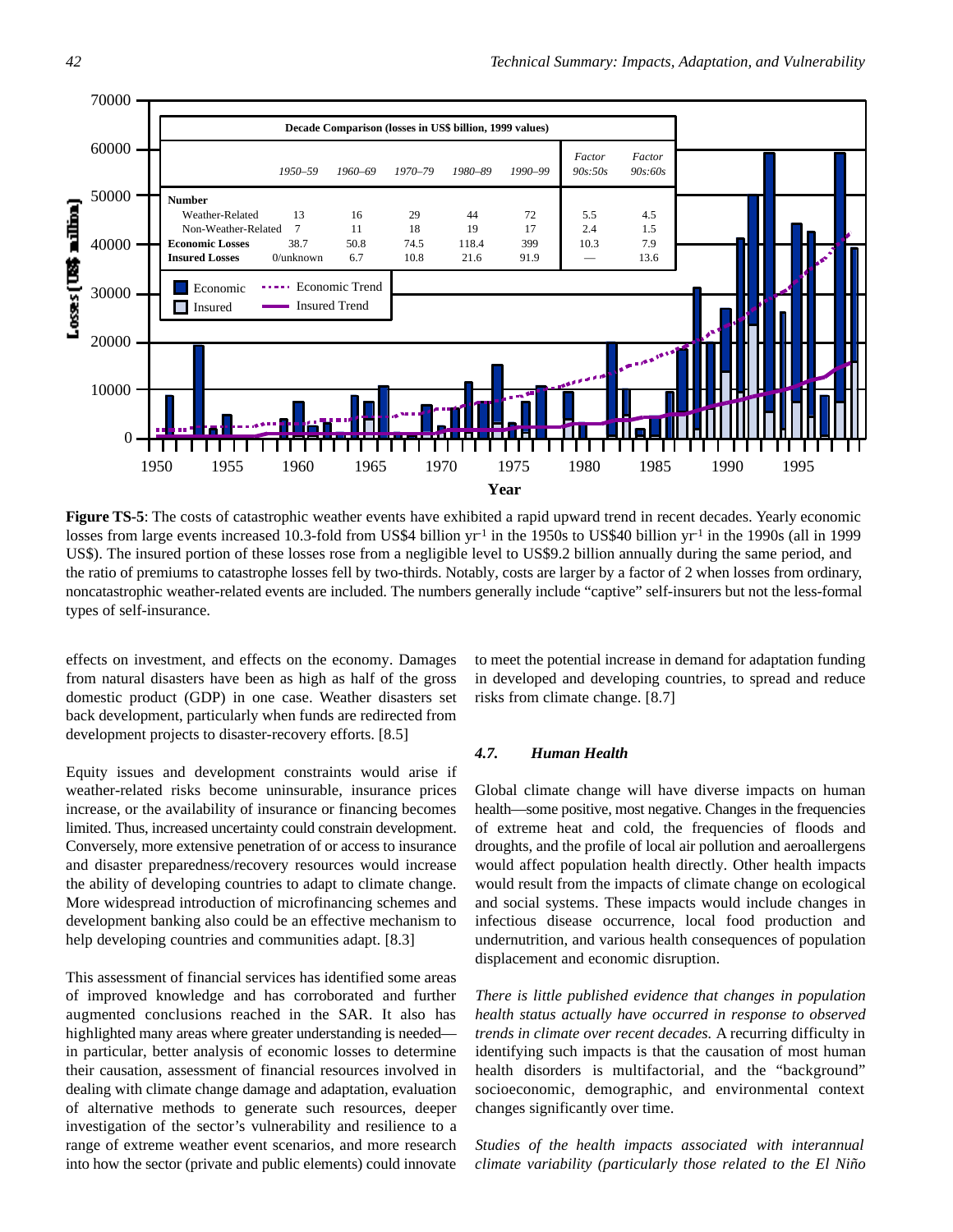*cycle) have provided new evidence of human health sensitivity to climate, particularly for mosquito-borne diseases.* The combination of existing research-based knowledge, resultant theoretical understandings, and the output of predictive modeling leads to several conclusions about the future impacts of climate change on human population health.

*If heat waves increase in frequency and intensity, the risk of death and serious illness would increase, principally in older age groups and the urban poor (high confidence).* The effects of an increase in heat waves often would be exacerbated by increased humidity and urban air pollution. The greatest increases in thermal stress are forecast for mid- to high-latitude (temperate) cities, especially in populations with nonadapted architecture and limited air conditioning. Modeling of heat wave impacts in urban populations, allowing for acclimatization, suggests that a number of U.S. cities would experience, on average, several hundred extra deaths each summer. Although the impact of climate change on thermal stress-related mortality in developing country cities may be significant, there has been little research in such populations. Warmer winters and fewer cold spells will decrease cold-related mortality in many temperate countries (high confidence). Limited evidence indicates that in at least some temperate countries, reduced winter deaths would outnumber increased summer deaths (medium confidence). [9.4]

*Any increases in the frequency and intensity of extreme events such as storms, floods, droughts, and cyclones would adversely impact human health through a variety of pathways.* These natural hazards can cause direct loss of life and injury and can a ffect health indirectly through loss of shelter, population displacement, contamination of water supplies, loss of food production (leading to hunger and malnutrition), increased risk of infectious disease epidemics (including diarrhoeal and respiratory disease), and damage to infrastructure for provision of health services (very high confidence). If cyclones were to increase regionally, devastating impacts often would occur, particularly in densely settled populations with inadequate resources. Over recent years, major climate-related disasters have had major adverse effects on human health, including floods in China, Bangladesh, Europe, Venezuela, and Mozambique, as well as Hurricane Mitch, which devastated Central America. [9.5]

*Climate change will decrease air quality in urban areas with air pollution problems (medium confidence)*. An increase in temperature (and, in some models, ultraviolet radiation) increases the formation of ground-level ozone, a pollutant with wellestablished adverse effects on respiratory health. Effects of climate change on other air pollutants are less well established. [9.6]

*Higher temperatures, changes in precipitation, and changes in climate variability would alter the geographic ranges and s e asonality of transmission of vector-borne infectious diseases extending the range and season for some infectious diseases and contracting them for others.* Vector-borne infectious diseases are transmitted by blood-feeding organisms such as

mosquitoes and ticks. Such organisms depend on the complex interaction of climate and other ecological factors for survival. Currently, 40% of the world population lives in areas with malaria. In areas with limited or deteriorating public health infrastructure, increased temperatures will tend to expand the geographic range of malaria transmission to higher altitudes (high to medium confidence) and higher latitudes (medium to low confidence). Higher temperatures, in combination with conducive patterns of rainfall and surface water, will extend the transmission season in some locations (high confidence). Changes in climate, including changes in climate variability, would affect many other vector-borne infections (such as dengue, leishmansiasis, various types of mosquito-borne encephalitis, Lyme disease, and tick-borne encephalitis) at the margins of their current distributions (medium/high confidence). For some vector-borne diseases in some locations, climate change will decrease transmission via reductions in rainfall or temperatures that are too high for transmission (medium confidence). A range of mathematical models indicate, with high consistency, that climate change scenarios over the coming century would cause a small net increase in the proportion of the world's population living in regions of potential transmission of malaria and dengue (medium to high confidence). A change in climatic conditions will increase the incidence of various types of water- and food-borne infectious diseases. [9.7]

*Climate change may cause changes in the marine environment that would alter risks of biotoxin poisoning from human consumption of fish and shellfish.* Biotoxins associated with warmer waters, such as ciguatera in tropical waters, could extend their range to higher latitudes (low confidence). Higher SSTs also would increase the occurrence of toxic algal blooms (medium confidence), which have complex relationships with human poisoning and are ecologically and economically damaging. Changes in surface water quantity and quality will a ffect the incidence of diarrhoeal diseases (medium confidence). [9.8]

*Changes in food supply resulting from climate change could affect the nutrition and health of the poor in some regions of the world.* Studies of climate change impacts on food production indicate that, globally, impacts could be positive or negative, but the risk of reduced food yields is greatest in developing countries—where 790 million people are estimated to be undernourished at present. Populations in isolated areas with poor access to markets will be particularly vulnerable to local decreases or disruptions in food supply. Undernourishment is a fundamental cause of stunted physical and intellectual development in children, low productivity in adults, and susceptibility to infectious disease. Climate change would increase the number of undernourished people in the developing world (medium confidence), particularly in the tropics. [9.9, 5.3]

*In some settings, the impacts of climate change may cause social disruption, economic decline, and population displacement that would affect human health.* Health impacts associated with population displacement resulting from natural disasters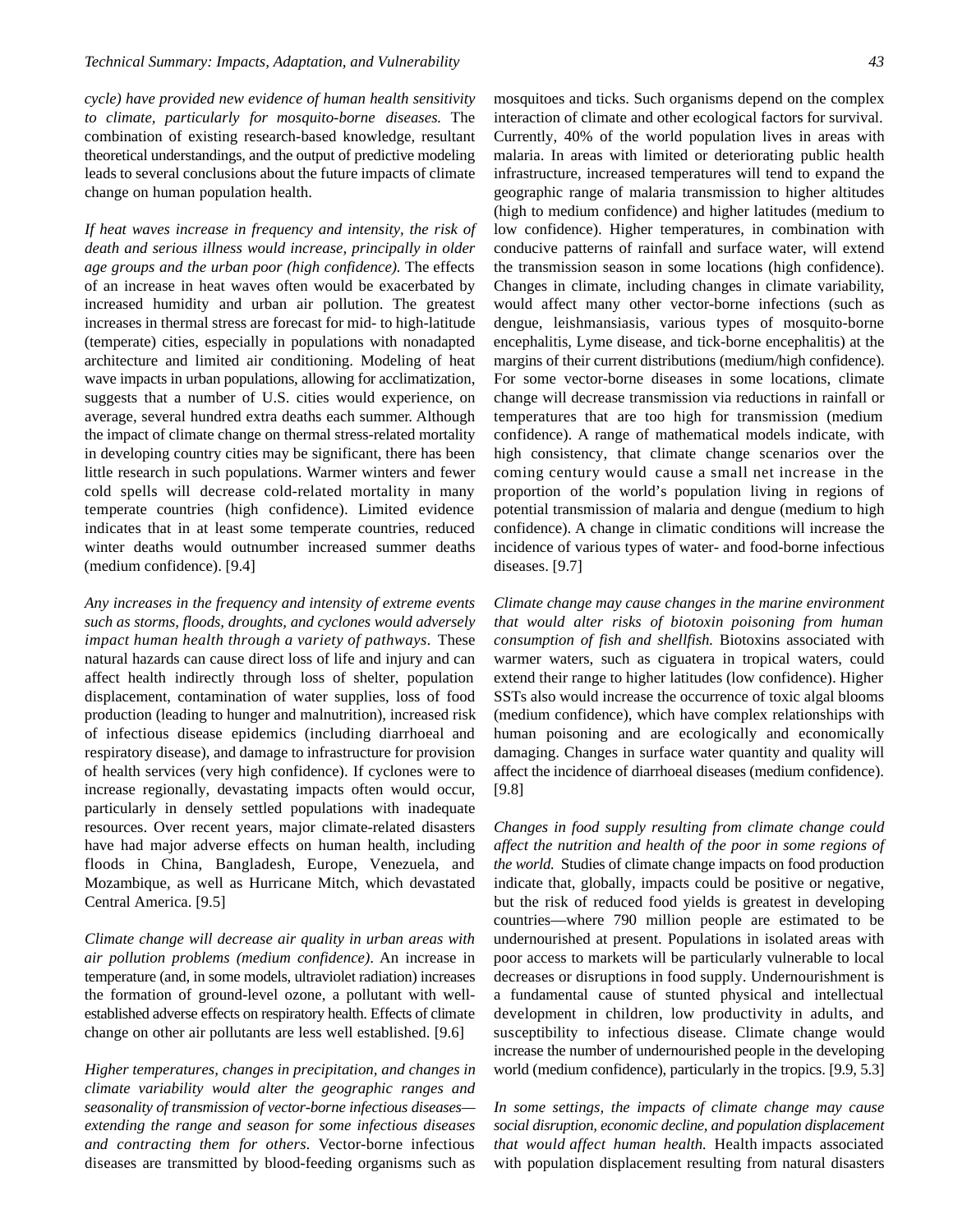| <b>Health</b><br><b>Outcome</b> | Legislative                                                                                             | <b>Technical</b>                                                                                                                                                  | <b>Educational-</b><br><b>Advisory</b> | <b>Cultural and</b><br><b>Behavioral</b>                                  |
|---------------------------------|---------------------------------------------------------------------------------------------------------|-------------------------------------------------------------------------------------------------------------------------------------------------------------------|----------------------------------------|---------------------------------------------------------------------------|
| Thermal stress                  | - Building guidelines                                                                                   | - Housing, public buildings,<br>urban planning to reduce<br>heat island effects, air<br>conditioning                                                              | - Early warning<br>systems             | - Clothing, siesta                                                        |
| Extreme<br>weather events       | - Planning laws<br>- Building guidelines<br>- Forced migration<br>- Economic incentives for<br>building | - Urban planning<br>$-$ Storm shelters                                                                                                                            | - Early warning<br>systems             | - Use of storm<br>shelters                                                |
| Air quality                     | $-$ Emission controls<br>- Traffic restrictions                                                         | - Improved public transport,<br>catalytic converters, smoke<br>stacks                                                                                             | $-$ Pollution warnings $-$ Carpooling  |                                                                           |
| Vector-borne<br>diseases        |                                                                                                         | - Vector control<br>- Vaccination, impregnated<br>bednets<br>- Sustainable surveillance,<br>prevention and control<br>programs                                    | - Health education                     | - Water storage<br>practices                                              |
| Water-borne<br>diseases         | - Watershed protection laws<br>- Water quality regulation                                               | - Genetic/molecular screening - Boil water alerts<br>of pathogens<br>- Improved water treatment<br>(e.g., filters)<br>$-$ Improved sanitation (e.g.,<br>latrines) |                                        | - Washing hands and<br>other hygiene<br>behavior<br>- Use of pit latrines |

*Table TS-5: Options for adaptation to reduce health impacts of climate change.*

or environmental degradation are substantial (high confidence). [9.10]

*For each anticipated adverse health impact there is a range of social, institutional, technological, and behavioral adaptation options to lessen that impact* (see Table TS-5). Overall, the adverse health impacts of climate change will be greatest in vulnerable lower income populations, predominately within tropical/subtropical countries. There is a basic and general need for public health infrastructure (programs, services, surveillance systems) to be strengthened and maintained. The ability of affected communities to adapt to risks to health also depends on social, environmental, political, and economic circumstances. [9.11]

## **5. Regional Analysis**

The vulnerability of human populations and natural systems to climate change differs substantially across regions and across populations within regions. Regional differences in baseline climate and expected climate change give rise to different exposures to climate stimuli across regions. The natural and social systems of different regions have varied characteristics, resources, and institutions and are subject to varied pressures that give rise to differences in sensitivity and adaptive capacity. From these differences emerge different key concerns for each of the major regions of the world. Even within regions, however, impacts, adaptive capacity, and vulnerability will vary. Because available studies have not employed a common set of climate scenarios and methods and because of uncertainties regarding the sensitivities and adaptability of natural and social systems, assessment of regional vulnerabilities is necessarily qualitative.

## *5.1. Africa*

*Africa is highly vulnerable to climate change.* Impacts of particular concern to Africa are related to water resources, food production, human health, desertification, and coastal zones, especially in relation to extreme events. A synergy of land-use and climate change will exacerbate desertification. Selected key impacts in Africa are highlighted in Figure TS-6.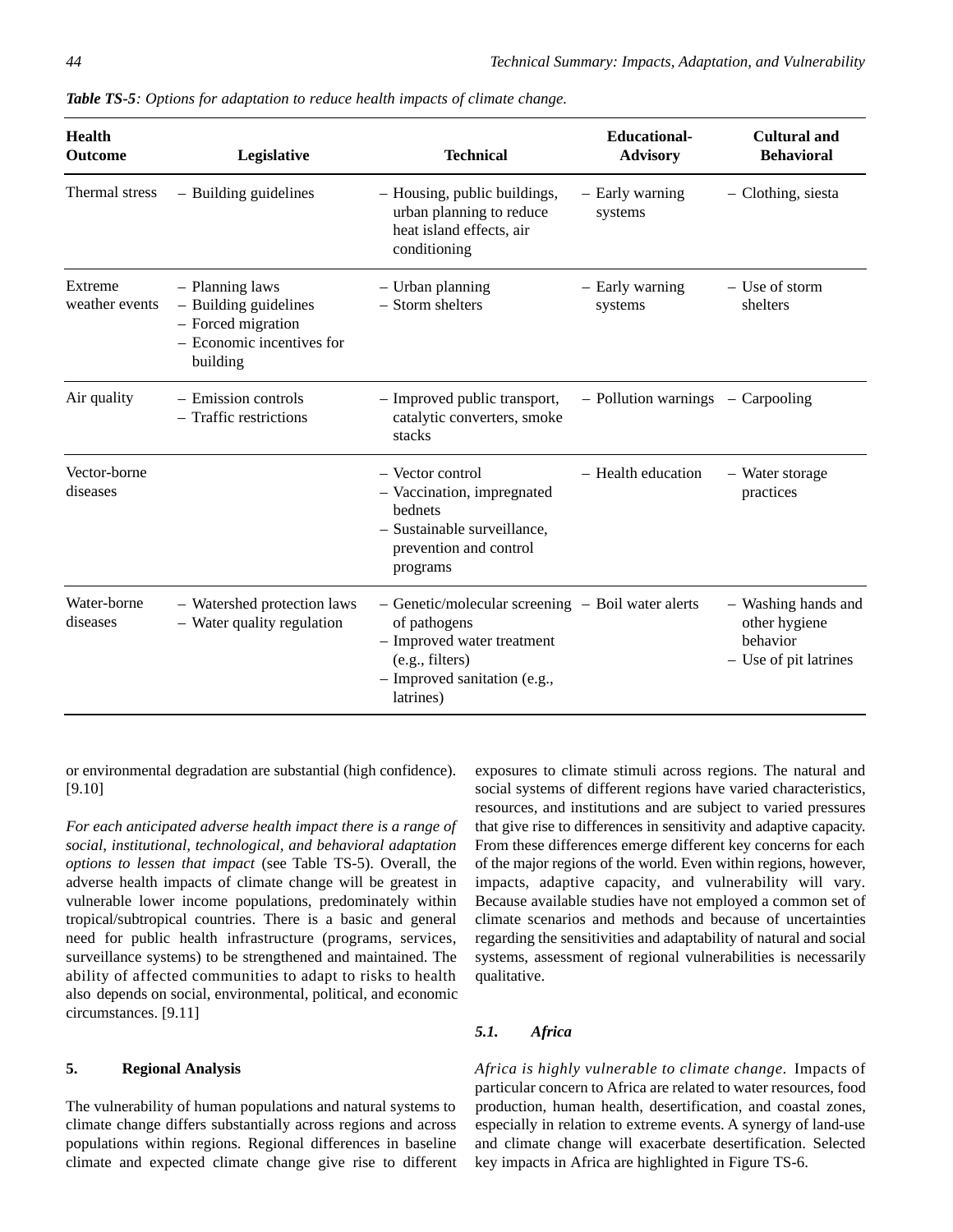## *5.1.1. Water Resources*

*Water resources are a key area of vulnerability in Africa, affecting water supply for household use, agriculture, and industry. In shared river basins, regional cooperation protocols minimize adverse impacts and potential for conflicts.* Trends in regional per capita water availability in Africa over the past half century show that water availability has diminished by 75%. Although the past 2 decades have experienced reductions in river flows, especially in sub-Saharan West Africa, the trend mainly reflects the impact of population growth—which, for most countries, quadrupled in the same period. Population growth and degradation of water quality are significant threats to water security in many parts of Africa, and the combination of continued population increases and global warming impacts is likely to accentuate water scarcity in subhumid regions of Africa.

Africa is the continent with the lowest conversion factor of precipitation to runoff, averaging 15%. Although the equatorial region and coastal areas of eastern and southern Africa are humid, the rest of the continent is dry subhumid to arid. The dominant impact of global warming will be a reduction in soil moisture in subhumid zones and a reduction in runoff. Current trends in major river basins indicate decreasing runoff of about 17% over the past decade.

Most of Africa has invested significantly in hydroelectric power facilities to underpin economic development. Reservoir storage shows marked sensitivity to variations in runoff and periods of drought. Lake storage and major dams have reached critical levels, threatening industrial activity. Model results and some reservoirs and lakes indicate that global warming will increase the frequency of such low storage as a result of flooding or drought conditions that are related to ENSO. [10.2.1]



**Figure TS-6**: Selected key impacts for Africa.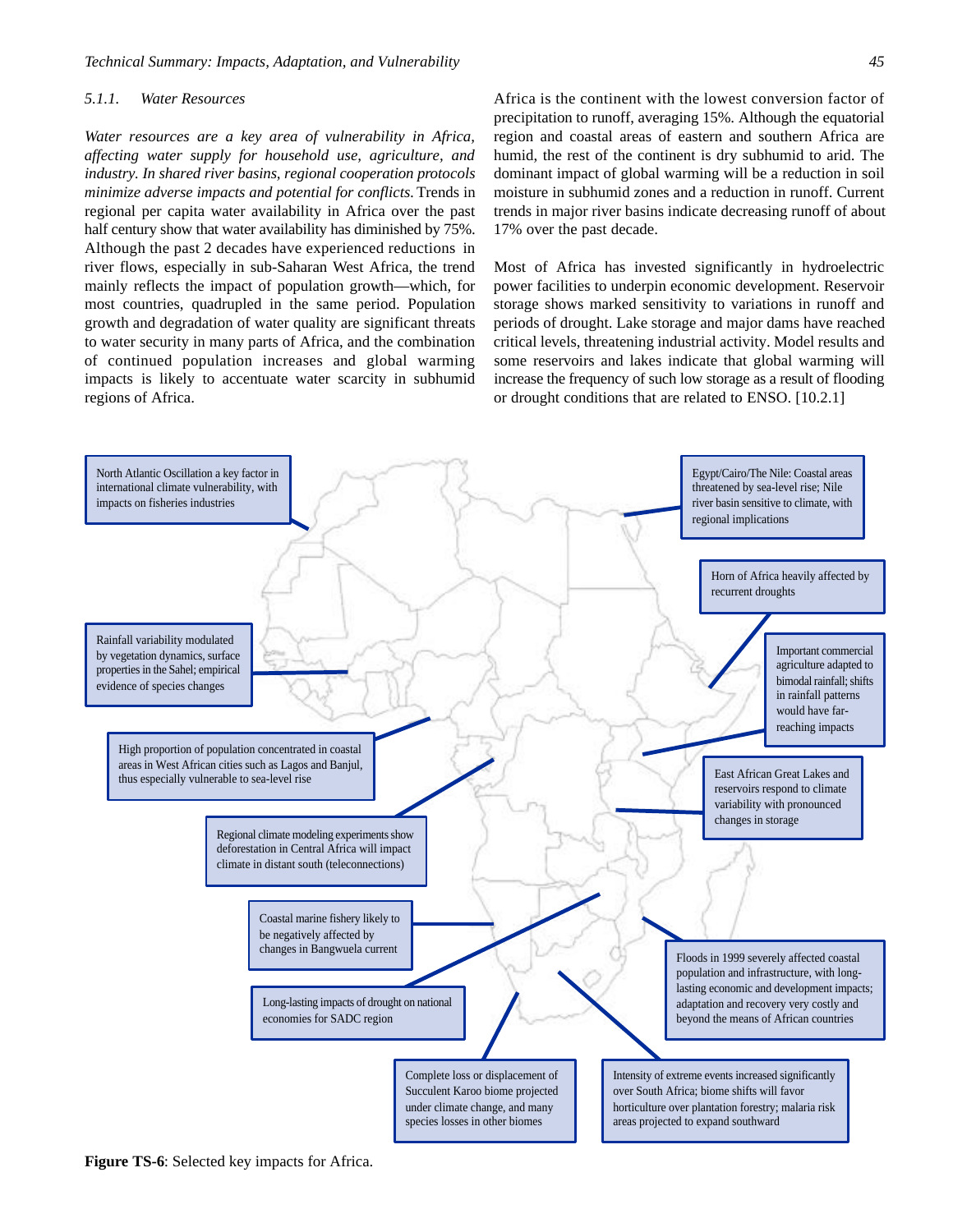## *5.1.2. Food Security*

*There is wide consensus that climate change will worsen food security, mainly through increased extremes and temporal/ spatial shifts.* The continent already experiences a major deficit in food production in many areas, and potential declines in soil moisture will be an added burden. Food-insecure countries are at a greater risk of adverse impacts of climate change. Inland and marine fisheries provide a significant contribution to protein intake in many African countries. As a result of water stress and land degradation, inland fisheries will be rendered more vulnerable to episodic drought and habitat destruction. Ocean warming is likely to impact coastal marine fisheries. [10.2.2]

## *5.1.3. Natural Resource Management and Biodiversity*

*Irreversible losses of biodiversity could be accelerated with climate change*. Climate change is expected to lead to drastic shifts of biodiversity-rich biomes such as the Succulent Karoo in South Africa and many losses in species in other biomes. Changes in the frequency, intensity, and extent of vegetation fires and habitat modification from land-use change may negate natural adaptive processes and lead to extinctions. Changes in ecosystems will affect water supply, fuelwood, and other services. [10.2.3.2]

#### *5.1.4. Human Health*

*Changes in temperature and rainfall will have many negative impacts on human health.* Temperature increases will extend disease vector habitats. Where sanitary infrastructure is inadequate, droughts and flooding will result in increased frequency of water-borne diseases. Increased rainfall could lead to more frequent outbreaks of Rift Valley fever. Poor sanitation in urban locations and increased temperatures of coastal waters could aggravate cholera epidemics. [10.2.4.1.1, 10.2.4.4]

#### *5.1.5. Settlements and Infrastructure*

*Although the basic infrastructure for development—transport, housing, and services—is inadequate in many instances, it n e vertheless represents substantial investment by governments.* An increase in the frequency of damaging floods, heat waves, dust storms, hurricanes, and other extreme events could degrade the integrity of such critical infrastructures at rates the economies may not be able to tolerate, leading to a serious deterioration of social, health, and economic services delivery systems. This condition will greatly compromise general human welfare. [10.2.5.3]

*Sea-level rise, coastal erosion, saltwater intrusion, and flooding will have significant impacts for African communities and economies.* Most of Africa's largest cities are along coasts and are highly vulnerable to extreme events, sea-level rise, and coastal erosion because of inadequate physical planning and escalating urban drift. Rapid unplanned expansion is likely to predispose large populations to infectious diseases from climaterelated factors such as flooding. [10.2.5.2]

#### *5.1.6. Desertification*

*Alteration of spatial and temporal patterns in temperature, rainfall, solar radiation, and winds from a changing climate will exacerbate desertification.* Desertification is a critical threat to sustainable resource management in arid, semi-arid, and dry subhumid regions of Africa, undermining food and water security. [10.2.6]

## *5.1.7. Adaptive Capacity*

*Given the diversity of constraints facing many nations, the overall capacity for Africa to adapt to climate change currently is very low.* National action plans that incorporate long-term changes and pursue "no regrets" strategies could increase the adaptive capacity of the region. Seasonal forecasting—for example, linking SSTs to outbreaks of major diseases—is a promising adaptive strategy that will help save lives. Current technologies and approaches, especially in agriculture and water, are unlikely to be adequate to meet projected demands, and increased climate variability will be an additional stress. It is unlikely that African countries on their own will have sufficient resources to respond effectively.

Climate change also offers some opportunities. The processes of adapting to global climate change, including technology transfer and carbon sequestration, offer new development pathways that could take advantage of Africa's resources and human potential. Regional cooperation in science, resource management, and development already are increasing, and access to international markets will diversify economies and increase food security.

This assessment of vulnerability to climate change is marked by uncertainty. The diversity of African climates, high rainfall variability, and a very sparse observational network make predictions of future climate change difficult at the subregional and local level. Underlying exposure and vulnerability to climatic changes are well established. Sensitivity to climatic variations is established but incomplete. However, uncertainty over future conditions means that there is low confidence in projected costs of climate change. This assessment can create the framework for individual states to begin to construct methodologies for estimating such costs, based on their individual circumstances.

## *5.2. Asia*

Climate change will impose significant stress on resources throughout the Asian region. Asia has more than 60% of the world's population; natural resources already are under stress,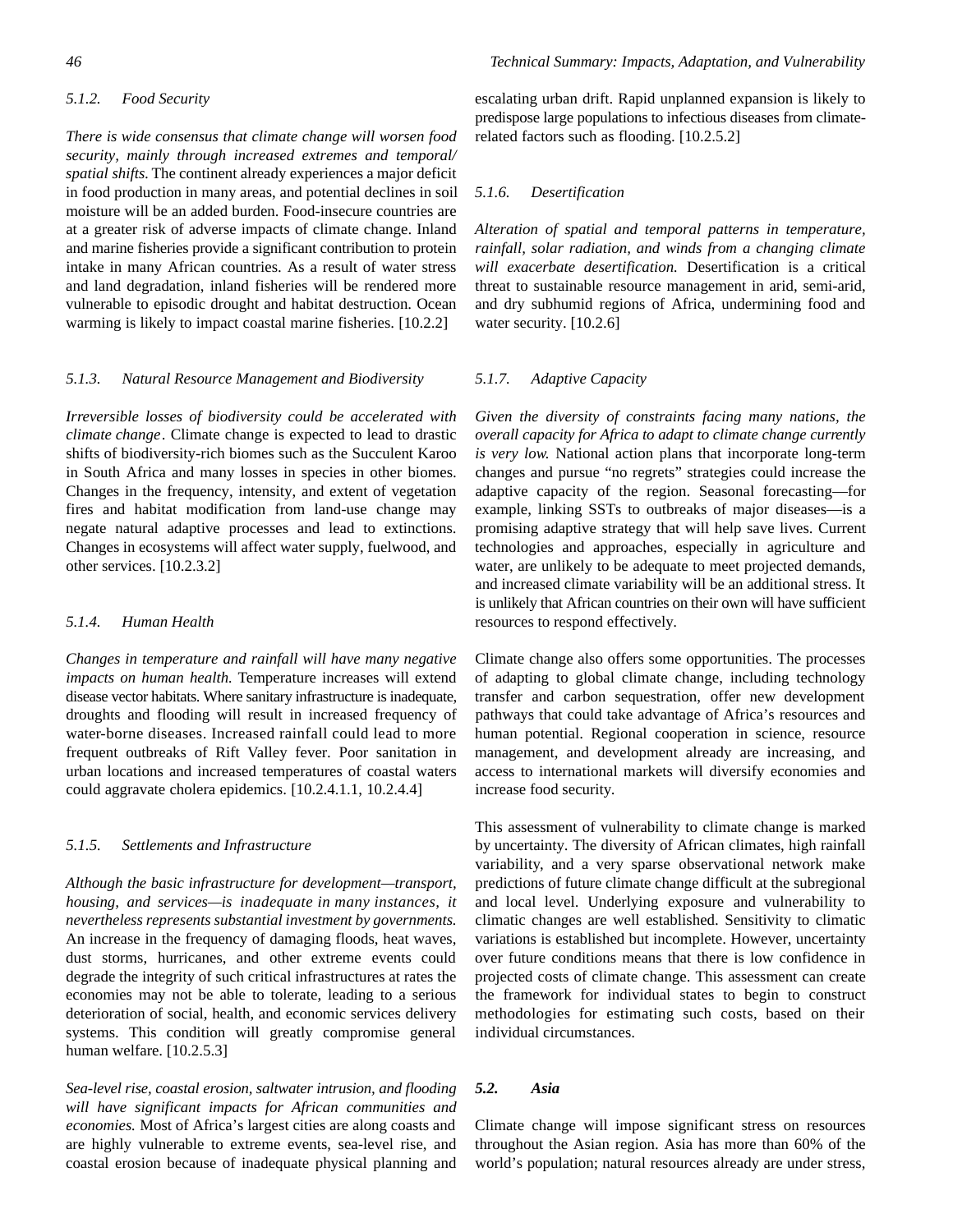| Change in<br><b>Climatic Elements</b><br>and Sea-Level Rise                       | <b>Vulnerable</b><br><b>Region</b> | <b>Primary</b><br><b>Change</b>                                                                        | <b>Impacts</b><br>Primary<br>Secondary                                                                                                                                                    |                                                                                            |  |
|-----------------------------------------------------------------------------------|------------------------------------|--------------------------------------------------------------------------------------------------------|-------------------------------------------------------------------------------------------------------------------------------------------------------------------------------------------|--------------------------------------------------------------------------------------------|--|
| $0.5 - 2$ °C<br>$(10 - to 45-cm)$<br>sea-level rise)                              | Bangladesh<br>Sundarbans           | - Inundation of about<br>15% $({\sim}750 \text{ km}^2)$<br>- Increase in salinity                      | - Loss of plant species<br>- Loss of wildlife                                                                                                                                             | - Economic loss<br>- Exacerbated insecurity<br>and loss of employment                      |  |
| $4^{\circ}C$<br>$(+10\% \text{ rainfall})$                                        | Siberian permafrosts               | permafrost<br>- Shift in southern limit<br>of Siberian permafrost<br>by $\sim$ 100–200 km<br>northward | - Reduction in continuous - Change in rock strength - Effects on construction<br>$-$ Change in bearing<br>capacity<br>- Change in compressibility<br>of frozen rocks<br>- Thermal erosion | industries<br>- Effects on mining<br>industry<br>- Effects on agricultural<br>development  |  |
| $>3^{\circ}C$<br>$(\geq +20\%$ rainfall)                                          | Water resources in<br>Kazakhstan   | - Change in runoff                                                                                     | - Decrease in summer<br>flows                                                                                                                                                             | $-$ Increase in winter floods $-$ Risk to life and property<br>- Summer water stress       |  |
| $\sim$ 2°C<br>$(-5 \text{ to } 10\% \text{ rainfall})$ ;<br>45-cm sea-level rise) |                                    | Bangladesh lowlands $-$ About 23–29% increase $-$ Change in flood depth<br>in extent of inundation     | category<br>- Change in monsoon<br>rice cropping pattern                                                                                                                                  | - Risk to life and property<br>- Increased health<br>problems<br>- Reduction in rice yield |  |

*Table TS-6: Sensitivity of selected Asian regions to climate change.*

and the resilience of most sectors in Asia to climate change is poor. Many countries are socioeconomically dependent on natural resources such as water, forests, grassland and rangeland, and fisheries. The magnitude of changes in climate variables would differ significantly across Asian subregions and countries. The climate change sensitivity of a few vulnerable sectors in Asia and the impacts of these limits are presented in Table TS-6. The region's vulnerability to climate change is captured in Table TS-7 for selected categories of regions/issues.

#### *5.2.1. Agriculture and Food Security*

*Food insecurity appears to be the primary concern for Asia. C rop production and aquaculture would be threatened by thermal and water stresses, sea-level rise, increased flooding, and strong winds associated with intense tropical cyclones (high confidence).* In general, it is expected that areas in mid- and high latitudes will experience increases in crop yield; yields in lower latitudes generally will decrease. A longer duration of the summer season should lead to a northward shift of the agroecosystem boundary in boreal Asia and favor an overall increase in agriculture productivity (medium confidence). Climatic variability and change also will affect scheduling of the cropping season, as well as the duration of the growing period of the crop. In China, yields of several major crops are expected to decline as a result of climate change. Acute water shortages combined with thermal stress should adversely affect wheat and, more severely, rice productivity in India even under the positive effects of elevated  $CO<sub>2</sub>$  in the future. Crop diseases such as wheat scab, rice blast, and sheath and culm blight of

rice also could become more widespread in temperate and tropical regions of Asia if the climate becomes warmer and wetter. Adaptation measures to reduce the negative effects of climatic variability may include changing the cropping calendar to take advantage of the wet period and to avoid the extreme weather events (e.g., typhoons and strong winds) during the growing season. [11.2.2.1]

*Asia dominates world aquaculture, producing 80% of all farmed fish, shrimp, and shellfish. Many wild stocks are under stress as a result of overexploitation, trawling on sea-bottom habitats, coastal development, and pollution from land-based activities.* Moreover, marine productivity is greatly affected by plankton shift, such as seasonal shifting of sardine in the Sea of Japan, in response to temperature changes induced during ENSO. Storm surges and cyclonic conditions also routinely lash the coastline, adding sediment loads to coastal waters. Effective conservation and sustainable management of marine and inland fisheries are needed at the regional level so that living aquatic resources can continue to meet regional and national nutritional needs. [11.2.4.4]

## *5.2.2. Ecosystems and Biodiversity*

*Climate change would exacerbate current threats to biodiversity resulting from land-use/cover change and population pressure in Asia (medium confidence).* Risks to Asia's rich array of living species are climbing. As many as 1,250 of 15,000 higher plant species are threatened in India. Similar trends are evident in China, Malaysia, Myanmar, and Thailand. Many species and a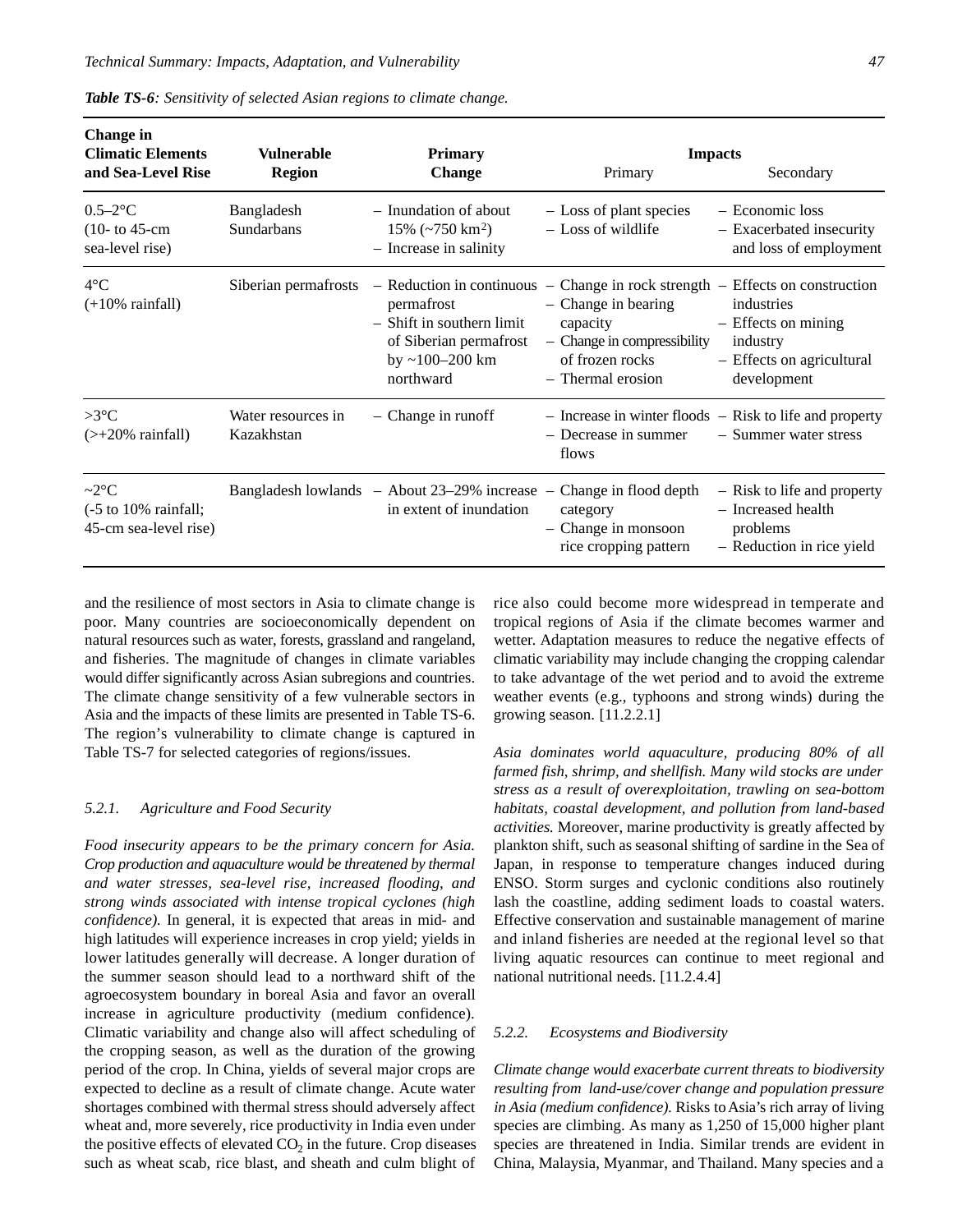| <b>Regions</b>          | Food and<br><b>Fiber</b>              | <b>Biodiversity</b>         | Water<br><b>Resources</b>         | Coastal<br><b>Ecosystems</b> | Human<br>Health               | <b>Settlements</b>            |
|-------------------------|---------------------------------------|-----------------------------|-----------------------------------|------------------------------|-------------------------------|-------------------------------|
| <b>Boreal Asia</b>      | Slightly                              | Highly                      | Slightly                          | Slightly                     | Moderately                    | Slightly or not               |
|                         | resilient                             | vulnerable                  | resilient                         | resilient                    | vulnerable                    | vulnerable                    |
|                         | ****                                  | ***                         | ***                               | $***$                        | $***$                         | ***                           |
| Arid and Semi-Arid Asia |                                       |                             |                                   |                              |                               |                               |
| - Central Asia          | Highly                                | Moderately                  | Highly                            | Moderately                   | Moderately                    | Moderately                    |
|                         | vulnerable                            | vulnerable                  | vulnerable                        | vulnerable                   | vulnerable                    | vulnerable                    |
|                         | ****                                  | $**$                        | ****                              | $**$                         | ***                           | ***                           |
| - Tibetan Plateau       | Slightly or not<br>vulnerable<br>$**$ | Highly<br>vulnerable<br>*** | Moderately<br>vulnerable<br>$***$ | Not applicable               | N <sub>0</sub><br>information | N <sub>0</sub><br>information |
| Temperate Asia          | Highly                                | Moderately                  | Highly                            | Highly                       | Highly                        | Highly                        |
|                         | vulnerable                            | vulnerable                  | vulnerable                        | vulnerable                   | vulnerable                    | vulnerable                    |
|                         | ****                                  | ***                         | ****                              | ****                         | ***                           | ****                          |
| <b>Tropical Asia</b>    |                                       |                             |                                   |                              |                               |                               |
| - South Asia            | Highly                                | Highly                      | Highly                            | Highly                       | Moderately                    | Highly                        |
|                         | vulnerable                            | vulnerable                  | vulnerable                        | vulnerable                   | vulnerable                    | vulnerable                    |
|                         | ****                                  | ***                         | ****                              | ****                         | ***                           | ***                           |
| - Southeast Asia        | Highly                                | Highly                      | Highly                            | Highly                       | Moderately                    | Highly                        |
|                         | vulnerable                            | vulnerable                  | vulnerable                        | vulnerable                   | vulnerable                    | vulnerable                    |
|                         | ****                                  | ***                         | ****                              | ****                         | ***                           | ***                           |

*Table TS-7: Vulnerability of key sectors to impacts of climate change for select subregions in Asia. Key to confidence-level rankings is provided in Section 1.4 of Technical Summary.*

large population of many other species in Asia are likely to be exterminated as a result of the synergistic effects of climate change and habitat fragmentation. In desert ecosystems, increased frequency of droughts may result in a decline in local forage around oases, causing mass mortality among local fauna and threatening their existence. With a 1-m rise in sea level, the Sundarbans (the largest mangrove ecosystems) of Bangladesh will completely disappear. [11.2.1, 11.2.1.6]

*Permafrost degradation resulting from global warming would increase the vulnerability of many climate-dependent sectors affecting the economy in boreal Asia (medium confidence).* Pronounced warming in high latitudes of the northern he m is phere could lead to thinning or disappearance of permafrost in locations where it now exists. Large-scale shrinkage of the permafrost region in boreal Asia is likely. Poleward movement of the southern boundary of the sporadic zone also is likely in Mongolia and northeast China. The boundary between continuous and discontinuous (intermittent or seasonal) permafrost areas on the Tibetan Plateau is likely to shift toward the center of the plateau along the eastern and western margins. [11.2.1.5]

*The frequency of forest fires is expected to increase in boreal Asia (medium confidence).* Warmer surface air temperatures, particularly during summer, may create favorable conditions for thunderstorms and associated lightening, which could trigger forest fires in boreal forests more often. Forest fire is expected to occur more frequently in northern parts of boreal Asia as a result of global warming. [11.2.1.3]

#### *5.2.3. Water Resources*

*Freshwater availability is expected to be highly vulnerable to anticipated climate change (high confidence).* Surface runoff increases during winter and summer periods would be pronounced in boreal Asia (medium confidence). Countries in which water use is more than 20% of total potential water resources available are expected to experience severe water stress during drought periods. Surface runoff is expected to decrease drastically in arid and semi-arid Asia under projected climate change scenarios. Climate change is likely to change streamflow volume, as well as the temporal distribution of streamflows throughout the year. With a 2°C increase in air temperature accompanied by a 5–10% decline in precipitation during summer, surface runoff in Kazakhstan would be substantially reduced, causing serious implications for agriculture and livestocks. Water would be a scarce commodity in many south and southeast Asian countries, particularly where reservoir facilities to store water for irrigation are minimal. Growing populations and concentration of populations in urban areas will exert increasing pressures on water availability and water quality. [11.2.3.1]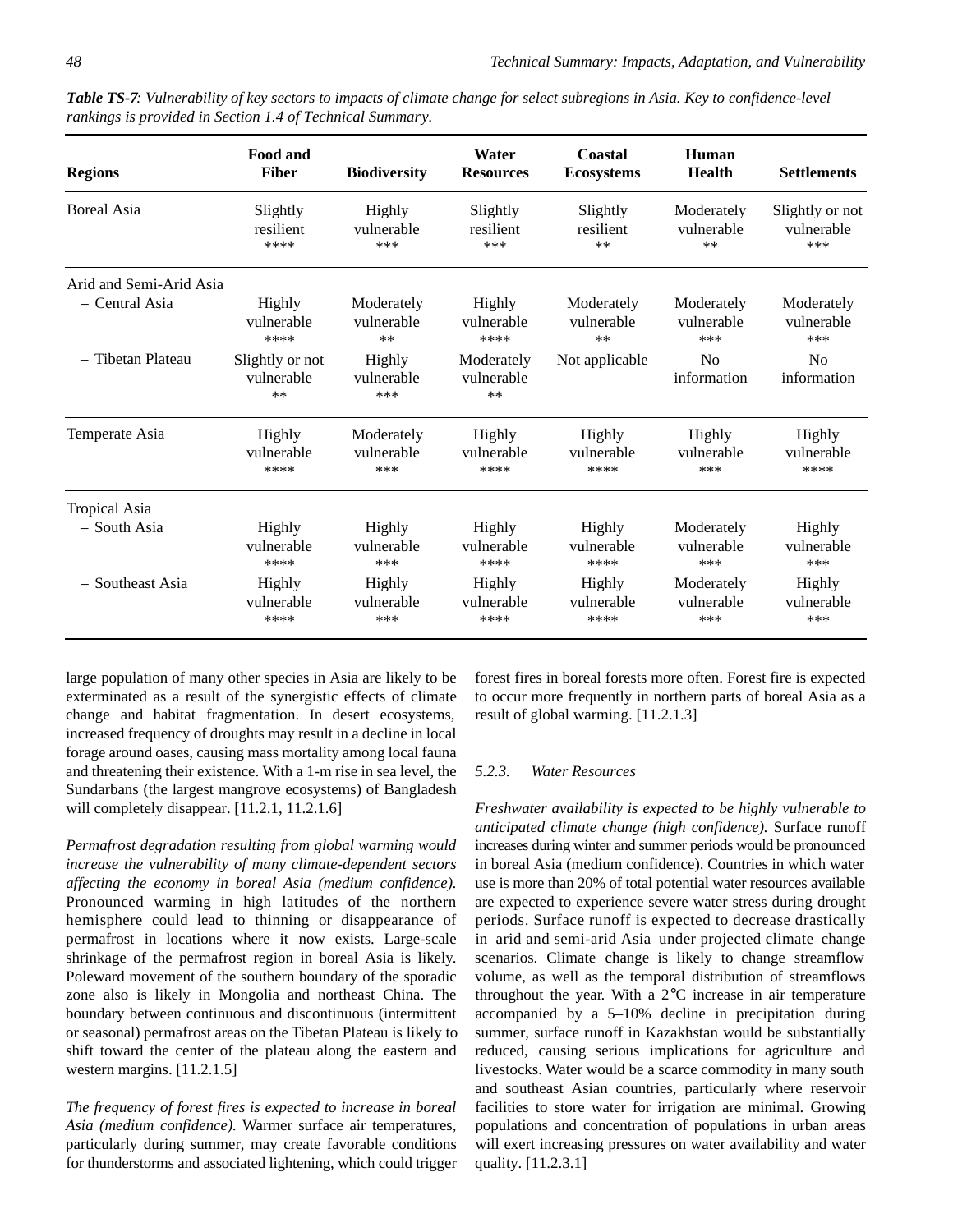## *5.2.4. Extreme Weather Events*

*Developing countries of temperate and tropical Asia already a re quite vulnerable to extreme climate events such as typhoons/cyclones, droughts, and floods. Climate change and variability would exacerbate these vulnerabilities (high confidence*). Extreme weather events are known to cause adverse effects in widely separated areas of Asia. There is some evidence of increases in the intensity or frequency of some of these extreme events on regional scales throughout the 20th century. [11.1.2.2, 11.1.2.3, 11.4.1]

*Increased precipitation intensity, particularly during the summer monsoon, could increase flood-prone areas in temperate and tropical Asia. There is potential for drier conditions in arid and semi-arid Asia during summer, which could lead to more severe droughts (medium confidence).* Many countries in temperate and tropical Asia have experienced severe droughts and floods frequently in the 20th century. Flash floods are likely to become more frequent in many regions of temperate and tropical Asia in the future. A decrease in return period for extreme precipitation events and the possibility of more frequent floods in parts of India, Nepal, and Bangladesh is projected. [11.1.3.3, 11.2.2.2, 11.1.2.3, 11.4.1]

Conversion of forestland to cropland and pasture already is a prime force driving forest loss in tropical and temperate Asian countries. With more frequent floods and droughts, these actions will have far-reaching implications for the environment (e.g., soil erosion, loss of soil fertility, loss of genetic variability in crops, and depletion of water resources). [11.1.4.1]

Tropical cyclones and storm surges continue to take a heavy toll on life and property in India and Bangladesh. An increase in the intensity of cyclones combined with sea-level rise would result in more loss of life and property in low-lying coastal areas in cyclone-prone countries of Asia (medium confidence). The expected increase in the frequency and intensity of climatic extremes will have significant potential effects on crop growth and agricultural production, as well as major economic and environmental implications (e.g., tourism, transportation). [11.2.4.5, 11.2.6.3, 11.3]

Awide range of precautionary measures at regional and national levels, including awareness and acceptance of risk factors among regional communities, is warranted to avert or reduce the impacts of disasters associated with more extreme weather events on economic and social structures of countries in temperate and tropical Asia. [11.3.2]

## *5.2.5. Deltas and Coastal Zones*

*The large deltas and low-lying coastal areas of Asia would be inundated by sea-level rise (high confidence).* Climate-related stresses in coastal areas include loss and salinization of agricultural land as a result of change in sea level and changing frequency and intensity of tropical cyclones. Estimates of potential land loss resulting from sea-level rise and risk to population displacement provided in Table TS-8 demonstrate the scale of the issue for major low-lying regions of coastal Asia. Currently, coastal erosion of muddy coastlines in Asia is not a result of sea-level rise; it is triggered largely by annual river-borne suspended sediments transported into the ocean by human activities and delta evolution. These actions could exacerbate the impacts of climate change in coastal regions of Asia. [11.2.4.2]

## *5.2.6. Human Health*

*Warmer and wetter conditions would increase the potential for higher incidence of heat-related and infectious diseases in tropical and temperate Asia (medium confidence).* The rise in surface air temperature and changes in precipitation in Asia will have adverse effects on human health. Although warming would result in a reduction in wintertime deaths in temperate countries, there could be greater frequency and duration of heat stress, especially in megalopolises during summer. Global warming also will increase the incidence of respiratory and cardiovascular diseases in parts of arid and semi-arid Asia and temperate and tropical Asia. Changes in environmental temperature and precipitation could expand vector-borne diseases into temperate and arid Asia. The spread of vectorborne diseases into more northern latitudes may pose a serious

*Table TS-8: Potential land loss and population exposed in Asian countries for selected magnitudes of sea-level rise, assuming no adaptation.*

|            | <b>Sea-Level Rise</b> | <b>Potential Land Loss</b> |      | <b>Population Exposed</b> |        |
|------------|-----------------------|----------------------------|------|---------------------------|--------|
| Country    | (cm)                  | (km <sup>2</sup> )         | (%)  | (million)                 | $(\%)$ |
| Bangladesh | 45                    | 15,668                     | 10.9 | 5.5                       | 5.0    |
|            | 100                   | 29,846                     | 20.7 | 14.8                      | 13.5   |
| India      | 100                   | 5,763                      | 0.4  | 7.1                       | 0.8    |
| Indonesia  | 60                    | 34,000                     | 1.9  | 2.0                       | 1.1    |
| Japan      | 50                    | 1,412                      | 0.4  | 2.9                       | 2.3    |
| Malaysia   | 100                   | 7,000                      | 2.1  | >0.05                     | >0.3   |
| Pakistan   | 20                    | 1,700                      | 0.2  | n.a.                      | n.a.   |
| Vietnam    | 100                   | 40,000                     | 12.1 | 17.1                      | 23.1   |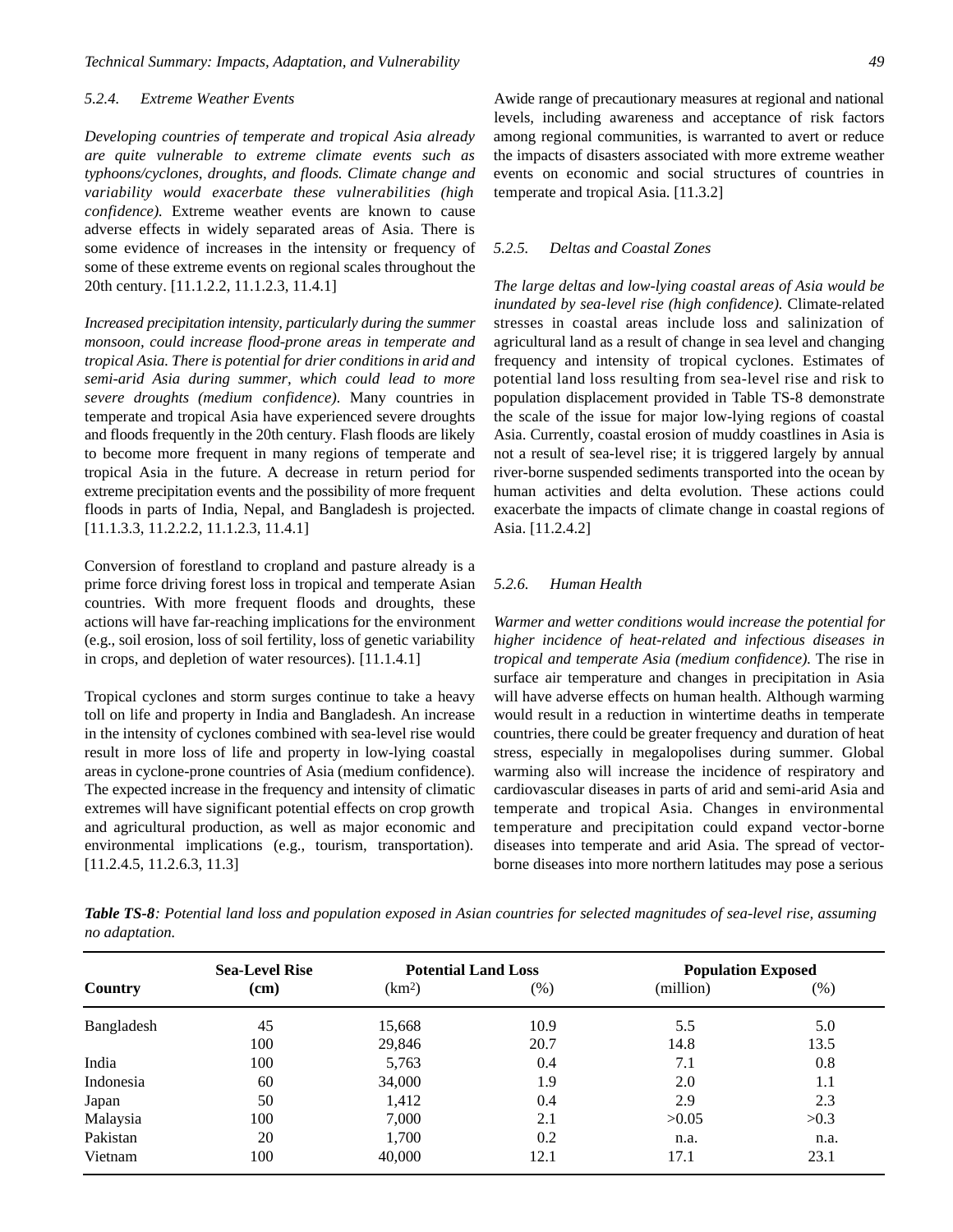threat to human health. Warmer SSTs along Asian coastlines would support higher phytoplankton blooms. These blooms are habitats for infectious bacterial diseases. Waterborne diseases including cholera and the suite of diarrheal diseases caused by organisms such as giardia, salmonella, and cryptosporidium could become more common in many countries of south Asia in warmer climate. [11.2.5.1, 11.2.5.2, 11.2.5.4]

### *5.2.7. Adaptive Capacity*

Adaptation to climate change in Asian countries depends on the affordability of adaptive measures, access to technology, and biophysical constraints such as land and water resource availability, soil characteristics, genetic diversity for crop breeding (e.g., crucial development of heat-resistant rice cultivars), and topography. Most developing countries of Asia are faced with increasing population, spread of urbanization, lack of adequate water resources, and environmental pollution, which hinder socioeconomic activities. These countries will have to individually and collectively evaluate the tradeoffs between climate change actions and nearer term needs (such as hunger, air and water pollution, energy demand). Coping strategies would have to be developed for three crucial sectors: land resources, water resources, and food productivity. Adaptation measures that are designed to anticipate the potential effects of climate change can help offset many of the negative effects. [11.3.1]

## *5.3. Australia and New Zealand*

The Australia/New Zealand region spans the tropics to midlatitudes and has varied climates and ecosystems, including deserts, rainforests, coral reefs, and alpine areas. The climate is strongly influenced by the surrounding oceans. Australia has significant vulnerability to the drying trend projected over much of the country for the next 50–100 years (Figure TS-3) because substantial agricultural areas currently are adversely affected by periodic droughts, and there already are large areas of arid and semi-arid land. New Zealand—a smaller, more mountainous country with a generally more temperate, maritime climate—may be more resilient to climate changes than Australia, although considerable vulnerability remains (medium confidence). Table TS-9 shows key vulnerabilities and adaptability to climate change impacts for Australia and New Zealand. [12.9.5]

Comprehensive cross-sectoral estimates of net climate change impact costs for various GHG emission scenarios and different societal scenarios are not yet available. Confidence remains very low in the IPCC *Special Report on Regional Impacts of Climate Change* estimate for Australia and New Zealand of -1.2 to -3.8% of GDP for an equivalent doubling of  $CO<sub>2</sub>$ concentrations. This estimate did not account for many of the effects and adaptations currently identified. [12.9]

*Extreme events are a major source of current climate impacts, and changes in extreme events are expected to dominate the* *impacts of climate change.* Return periods for heavy rains, floods, and sea-level surges of a given magnitude at particular locations would be modified by possible increases in intensity of tropical cyclones and heavy rain events and changes in the location-specific frequency of tropical cyclones. Scenarios of climate change that are based on recent coupled atmosphereocean (A-O) models suggest that large areas of mainland Australia will experience significant decreases in rainfall during the 21st century. The ENSO phenomenon leads to floods and prolonged droughts, especially in inland Australia and parts of New Zealand. The region would be sensitive to a changes towards a more El Niño-like mean state. [12.1.5]

Before stabilization of GHG concentrations, the north-south temperature gradient in mid-southern latitudes is expected to increase (medium to high confidence), strengthening the we sterlies and the associated west-to-east gradient of rainfall across Tasmania and New Zealand. Following stabilization of GHG concentrations, these trends would be reversed (medium confidence). [12.1.5.1]

*Climate change will add to existing stresses on achievement of sustainable land use and conservation of terrestrial and aquatic biodiversity.* These stresses include invasion by exotic animal and plant species, degradation and fragmentation of natural ecosystems through agricultural and urban development, dryland salinization (Australia), removal of forest cover (Australia and New Zealand), and competition for scarce water resources. Within both countries, economically and socially disadvantaged groups of people, especially indigenous peoples, are particularly vulnerable to stresses on health and living conditions induced by climate change. Major exacerbating problems include rapid population and infrastructure growth in vulnerable coastal areas, inappropriate use of water resources, and complex institutional arrangements. [12.3.2, 12.3.3, 12.4.1, 12.4.2, 12.6.4, 12.8.5]

#### *5.3.1. Water Resources*

Water resources already are stressed in some areas and therefore *are highly vulnerable*, especially with respect to salinization (parts of Australia) and competition for water supply between agriculture, power generation, urban areas, and environmental flows (high confidence). Increased evaporation and possible decreases in rainfall in many areas would adversely affect water supply, agriculture, and the survival and reproduction of key species in parts of Australia and New Zealand (medium confidence). [12.3.1, 12.3.2, 12.4.6, 12.5.2, 12.5.3, 12.5.6]

## *5.3.2. Ecosystems*

*A warming of 1°C would threaten the survival of species that currently are growing near the upper limit of their temperature range*, notably in marginal alpine regions and in the southwest of Western Australia. Species that are unable to migrate or relocate because of land clearing, soil differences, or topography could become endangered or extinct. Other Australian ecosystems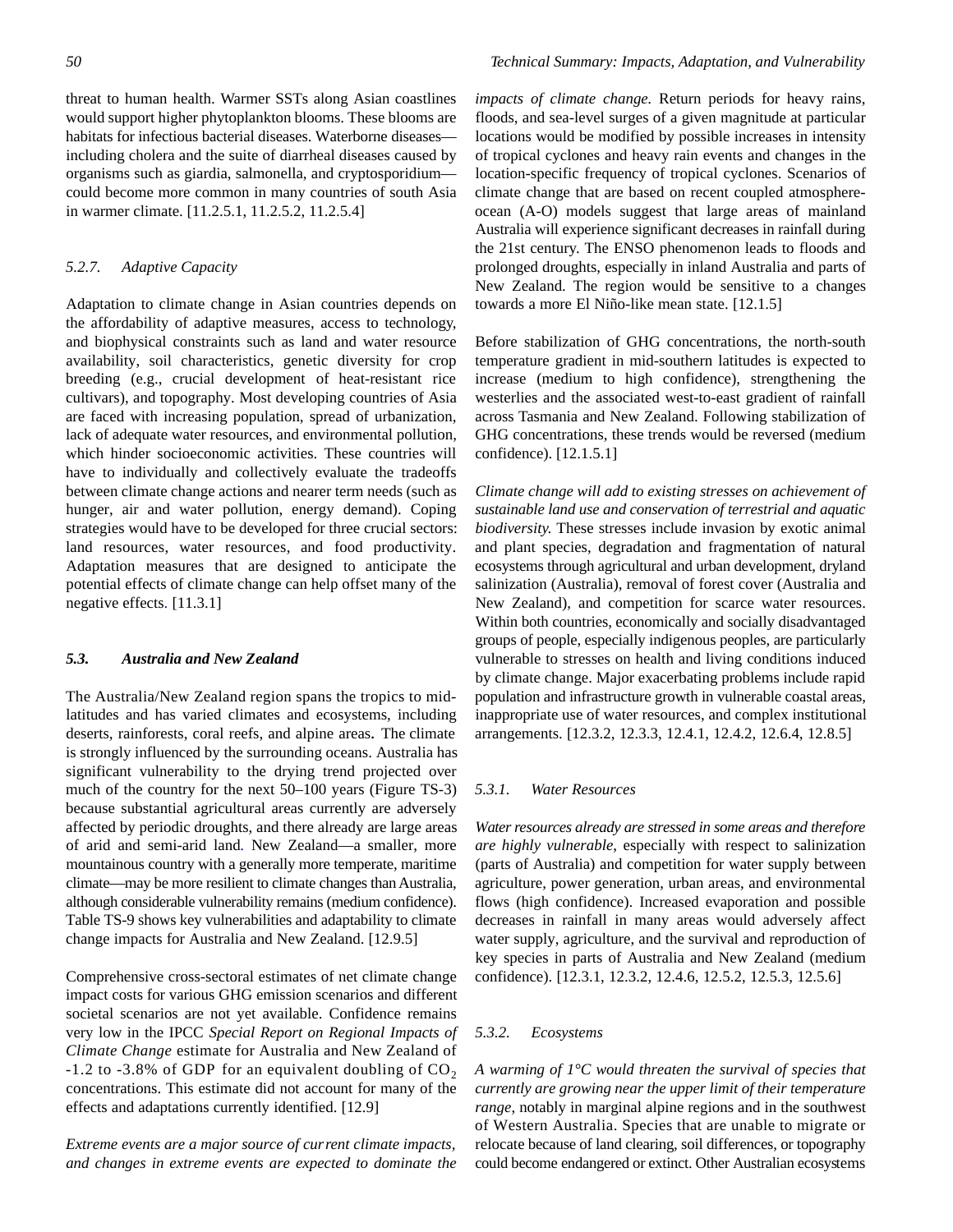*Table TS-9: Main areas of vulnerability and adaptability to climate change impacts in Australia and New Zealand. Degree of confidence that tabulated impacts will occur is indicated by stars in second column (see Section 1.4 of Technical Summary for key* to confidence-level rankings). Confidence levels, and assessments of vulnerability and adaptability, are based on information *reviewed in Chapter 12, and assume continuation of present population and investment growth patterns.*

| <b>Sector</b>                            | <b>Impact</b>                                                                                                                  | <b>Vulnerability</b>                            | <b>Adaptation</b>                                                                | <b>Adaptability</b> | <b>Section</b>               |
|------------------------------------------|--------------------------------------------------------------------------------------------------------------------------------|-------------------------------------------------|----------------------------------------------------------------------------------|---------------------|------------------------------|
| Hydrology and<br>water supply            | - Irrigation and metropolitan<br>supply constraints, and<br>increased salinization-****                                        | High in<br>some areas                           | - Planning, water allocation,<br>and pricing                                     | Medium              | 12.3.1, 12.3.2               |
|                                          | - Saltwater intrusion into<br>some island and coastal<br>aquifers-****                                                         | High in<br>limited areas                        | - Alternative water supplies,<br>retreat                                         | Low                 | 12.3.3                       |
| Terrestrial<br>ecosystems                | - Increased salinization of<br>dryland farms and some<br>streams (Australia) <sup>-***</sup>                                   | High                                            | - Changes in land-use<br>practices                                               | Low                 | 12.3.3                       |
|                                          | - Biodiversity loss notably<br>in fragmented regions,<br>Australian alpine areas, and<br>southwest of WA-****                  | Medium to<br>high in some<br>areas              | - Landscape management;<br>little possible in alpine<br>areas                    | Medium<br>to low    | 12.4.2, 12.4.4,<br>12.4.8    |
|                                          | - Increased risk of fires—***                                                                                                  | Medium                                          | - Land management, fire<br>protection                                            | Medium              | 12.1.5.3,<br>12.5.4, 12.5.10 |
|                                          | - Weed invasion-***                                                                                                            | Medium                                          | - Landscape management                                                           | Medium              | 12.4.3                       |
| Aquatic<br>ecosystems                    | - Salinization of some coastal<br>freshwater wetlands-***                                                                      | High                                            | - Physical intervention                                                          | Low                 | 12.4.7                       |
|                                          | - River and inland wetland<br>ecosystem changes—***                                                                            | Medium                                          | - Change water allocations                                                       | Low                 | 12.4.5, 12.4.6               |
|                                          | - Eutrophication-***                                                                                                           | Medium in<br>inland Aus.<br>waters              | - Change water allocations,<br>reduce nutrient inflows                           | Medium<br>to low    | 12.3.4                       |
| Coastal<br>ecosystems                    | - Coral bleaching, especially<br>Great Barrier Reef-****                                                                       | High                                            | - Seed coral?                                                                    | Low                 | 12.4.7                       |
|                                          | -More toxic algal<br>blooms?-*                                                                                                 | Unknown                                         |                                                                                  |                     | 12.4.7                       |
| Agriculture,<br>grazing, and<br>forestry | - Reduced productivity,<br>increased stress on rural<br>communities if droughts<br>increase, increased forest<br>fire risk-*** | Location-<br>dependent,<br>worsens with<br>time | - Management and policy<br>changes, fire prevention,<br>seasonal forecasts       | Medium              | 12.5.2, 12.5.3,<br>12.5.4    |
|                                          | - Changes in global markets<br>due to climate changes<br>elsewhere—***, but sign<br>uncertain                                  | uncertain                                       | High, but sign – Marketing, planning, niche<br>and fuel crops, carbon<br>trading | Medium              | 12.5.9                       |
|                                          | - Increased spread of pests<br>and diseases-****                                                                               | Medium                                          | - Exclusion, spraying                                                            | Medium              | 12.5.7                       |
|                                          | - Increased $CO2$ initially<br>increases productivity but<br>offset by climate changes<br>later-**                             | time                                            | Changes with $-$ Change farm practices,<br>change industry                       |                     | 12.5.3, 12.5.4               |
| Horticulture                             | $-$ Mixed impacts $(+$ and $-$ ),<br>depends on species and<br>location-****                                                   | Low overall                                     | - Relocate                                                                       | High                | 12.5.3                       |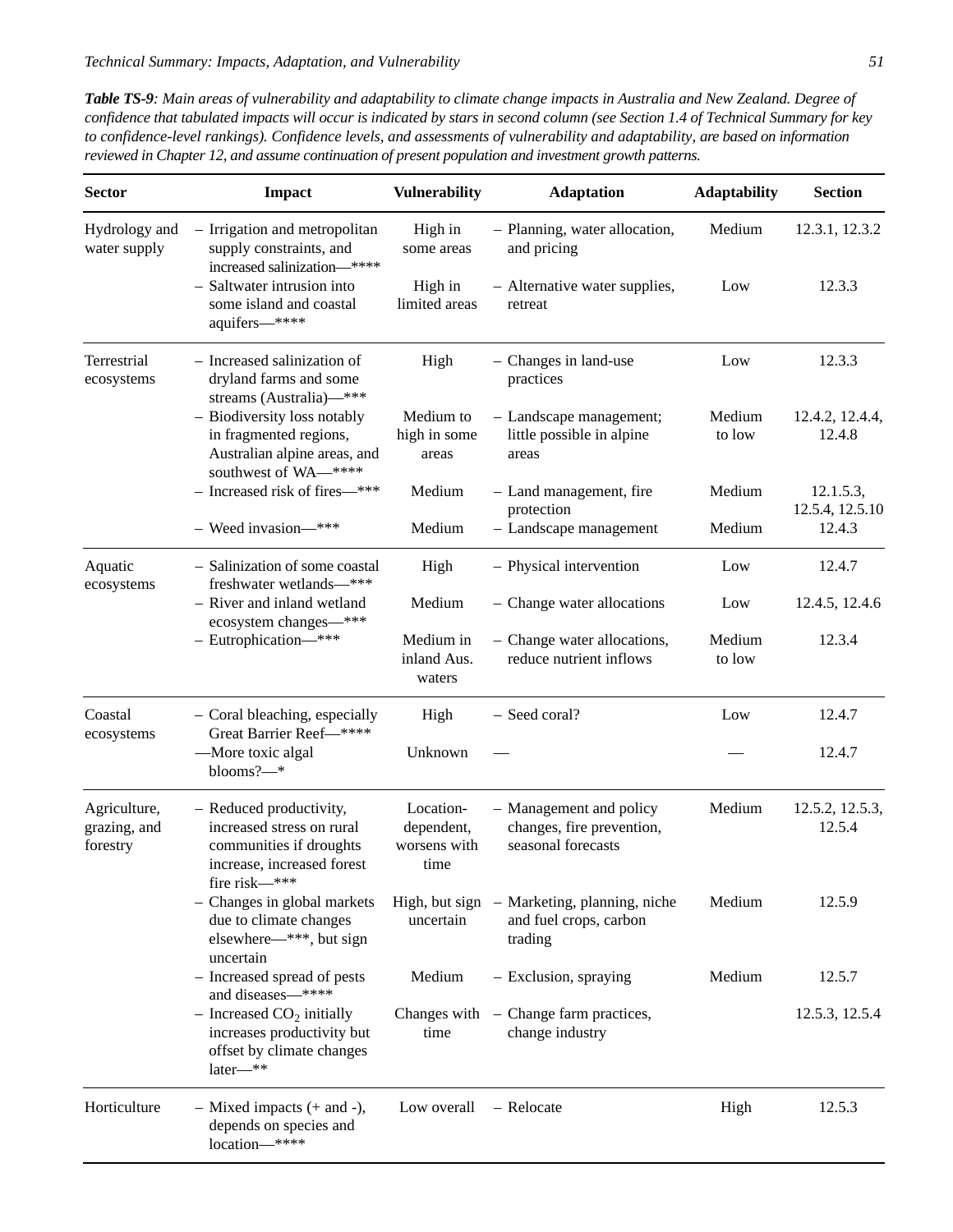| <b>Sector</b>                      | Impact                                                                      | <b>Vulnerability</b>      | <b>Adaptation</b>                        | <b>Adaptability</b> | <b>Section</b> |
|------------------------------------|-----------------------------------------------------------------------------|---------------------------|------------------------------------------|---------------------|----------------|
| Fish                               | - Recruitment changes<br>$(some species)$ <sup>**</sup>                     | Unknown<br>net effect     | - Monitoring, management                 |                     | 12.5.5         |
| <b>Settlements</b><br>and industry | - Increased impacts of flood,<br>storm, storm surge, sea-<br>level rise—*** | High in<br>some places    | - Zoning, disaster planning              | Moderate            | 12.6.1, 12.6.4 |
| Human health                       | - Expansion and spread of<br>vector-borne diseases—****                     | High                      | - Quarantine, eradication, or<br>control | Moderate<br>to high | 12.7.1, 12.7.4 |
|                                    | - Increased photochemical<br>air pollution—****                             | Moderate<br>(some cities) | $-$ Emission controls                    | High                | 12.7.1         |

*Table TS-9 (continued)*

that are particularly vulnerable include coral reefs and arid and semi-arid habitats. Freshwater wetlands in coastal zones in Australia and New Zealand are vulnerable, and some New Zealand ecosystems are vulnerable to accelerated spread of weeds. [12.4.2, 12.4.3, 12.4.4, 12.4.5, 12.4.7]

## *5.3.3. Food Production*

*Agricultural activities are particularly vulnerable to regional reductions in rainfall in southwest and inland Australia (medium confidence).* Drought frequency and consequent stresses on agriculture are likely to increase in parts of Australia and New Zealand as a result of higher temperatures and El Niño changes (medium confidence). Enhanced plant growth and water-use efficiency (WUE) resulting from  $CO_2$  increases may provide initial benefits that offset any negative impacts from climate change (medium confidence), although the balance is expected to become negative with warmings in excess of 2-4°C and associated rainfall changes (medium confidence). This is illustrated in Figure TS-7 for wheat production in Australia, for a range of climate change scenarios. Reliance on exports of agricultural and forest products makes the region very sensitive to changes in production and commodity prices that are induced by changes in climate elsewhere. [12.5.2, 12.5.3, 12.5.6, 12.5.9, 12.8.7]

Australian and New Zealand fisheries are influenced by the extent and location of nutrient upwellings governed by prevailing winds and boundary currents. In addition, ENSO influences recruitment of some fish species and the incidence of toxic algal blooms. [12.5.5]

## *5.3.4. Settlements, Industry, and Human Health*

*Marked trends toward greater population and investment in exposed regions are increasing vulnerability to tropical cyclones and storm surges*. Thus, projected increases in tropical cyclone intensity and possible changes in their locationspecific frequency, along with sea-level rise, would have major impacts—notably, increased storm-surge heights for a given return period (medium to high confidence). Increased frequency of high-intensity rainfall would increase flood damages to settlements and infrastructure (medium confidence). [12.1.5.1, 12.1.5.3, 12.6.1, 12.6.4]



**Figure TS-7**: Percentage change in average annual total Australian wheat yield for  $CO<sub>2</sub>$  (levels of 700 ppm) and a range of changes in temperature and rainfall: a) current planting dates, and b) optimal planting dates. Yield response is shown for rainfall changes of +20% (white), 0 (light blue), and -20% (dark blue), for warmings of  $0-4$ °C.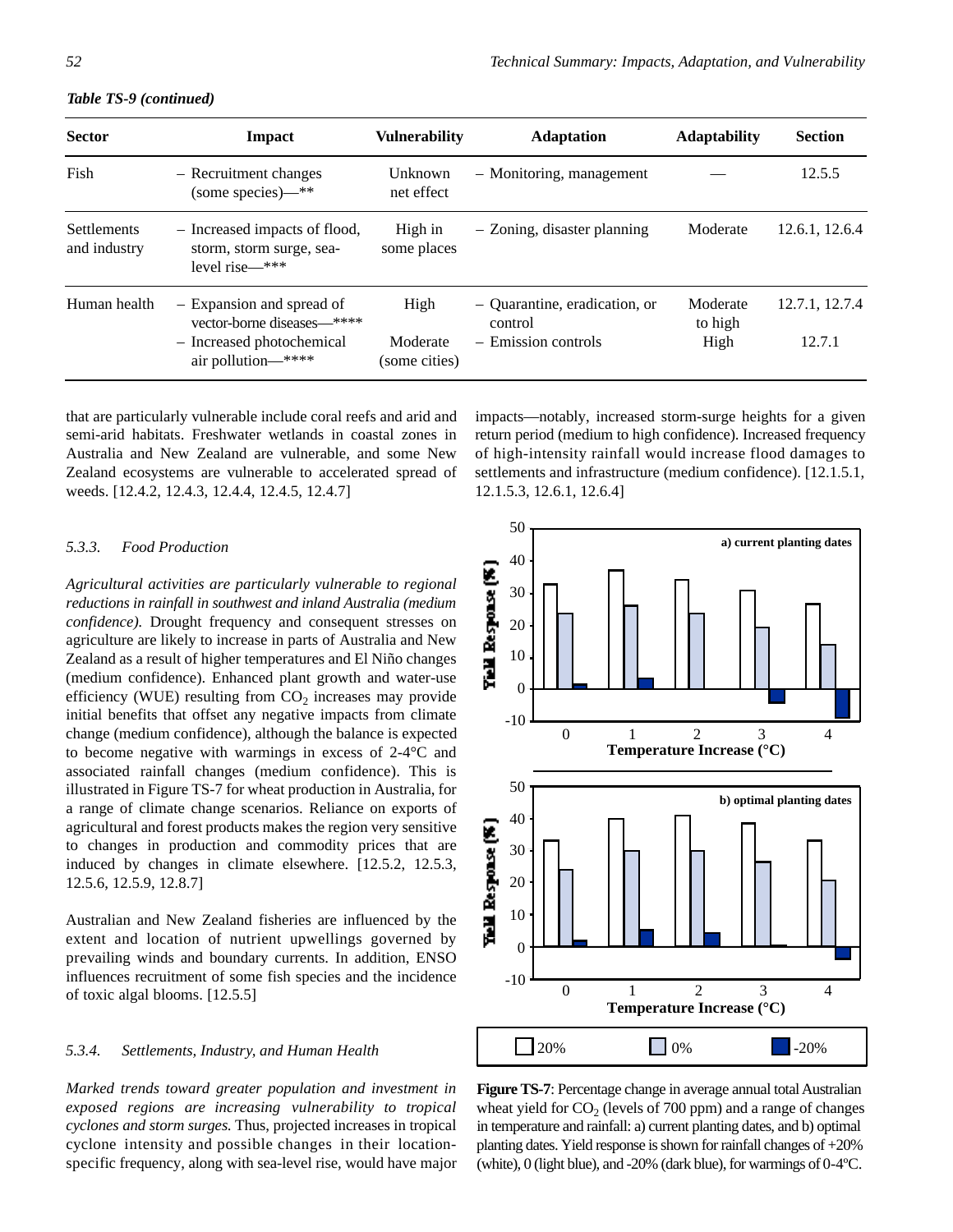There is high confidence that projected climate changes will enhance the spread of some disease vectors, thereby increasing the potential for disease outbreaks such as mosquito-borne Ross River virus and Murray Valley encephalitis, despite existing biosecurity and health services. [12.7.1]

## *5.3.5. Key Adaptation Options*

Key adaptation options include improved WUE and effective trading mechanisms for water; more appropriate land-use policies; provision of climate information and seasonal forecasts to land users to help them manage for climate variability and change; improved crop cultivars; revised engineering standards and zoning for infrastructure development; and improved biosecurity and health services. However, many natural ecosystems in Australia and New Zealand have only a limited capacity to adapt, and many managed systems will face limits on adaptation imposed by cost, acceptability, and other factors. [12.3.2, 12.3.3, 12.5.6, 12.7.4, 12.8.4, 12.8.5]

## *5.4. Europe*

Present-day weather conditions affect natural, social, and economic systems in Europe in ways that reveal sensitivities and vulnerabilities to climate change in these systems. Climate change may aggravate such effects (very high confidence). Vulnerability to climate change in Europe differs substantially between subregions. Southern Europe and the European Arctic are more vulnerable than other parts of Europe. More-marginal and less-wealthy areas will be less able to adapt, which leads to important equity implications (very high confidence). Findings in the TAR relating to key vulnerabilities in Europe are broadly consistent with those expressed in the IPCC *Special Report on Regional Impacts of Climate Change* and the SAR, but are more specific about subregional effects and include new information concerning adaptive capacity. [13.1.1, 13.1.4, 13.4]

## *5.4.1. Water Resources*

*Water resources and their management in Europe are under pressure now, and these pressures are likely to be exacerbated by climate change (high confidence)*. Flood hazard is likely to increase across much of Europe—except where snowmelt peak has been reduced—and the risk of water shortage is projected to increase, particularly in southern Europe (medium to high confidence). Climate change is likely to widen water resource differences between northern and southern Europe (high confidence). Half of Europe's alpine glaciers could disappear by the end of the 21st century. [13.2.1]

#### *5.4.2. Ecosystems*

*Natural ecosystems will change as a result of increasing*  $t$ *emperature and atmospheric concentration of*  $CO_2$ *.* Permafrost

will decline; trees and shrubs will encroach into current northern tundra; and broad-leaved trees may encroach into current coniferous forest areas. Net primary productivity in ecosystems is likely to increase (also as a result of nitrogen deposition), but increases in decomposition resulting from increasing temperature may negate any additional carbon storage. Diversity in nature reserves is under threat from rapid change. Loss of important habitats (wetlands, tundra, and isolated habitats) would threaten some species (including rare/endemic species and migratory birds). Faunal shifts as a result of ecosystem changes are expected in marine, aquatic, and terrestrial ecosystems (high confidence; established but incomplete evidence). [13.2.1.4, 13.2.2.1, 13.2.2.3-5]

Soil properties will deteriorate under warmer and drier climate scenarios in southern Europe. The magnitude of this effect will vary markedly between geographic locations and may be modified by changes in precipitation (medium confidence; established but incomplete evidence). [13.2.1.2]

In mountain regions, higher temperatures will lead to an upward shift of biotic zones. There will be a redistribution of species with, in some instances, a threat of extinction (high confidence). [13.2.1.4]

Timber harvest will increase in commercial forests in northern Europe (medium confidence; established but incomplete evidence), although forest pests and disease may increase. Reductions are likely in the Mediterranean, with increased drought and fire risk (high confidence; well-established evidence). [13.2.2.1]

#### *5.4.3. Agriculture and Food Security*

*Agricultural yields will increase for most crops as a result of increasing atmospheric CO<sup>2</sup> concentration*. This increase in yields would be counteracted by the risk of water shortage in southern and eastern Europe and by shortening of the duration of growth in many grain crops because of increasing temperature. Northern Europe is likely to experience overall positive effects, whereas some agricultural production systems in southern Europe may be threatened (medium confidence; established but incomplete evidence).

Changes in fisheries and aquaculture production resulting from climate change embrace faunal shifts that affect freshwater and marine fish and shellfish biodiversity. These changes will be aggravated by unsustainable exploitation levels and environmental change (high confidence).

#### *5.4.4. Human Settlements and Financial Services*

*The insurance industry faces potentially costly climate change impacts through the medium of property damage, but there is great scope for adaptive measures if initiatives are taken soon (high confidence)*. Transport, energy, and other industries will face changing demand and market opportunities. The concentration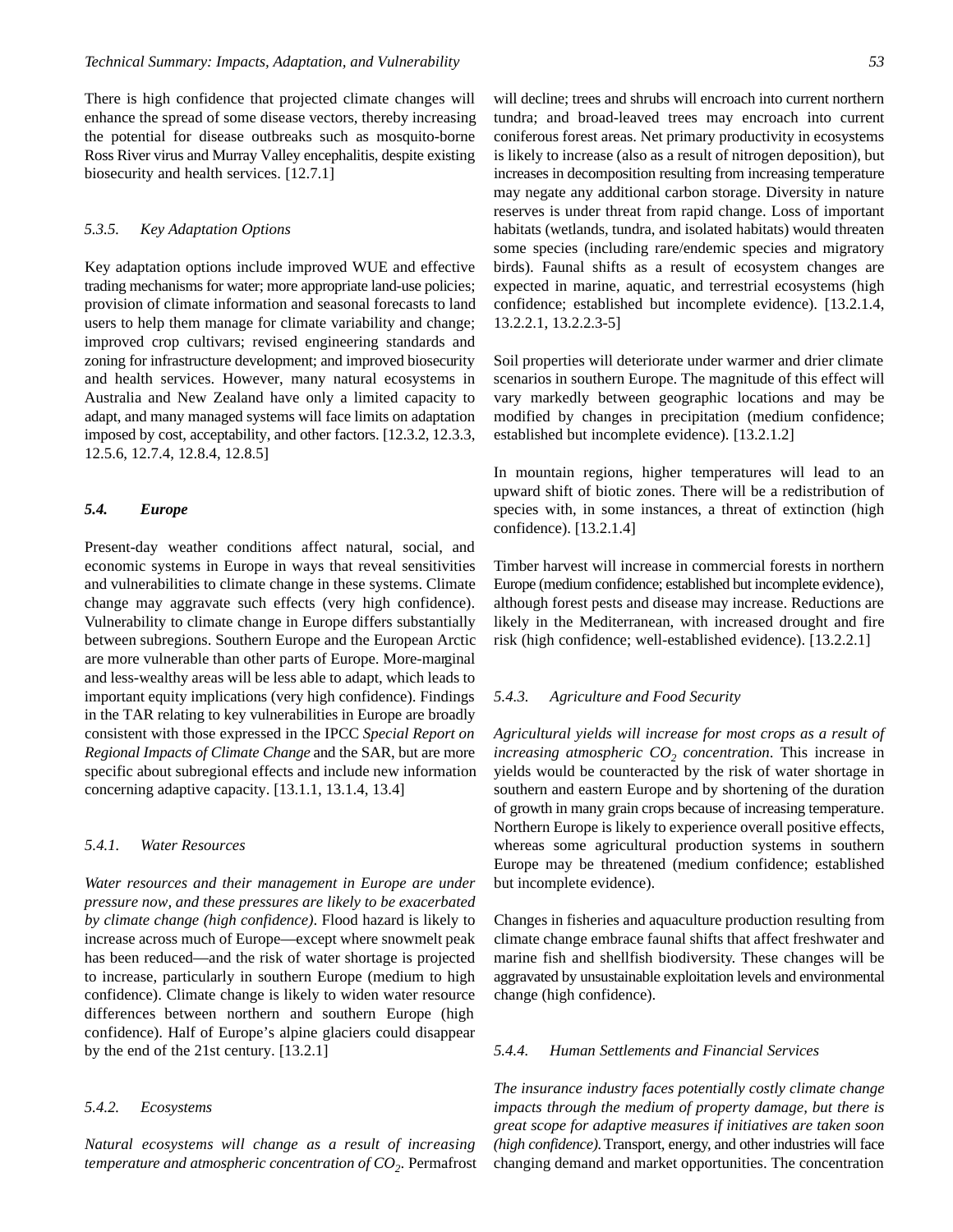|                       |                                 |                                                        | <b>Flood Incidence</b>                |
|-----------------------|---------------------------------|--------------------------------------------------------|---------------------------------------|
|                       | 1990                            | 1990                                                   | 2080s                                 |
|                       | <b>Exposed</b>                  | Average Number of People                               | Increase due to Sea-Level Rise,       |
| <b>Region</b>         | <b>Population</b><br>(millions) | <b>Experiencing Flooding</b><br>(thousands $yr^{-1}$ ) | <b>Assuming No Adaptation</b><br>(% ) |
| <b>Atlantic Coast</b> | 19.0                            | 19                                                     | 50 to 9,000                           |
| <b>Baltic Coast</b>   | 1.4                             |                                                        | 0 to 3,000                            |
| Mediterranean Coast   | 4.1                             | 3                                                      | 260 to 12,0000                        |

**Table TS-10***: Estimates of flood exposure and incidence for Europe's coasts in 1990 and the 2080s. Estimates of flood incidence a re highly sensitive to assumed protection standard and should be interpreted in indicative terms only (former Soviet Union excluded).*

of industry on the coast exposes it to sea-level rise and extreme events, necessitating protection or removal (high confidence). [13.2.4]

Recreational preferences are likely to change with higher temperatures. Heat waves are likely to reduce the traditional peak summer demand at Mediterranean holiday destinations. Less-reliable snow conditions will impact adversely on winter tourism (medium confidence). [13.2.4.4]

The risk of flooding, erosion, and wetland loss in coastal areas will increase substantially, with implications for human settlement, industry, tourism, agriculture, and coastal natural habitats. Southern Europe appears to be more vulnerable to these changes, although the North Sea coast already has a high exposure to flooding (high confidence). Table TS-10 provides estimates of flood exposure and risk for Europe's coasts. [13.2.1.3]

#### *5.4.5. Human Health*

A range of risks is posed for human health through increased exposure to heat episodes (exacerbated by air pollution in urban areas), extension of some vector-borne diseases, and coastal and riverine flooding. Cold-related risks will be reduced (medium confidence; competing explanations). [13.2.5]

#### *5.4.6. Adaptive Capacity*

The adaptation potential of socioeconomic systems in Europe is relatively high because of economic conditions [high gross national product (GNP) and stable growth], a stable population (with the capacity to move within the region), and well-developed political, institutional, and technological support systems. However, the adaptation potential for natural systems generally is low (very high confidence). [13.3]

## *5.5. Latin America*

There is ample evidence of climate variability at a wide range of time scales all over Latin America, from intraseasonal to long-term. In many subregions of Latin America, this variability in climate normally is associated with phenomena that already produce impacts with important socioeconomic and environmental consequences that could be exacerbated by global warming and its associated weather and climate changes.

Variations in precipitation have a strong effect on runoff and streamflow, which are simultaneously affected by melting of glaciers and snow. Precipitation variations and their sign depend on the geographical subregion under consideration. Temperature in Latin America also varies among subregions. Although these variations might depend on the origin and quality of the source data as well as on the record periods used for studies and analyses,some of these variations could be attributed to a climate change condition (low confidence). [14.1.2.1]

*ENSO is responsible for a large part of the climate variability at interannual scales in Latin America (high confidence).* The region is vulnerable to El Niño, with impacts varying across the continent. For example, El Niño is associated with dry conditions in northeast Brazil, northern Amazonia, the Peruvian-Bolivian Altiplano, and the Pacific coast of Central America. The most severe droughts in Mexico in recent decades have occurred during El Niño years, whereas southern Brazil and northwestern Peru have exhibited anomalously wet conditions. La Niña is associated with heavy precipitation and flooding in Colombia and drought in southern Brazil. If El Niño or La Niña were to increase, Latin America would be exposed to these conditions more often. [14.1.2]

Some subregions of Latin America frequently experience extreme events, and these extraordinary combinations of hydrological and climatic conditions historically have produced disasters in Latin America. Tropical cyclones and associated heavy rain, flooding, and landslides are very common in Central America and southern Mexico. In northwestern South America and northeastern Brazil, many of the extremes that occur are strongly related to El Niño. [14.1.2]

## *5.5.1. Water Resources*

*It has been well established that glaciers in Latin America have receded in the past several decades. Warming in high mountain regions could lead to disappearance of significant*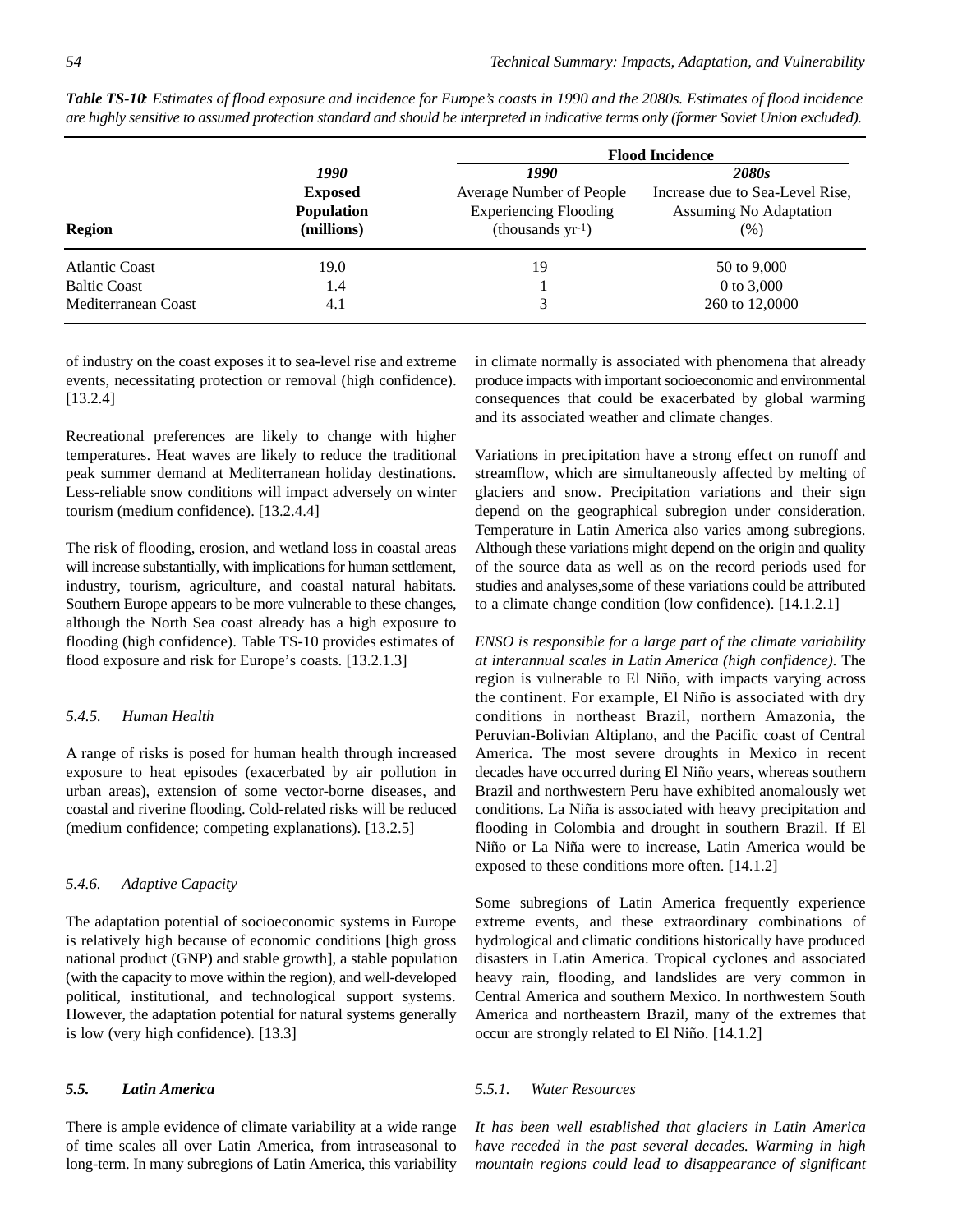*snow and ice surface (medium confidence),* which could affect mountain sport and tourist activities. Because these areas contribute to river streamflow, this trend also would reduce water availability for irrigation, hydropower generation, and navigation. [14.2.4]

## *5.5.2. Ecosystems*

*It is well established that Latin America accounts for one of the Earth's largest concentrations of biodiversity, and the impacts of climate change can be expected to increase the risk of* *biodiversity loss (high confidence)*. Observed population declines in frogs and small mammals in Central America can be related to regional climate change. The remaining Amazonian forest is threatened by the combination of human disturbance, increases in fire frequency and scale, and decreased precipitation from evapotranspiration loss, global warming, and El Niño. Neotropical seasonally dry forest should be considered severely threatened in Mesoamerica.

Tree mortality increases under dry conditions that prevail near newly formed edges in Amazonian forests. Edges, which affect an increasingly large portion of the forest because of increased

*Table TS-11: Assessments of climate change impacts on annual crops in Latin America.*

| <b>Studya</b>              | <b>Climate Scenario</b>       | <b>Scope</b>                                | <b>Crop</b>                            | Yield Impact (%)                                                 |
|----------------------------|-------------------------------|---------------------------------------------|----------------------------------------|------------------------------------------------------------------|
| Downing, 1992              | $+3$ °C<br>-25% precipitation | Norte Chico,<br>Chile                       | Wheat<br>Maize<br>Potato<br>Grapes     | decrease<br>increase<br>increase<br>decrease                     |
| Baethgen, 1994             | GISS, GFDL, UKMO              | Uruguay                                     | Wheat<br>Barley                        | $-30$<br>$-40$ to $-30$                                          |
| de Siqueira et al., 1994   | GISS, GFDL, UKMO              | <b>Brazil</b>                               | Wheat<br>Maize<br>Soybeans             | $-50$ to $-15$<br>$-25$ to $-2$<br>$-10$ to $+40$                |
| Liverman and O'Brien, 1991 | GFDL, GISS                    | Tlaltizapan,<br>Mexico                      | Maize                                  | $-20$<br>$-24$<br>$-61$                                          |
| Liverman et al., 1994      | GISS, GFDL, UKMO              | Mexico                                      | Maize                                  | $-61$ to $-6$                                                    |
| Sala and Paruelo, 1994     | GISS, GFDL, UKMO              | Argentina                                   | Maize                                  | $-36$ to $-17$                                                   |
| Baethgen and Magrin, 1995  | <b>UKMO</b>                   | Argentina<br>Uruguay<br>$(9 \text{ sites})$ | Wheat                                  | $-5$ to $-10$                                                    |
| Conde et al., 1997a        | CCCM, GFDL                    | Mexico<br>(7 sites)                         | Maize                                  | increase-decrease                                                |
| Magrin et al., 1997a       | GISS, UKMO,<br>GFDL, MPI      | Argentina<br>$(43 \text{ sites})$           | Maize<br>Wheat<br>Sunflower<br>Soybean | $-16$ to $+2$<br>$-8$ to $+7$<br>$-8$ to $+13$<br>$-22$ to $+21$ |
| Hofstadter et al., 1997    | Incremental                   | Uruguay                                     | <b>Barley</b><br>Maize                 | $-10b$<br>-8 to $+5^{\circ}$<br>$-15d$                           |
|                            |                               |                                             |                                        | $-13$ to $+10$ <sup>c</sup>                                      |

aSee Chapter 14 reference list for complete source information.

bFor 1ºC increase.

 $c$ Change of -20 to +20% in precipitation.

dFor 2ºC increase.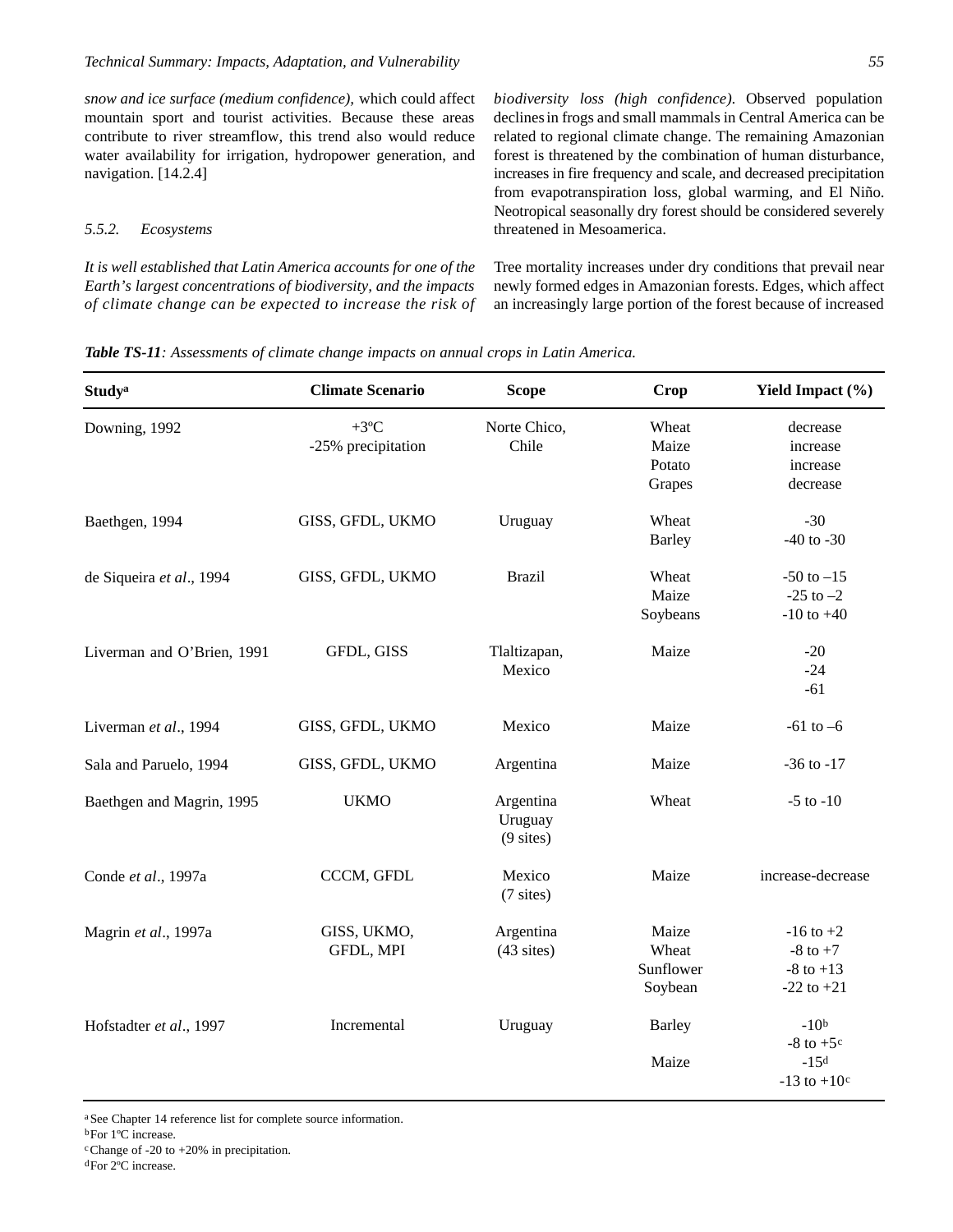deforestation, would be especially susceptible to the effects of reduced rainfall.In Mexico, nearly 50% of the deciduous tropical forest would be affected. Heavy rain during the 1997–1998 ENSO event generated drastic changes in dry ecosystems of northern Peru's coastal zone. Global warming would expand the area suitable for tropical forests as equilibrium vegetation types. However, the forces driving deforestation make it unlikely that tropical forests will be permitted to occupy these increased areas. Land-use change interacts with climate through positivefeedback processes that accelerate loss of humid tropical forests. [14.2.1]

## *5.5.3. Sea-Level Rise*

*Sea-level rise will affect mangrove ecosystems by eliminating their present habitats and creating new tidally inundated areas to which some mangrove species may shift.* This also would affect the region's fisheries because most commercial shellfish and finfish use mangroves for nurseries and refuge. Coastal inundation that stems from sea-level rise and riverine and flatland flooding would affect water availability and agricultural land, exacerbating socioeconomic and health problems in these areas. [14.2.3]

#### *5.5.4. Agriculture*

*Studies in Argentina, Brazil, Chile, Mexico, and Uruguay based on GCMs and crop models—project decreased yields for numerous crops (e.g., maize, wheat, barley, grapes) even when the direct effects of CO<sup>2</sup> fertilization and implementation of moderate adaptation measures at the farm level are considered (high confidence). Predicted increases in temperature will reduce crops yields in the region by shortening the crop cycle.* Over the past 40 years, the contribution of agriculture to the GDP of Latin American countries has been on the order of 10%. Agriculture remains a key sector in the regional economy because it employs 30–40% of the economically active population. It also is very important for the food security of the poorest sectors of the population. Subsistence farming could be severely threatened in some parts of Latin America, including northeastern Brazil.

It is established but incomplete that climate change would reduce silvicultural yields because lack of water often limits growth during the dry season, which is expected to become longer and more intense in many parts of Latin America. Table TS-11 summarizes studies undertaken on the region for different crops and management conditions, all under rainfed conditions; most of these results predict negative impacts, particularly for maize. [14.2.2]

#### *5.5.5. Human Health*

*The scale of health impacts from climate change in Latin America would depend primarily on the size, density, location,*

*and wealth of populations. Exposure to heat or cold waves has impacts on mortality rates in risk groups in the region (medium confidence).* 

Increases in temperature would affect human health in polluted cities such as Mexico City and Santiago, Chile. It is well established that ENSO causes changes in disease vector populations and in the incidence of water-borne diseases in Brazil, Peru, Bolivia, Argentina, and Venezuela. Studies in Peru and Cuba indicate that increases in temperature and precipitation would change the geographical distribution of infectious diseases such as cholera and meningitis (high confidence), although there is speculation about what the changes in patterns of diseases would be in different places. It is well established that extreme events tend to increase death and morbidity rates (injuries, infectious diseases, social problems, and damage to sanitary infrastructure), as shown in Central America with Hurricane Mitch in 1998, heavy rains in Mexico and Venezuela in 1999, and in Chile and Argentina in 2000. [14.2.5]

## *5.6. North America*

*North America will experience both positive and negative climate change impacts (high confidence)*. Varying impacts on ecosystems and human settlements will exacerbate subregional differences in climate-sensitive resource production and vulnerability to extreme events. Opportunities and challenges to adaptation will arise, frequently involving multiple stresses (Table TS-12). Some innovative adaptation strategies are being tested as a response to current climate-related challenges (e.g., water banks), but few cases have examined how these strategies could be implemented as regional climates continue to change. Shifting patterns in temperature, precipitation, disease vectors, and water availability will require adaptive responses—including, for example, investments in storm protection and water supply infrastructure, as well as community health services. [15.3.2, 15.4]

## *5.6.1. Communities and Urban Infrastructure*

*Potential changes in the frequency, severity, and duration of extreme events are among the most important risks associated* with climate change in North America. Potential impacts of climate change on cities include fewer periods of extreme winter cold; increased frequency of extreme heat; rising sea levels and risk of storm surge; and changes in timing, frequency, and severity of flooding associated with storms and precipitation extremes. These events—particularly increased heat waves and changes in extreme events—will be accompanied by effects on health.

Communities can reduce their vulnerability to adverse impacts through investments in adaptive infrastructure, which can be expensive. Rural, poor, and indigenous communities may not be able to make such investments. Furthermore, infrastructure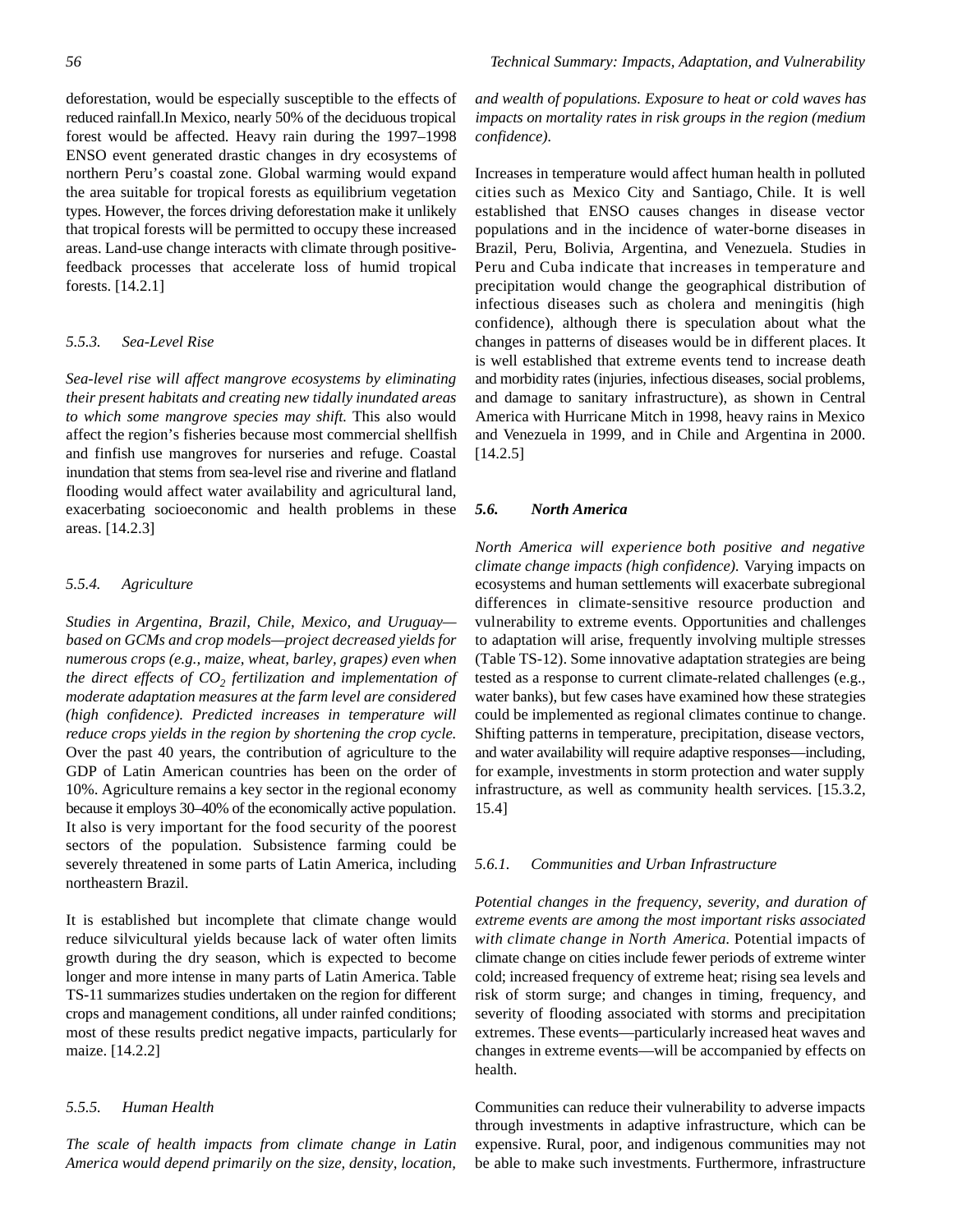| <b>North American</b><br><b>Subregions</b> | <b>Development Context</b>                                                                                                                                                                                                                                    | <b>Climate Change</b><br><b>Adaptation Options and Challenges</b>                                                                                                                                                                                                                                                                                                                                                                                                                                  |  |  |
|--------------------------------------------|---------------------------------------------------------------------------------------------------------------------------------------------------------------------------------------------------------------------------------------------------------------|----------------------------------------------------------------------------------------------------------------------------------------------------------------------------------------------------------------------------------------------------------------------------------------------------------------------------------------------------------------------------------------------------------------------------------------------------------------------------------------------------|--|--|
| Most or all subregions                     | - Changing commodity markets<br>- Intensive water resources development over<br>large areas-domestic and transboundary<br>- Lengthy entitlement/land claim/treaty<br>agreements-domestic and transboundary<br>- Urban expansion<br>- Transportation expansion | - Role of water/environmental markets<br>- Changing design and operations of water and<br>energy systems<br>- New technology/practices in agriculture and<br>forestry<br>- Protection of threatened ecosystems or<br>adaptation to new landscapes<br>- Increased role for summer (warm weather)<br>tourism<br>- Risks to water quality from extreme events<br>- Managing community health for changing<br>risk factors<br>- Changing roles of public emergency assistance<br>and private insurance |  |  |
| Arctic border                              | - Winter transport system<br>- Indigenous lifestyles                                                                                                                                                                                                          | - Design for changing permafrost and ice<br>conditions<br>- Role of two economies and co-management<br>bodies                                                                                                                                                                                                                                                                                                                                                                                      |  |  |
| Coastal regions                            | - Declines in some commercial marine<br>resources (cod, salmon)<br>- Intensive coastal zone development                                                                                                                                                       | - Aquaculture, habitat protection, fleet reductions<br>- Coastal zone planning in high demand areas                                                                                                                                                                                                                                                                                                                                                                                                |  |  |
| <b>Great Lakes</b>                         | - Sensitivity to lake level fluctuations                                                                                                                                                                                                                      | - Managing for reduction in mean levels without<br>increased shoreline encroachment                                                                                                                                                                                                                                                                                                                                                                                                                |  |  |

*Table TS-12: Climate change adaptation issues in North American subregions. Some unique issues for certain locations also are indicated.*

investment decisions are based on a variety of needs beyond climate change, including population growth and aging of existing systems. [15.2.5]

#### *5.6.2. Water Resources and Aquatic Ecosystems*

Uncertain changes in precipitation lead to little agreement regarding changes in total annual runoff across North America. Modeled impacts of increased temperatures on lake evaporation lead to consistent projections of reduced lake levels and outflows for the Great Lakes-St. Lawrence system under most scenarios (medium confidence). Increased incidence of heavy precipitation events will result in greater sediment and non-point-source pollutant loadings to watercourses (medium confidence). In addition*, in regions where seasonal snowmelt is an important aspect of the annual hydrologic regime (e.g., California, Columbia River Basin), warmer temperatures are likely to result in a seasonal shift in runoff, with a larger proportion of total runoff occurring in winter, together with possible reductions in summer flows (high confidence*)*.* This could adversely affect the availability and quality of water for instream and out-of-stream water uses during the summer (medium confidence). Figure TS-8 shows possible impacts. [15.2.1]

Adaptive responses to such seasonal runoff changes include altered management of artificial storage capacity, increased reliance on coordinated management of groundwater and surface water supplies, and voluntary water transfers between various water users. Such actions could reduce the impacts of reduced summer flows on water users, but it may be difficult or impossible to offset adverse impacts on many aquatic ecosystems, and it may not be possible to continue to provide current levels of reliability and quality for all water users. Some regions (e.g., the western United States) are likely to see increased market transfers of available water supplies from irrigated agriculture to urban and other relatively highly valued uses. Such reallocations raise social priority questions and entail adjustment costs that will depend on the institutions in place.

## *5.6.3. Marine Fisheries*

Climate-related variations in marine/coastal environments are now recognized as playing an important role in determining the productivity of several North American fisheries in the Pacific, North Atlantic, Bering Sea, and Gulf of Mexico regions. There are complex links between climatic variations and changes in processes that influence the productivity and spatial distribution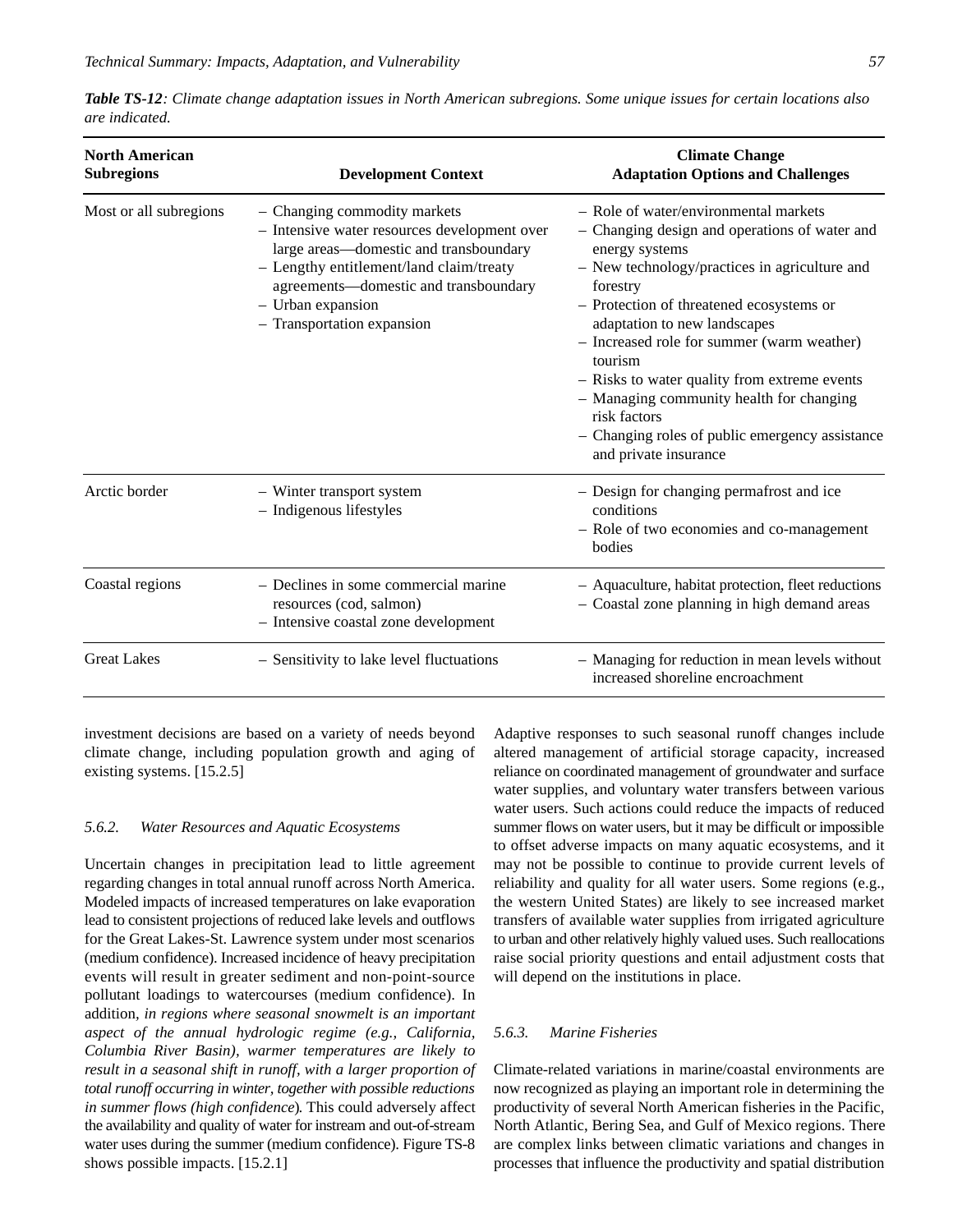

- aquatic species
- Increased frequency of intense precipitation events—increased risk of flash floods

source pollutant loading • Changes in estuary systems and wetland extent, biotic processes, species distribution

**Figure TS-8**: Possible water resources impacts in North America.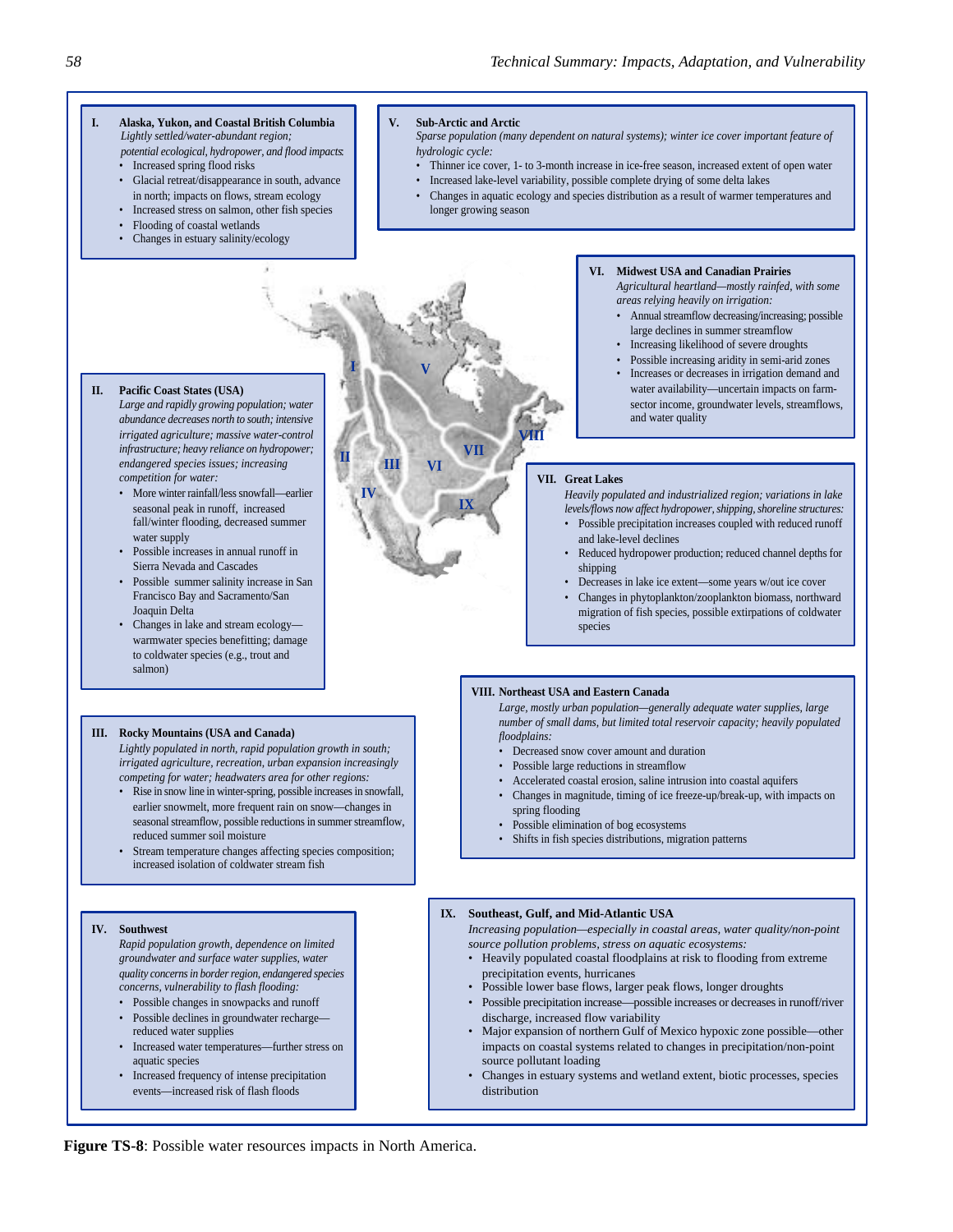of marine fish populations (high confidence), as well as uncertainties linked to future commercial fishing patterns. Recent experience with Pacific salmon and Atlantic cod suggests that sustainable fisheries management will require timely and accurate scientific information on environmental conditions affecting fish stocks, as well as institutional and operational flexibility to respond quickly to such information. [15.2.3.3]

## *5.6.4. Agriculture*

*Small to moderate climate change will not imperil food and fiber production (high confidence).* There will be strong regional production effects, with some areas suffering significant loss of comparative advantage to other regions (medium confidence). Overall, this results in a small net e ffect. The agricultural welfare of consumers and producers would increase with modest warming. However, the benefit would decline at an increasing rate—possibly becoming a net loss—with further warming. There is potential for increased drought in the U.S. Great Plains/Canadian Prairies and opportunities for a limited northward shift in production areas in Canada.

Increased production from direct physiological effects of  $\mathrm{CO}_2$ , and farm- and agricultural market-level adjustments (e.g., behavioral, economic, and institutional) are projected to o ffset losses. Economic studies that include farm- and a gricultural market-level adjustments indicate that the negative e ffects of climate change on agriculture probably have been overestimated by studies that do not account for these adjustments (medium confidence). However, the ability of farmers to adapt their input and output choices is difficult to forecast and will depend on market and institutional signals. [15.2.3.1]

#### *5.6.5. Forests and Protected Areas*

*Climate change is expected to increase the areal extent and productivity of forests over the next 50–100 years* (medium confidence). However, climate change is likely to cause changes in the nature and extent of several "disturbance factors" (e.g., fire, insect outbreaks) (medium confidence). Extreme or long-term climate change scenarios indicate the possibility of widespread forest decline (low confidence).

*There is strong evidence that climate change can lead to the loss of specific ecosystem types—*such as high alpine areas and specific coastal (e.g., salt marshes) and inland (e.g., prairie "potholes") wetland types (high confidence). There is moderate potential for adaptation to prevent these losses by planning conservation programs to identify and protect particularly threatened ecosystems. Lands that are managed for timber production are likely to be less susceptible to climate change than unmanaged forests because of the potential for adaptive management. [15.2.2]

#### *5.6.6. Human Health*

Vector-borne diseases, including malaria and dengue fever, may expand their ranges in the United States and may develop in Canada. Tick-borne Lyme disease also may see its range expanded in Canada. However, socioeconomic factors such as public health measures will play a large role in determining the existence or extent of such infections. Diseases associated with water may increase with warming of air and water temperatures, combined with heavy runoff events from agricultural and urban surfaces. Increased frequency of convective storms could lead to more cases of thunderstorm-associated asthma. [15.2.4]

#### *5.6.7. Public and Private Insurance Systems*

Inflation-corrected catastrophe losses have increased eight-fold in North America over the past 3 decades (high confidence). The exposures and surpluses of private insurers (especially property insurers) and reinsurers have been growing, and weather-related profit losses and insolvencies have been observed. Insured losses in North America (59% of the global total) are increasing with affluence and as populations continue to move into vulnerable areas. Insurer vulnerability to these changes varies considerably by region.

Recent extreme events have led to several responses by insurers, including increased attention to building codes and disaster preparedness. Insurers'practices traditionally have been based primarily on historic climatic experience; only recently have they begun to use models to predict future climate-related losses, so the potential for surprise is real. Governments play a key role as insurers or providers of disaster relief, especially in cases in which the private sector deems risks to be uninsurable. [15.2.7]

## *5.7. Polar Regions*

*Climate change in the polar region is expected to be among the greatest of any region on Earth. Twentieth century data for the Arctic show a warming trend of as much as 5 C over extensive land areas (very high confidence), while precipitation has increased (low confidence)*. There are some areas of cooling in eastern Canada. The extent of sea ice has decreased by 2.9% per decade, and it has thinned over the 1978–1996 period (high confidence). There has been a statistically significant decrease in spring snow extent over Eurasia since 1915 (high confidence). The area underlain by permafrost has been reduced and has warmed (very high confidence). The layer of seasonally thawed ground above permafrost has thickened in some areas, and new areas of extensive permafrost thawing have developed. *In the Antarctic, a marked warming trend is evident in the Antarctic Peninsula, with spectacular loss of ice shelves(high confidence).* The extent of higher terrestrial vegetation on the Antarctic Peninsula is increasing (very high confidence). Elsewhere, warming is less definitive. There has been no significant change in the Antarctic sea ice since 1973, although it apparently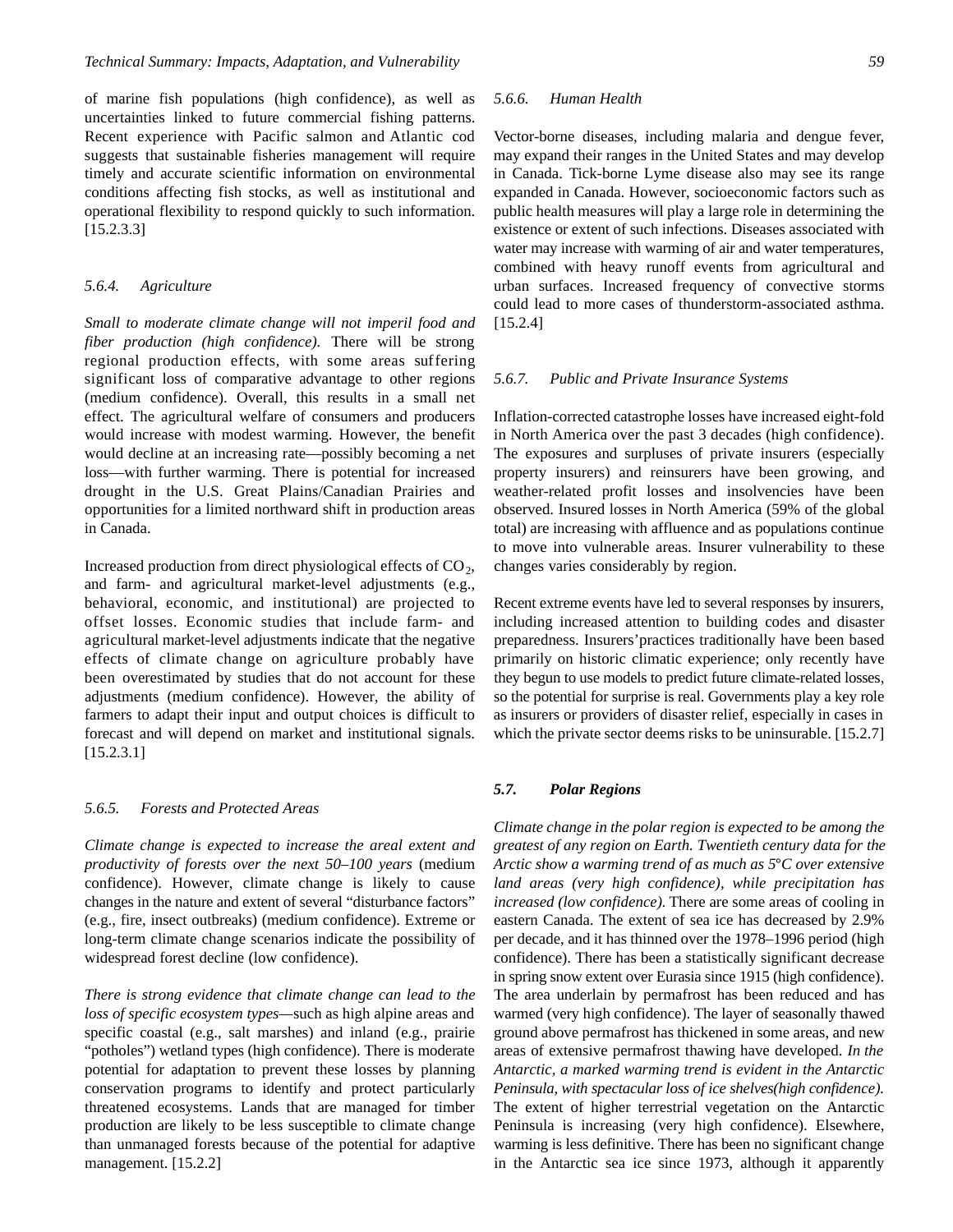retreated by more than 3° of latitude between the mid-1950s and the early 1970s (medium confidence). [16.1.3.2.]

*The Arctic is extremely vulnerable to climate change, and major physical, ecological, and economic impacts are expected to appear rapidly.* A variety of feedback mechanisms will cause an amplified response, with consequent impacts on other systems and people. There will be different species compositions on land and sea, poleward shifts in species assemblages, and severe disruptions for communities of people who lead traditional lifestyles. *In developed areas of the A rctic and where the permafrost is ice-rich, special attention will be required to mitigate the detrimental impacts of thawing, such as severe damage to buildings and transport infrastructure (very high confidence*). There also will be beneficial consequences of climatic warming, such as reduced demand for heating energy. Substantial loss of sea ice in the Arctic Ocean will be favorable for opening of Arctic sea routes and ecotourism, which may have large implications for trade and for local communities. [16.2.5.3, 16.2.7.1, 16.2.8.1, 16.2.8.2]

In the Antarctic, projected climate change will generate *impacts that will be realized slowly (high confidence).* Because the impacts will occur over a long period, however, they will continue long after GHG emissions have stabilized. For example, there will be slow but steady impacts on ice sheets and circulation patterns of the global ocean, which will be irreversible for many centuries into the future and will cause changes elsewhere in the world, including a rise of sea level. Further substantial loss of ice shelves is expected around the Antarctic Peninsula. Warmer temperatures and reduced sea-ice extent are likely to produce long-term changes in the physical oceanography and ecology of the Southern Ocean, with intensified biological activity and increased growth rates of fish. [16.2.3.4, 16.2.4.2]

*Polar regions contain important drivers of climate change.* The Southern Ocean's uptake of carbon is projected to reduce substantially as a result of complex physical and biological processes. GHG emissions from tundra caused by changes in water content, decomposition of exposed peat, and thawing of permafrost are expected to increase. Reductions in the extent of highly reflective snow and ice will magnify warming (very high confidence). Freshening of waters from increased Arctic runoff and increased rainfall, melt of Antarctic ice shelves, and reduced sea-ice formation will slow the thermohaline circulations of the North Atlantic and Southern Oceans and reduce the ventilation of deep ocean waters. [16.3.1]

*Adaptation to climate change will occur in natural polar ecosystems, mainly through migration and changing mixes of species.* Some species may become threatened (e.g., walrus, seals, and polar bears), whereas others may flourish (e.g., caribou and fish). Although such changes may be disruptive to many local ecological systems and particular species, the possibility remains that predicted climate change eventually may increase the overall productivity of natural systems in polar regions. [16.3.2]

*For indigenous communities who follow traditional lifestyles, o p p o rtunities for adaptation to climate change are limited (very high confidence).* Changes in sea ice, seasonality of snow, habitat, and diversity of food species will affect hunting and gathering practices and could threaten longstanding traditions and ways of life. Technologically developed communities are likely to adapt quite readily to climate change by adopting altered modes of transport and by increased investment to take advantage of new commercial and trade opportunities. [16.3.2]

## *5.8. Small Island States*

Climate change and sea-level rise pose a serious threat to the small island states, which span the ocean regions of the Pacific, Indian, and Atlantic Oceans as well as the Caribbean and Mediterranean Seas. Characteristics of small island states that increase their vulnerability include their small physical size relative to large expanses of ocean; limited natural resources; relative isolation; extreme openness of small economies that are highly sensitive to external shocks and highly prone to natural disasters and other extreme events; rapidly growing populations with high densities; poorly developed infrastructure; and limited funds, human resources, and skills. These characteristics limit the capacity of small island states to mitigate and adapt to future climate change and sea-level rise. [17.1.2]

Many small island states already are experiencing the effects of current large interannual variations in oceanic and atmospheric conditions. As a result, the most significant and more immediate consequences for small island states are likely to be related to changes in rainfall regimes, soil moisture budgets, prevailing winds (speed and direction), short-term variations in regional and local sea levels, and patterns of wave action. These changes are manifest in past and present trends of climate and climate variability, with an upward trend in average temperature by as much as 0.1°C per decade and sea-level rise of 2 mm yr-1 in the tropical ocean regions in which most of the small island states are located. Analysis of observational data from various regions indicates an increase in surface air temperature that has been greater than global rates of warming, particularly in the Pacific Ocean and Caribbean Sea. Much of the variability in the rainfall record of the Pacific and Caribbean islands appears to be closely related to the onset of ENSO. However, part of the variability also may be attributable to shifts in the Intertropical and South Pacific Convergence Zone, whose influence on rainfall variability patterns must be better understood. The interpretation of current sea-level trends also is constrained by limitations of observational records, particularly from geodetic-controlled tide gauges. [17.1.3]

## *5.8.1. Equity and Sustainable Development*

*Although the contribution of small island states to global e m i ssions of GHG is insignificant, projected impacts of climate change and sea-level rise on these states are likely to be*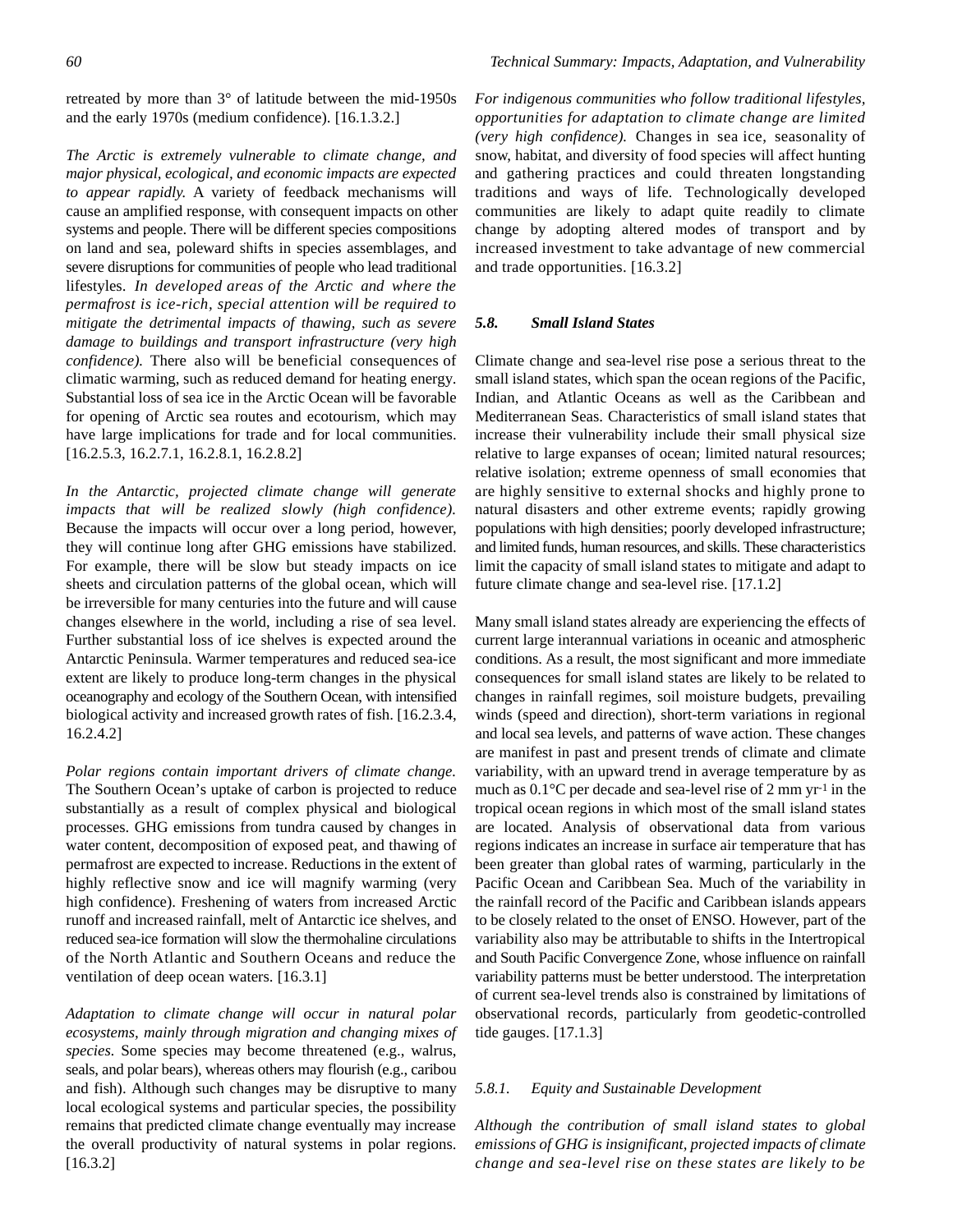|  | Table TS-13: Importance of tourism for select small island states and territories. |  |  |  |  |  |  |
|--|------------------------------------------------------------------------------------|--|--|--|--|--|--|
|--|------------------------------------------------------------------------------------|--|--|--|--|--|--|

|                     | Number of                    | <b>Tourists as</b>           |                | <b>Tourist Receiptsb</b> |
|---------------------|------------------------------|------------------------------|----------------|--------------------------|
| Country             | Tourists (000s) <sup>a</sup> | % of Population <sup>a</sup> | as % of GNP    | as % of Exports          |
| Antigua and Barbuda | 232                          | 364                          | 63             | 74                       |
| <b>Bahamas</b>      | 1618                         | 586                          | 42             | 76                       |
| <b>Barbados</b>     | 472                          | 182                          | 39             | 56                       |
| Cape Verde          | 45                           | 11                           | 12             | 37                       |
| Comoros             | 26                           | 5                            | 11             | 48                       |
| Cuba                | 1153                         | 11                           | 9              | n/a                      |
| Cyprus              | 2088                         | 281                          | 24             | 49                       |
| Dominica            | 65                           | 98                           | 16             | 33                       |
| Dominican Republic  | 2211                         | 28                           | 14             | 30                       |
| Fiji                | 359                          | 45                           | 19             | 29                       |
| Grenada             | 111                          | 116                          | 27             | 61                       |
| Haiti               | 149                          | $\overline{2}$               | 4              | 51                       |
| Jamaica             | 1192                         | 46                           | 32             | 40                       |
| Maldives            | 366                          | 131                          | 95             | 68                       |
| Malta               | 1111                         | 295                          | 23             | 29                       |
| Mauritius           | 536                          | 46                           | 16             | 27                       |
| Papua New Guinea    | 66                           | $\overline{2}$               | $\overline{2}$ | 3                        |
| St. Kitts and Nevis | 88                           | 211                          | 31             | 64                       |
| St. Lucia           | 248                          | 165                          | 41             | 67                       |
| St. Vincent         | 65                           | 55                           | 24             | 46                       |
| Samoa               | 68                           | 31                           | 20             | 49                       |
| Seychelles          | 130                          | 167                          | 35             | 52                       |
| Singapore           | 7198                         | 209                          | 6              | 4                        |
| Solomon Islands     | 16                           | 4                            | 3              | 4                        |
| Trinidad and Tobago | 324                          | 29                           | 4              | 8                        |
| Vanuatu             | 49                           | 27                           | 19             | 41                       |

aData on tourist inflows and ratio to population pertain to 1997.

bData for tourist receipts pertain to 1997 for the Bahamas, Cape Verde, Jamaica, the Maldives, Malta, Mauritius, Samoa, Seychelles, Singapore, and Solomon Islands; 1996 for Antigua and Barbuda, Cuba, Dominica, Dominican Republic, Fiji, Grenada, Haiti, Papua New Guinea, St. Lucia, and St. Vincent; 1995 for Barbados, Comoros, Cyprus, Trinidad and Tobago, and Vanuatu; and 1994 for St. Kitts and Nevis.

*s e r ious.* The impacts will be felt for many generations because of small island states'low adaptive capacity, high sensitivity to external shocks, and high vulnerability to natural disasters. Adaptation to these changing conditions will be extremely difficult for most small island states to accomplish in a sustainable manner. [17.2.1]

## *5.8.2. Coastal Zone*

*Much of the coastal change currently experienced in small island states is attributed to human activities on the coast. Projected sea-level rise of 5 mm yr-1 over the next 100 years, superimposed on further coastal development, will have negative impacts on the coasts (high confidence).* This in turn will increase the vulnerability of coastal environments by reducing natural resilience and increasing the cost of adaptation. Given that severity will vary regionally, the most serious considerations for some small island states will be whether they will have adequate potential to adapt to sea-level rise within their own national boundaries. [17.2.2.1, 17.2.3]

#### *5.8.3. Ecosystems and Biodiversity*

*Projected future climate change and sea-level rise will affect shifts in species composition and competition.* It is estimated that one of every three known threatened plants are island endemics while 23% of bird species found on islands are threatened. [17.2.5]

*Coral reefs, mangroves, and seagrass beds that often rely on stable environmental conditions will be adversely affected by rising air and sea temperature and sea levels (medium confidence).* Episodic warming of the sea surface has resulted in greatly stressed coral populations that are subject to widespread coral bleaching. Mangroves, which are common on low-energy, nutrient/sediment-rich coasts and embayments in the tropics, have been altered by human activities. Changes in sea levels are likely to affect landward and alongshore migration of remnants of mangrove forests that provide protection for coasts and other resources. An increase in SST would adversely affect seagrass communities, which already are under stress from land-based pollution and runoff. Changes in these systems are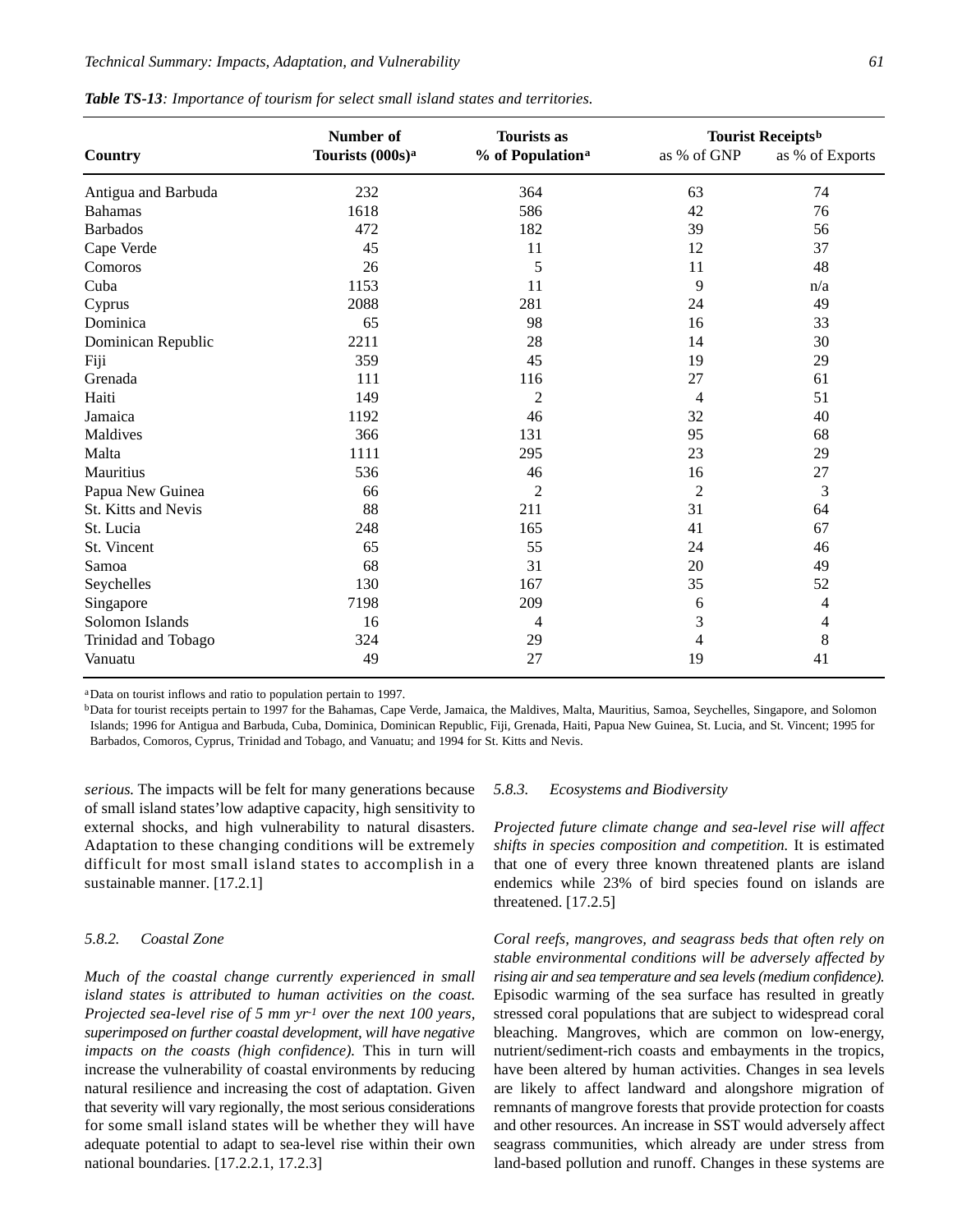## *5.8.4. Water Resources, Agriculture, and Fisheries*

Water resources and agriculture are of critical concern because most small island states possess limited arable land and water resources. Communities rely on rainwater from catchments and a limited freshwater lens. In addition, arable farming, especially on low islands and atolls, is concentrated at or near the coast. Changes in the height of the water table and soil salinization as a consequence of sea-level rise would be stressful for many staple crops, such as taro.

Although fishing is largely artisinal or small-scale commercial, it is an important activity on most small islands and makes a significant contribution to the protein intake of island inhabitants. Many breeding grounds and habitats for fish and shellfish such as mangroves, coral reefs, seagrass beds, and salt ponds will face increasing threats from likely impacts of projected climate change. Water resources, agriculture, and fisheries already are sensitive to currently observed variability in oceanic and atmospheric conditions in many small island states, and the impacts are likely to be exacerbated by future climate and sea-level change (high confidence). [17.2.6, 17.2.8.1]

## 5.8.5. Human Health, Settlement, Infrastructure and Tourism

*Several human systems are likely to be affected by projected changes in climate and sea levels in many small island states.* Human health is a major concern given that many tropical islands are experiencing high incidences of vector- and waterborne diseases that are attributable to changes in temperature and rainfall, which may be linked to the ENSO phenomenon, droughts, and floods. Climate extremes also create a huge burden on some areas of human welfare, and these burdens are likely to increase in the future. Almost all settlements, socioeconomic infrastructure, and activities such as tourism are located at or near coastal areas in small island states. Tourism provides a major source of revenue and employment for many small island states (Table TS-13). Changes in temperature and rainfall regimes, as well as loss of beaches, could devastate the economies of many small island states (high confidence). Because these areas are very vulnerable to future climate change and sea-level rise, it is important to protect and nourish beaches and sites by implementing programs that constitute wise use resources. Integrated coastal management has been identified as one approach that would be useful for many small island states for a sustainable tourism industry. [17.2.7, 17.2.9]

## *5.8.6. Sociocultural and Traditional Assets*

Certain traditional island assets (good and services) also will be at risk from climate change and sea-level rise. These assets include subsistence and traditional technologies (skills and knowledge) and cohesive community structures that, in the past, have helped to buttress the resilience of these islands to various forms of shock. Sea-level rise and climate changes, combined with other environmental stresses, already have destroyed unique cultural and spiritual sites, traditional heritage assets, and important coastal protected areas in many Pacific island states. [17.2.10]

## **6. Adaptation, Sustainable Development, and Equity**

*Adaptation to climate change has the potential to substantially reduce many of the adverse impacts of climate change and enhance beneficial impacts, though neither without cost nor without leaving residual damage.* In natural systems, adaptation is reactive, whereas in human systems it also can be anticipatory. Figure TS-9 presents types and examples of adaptation to climate change. Experience with adaptation to climate variability and extremes shows that in the private and public sectors there are constraints to achieving the potential of adaptation. The adoption and effectiveness of private, or market-driven, adaptations in sectors and regions are limited by other forces, institutional conditions, and various sources of market failure. There is little evidence to suggest that private adaptations will be employed to offset climate change damages in natural environments. In some instances, adaptation measures may have inadvertent consequences, including environmental damage. The ecological, social, and economic costs of relying on reactive, autonomous adaptation to the cumulative effects of climate change are substantial. Many of these costs can be avoided through planned, anticipatory adaptation. Designed appropriately, many adaptation strategies could provide multiple benefits in the near and longer terms. However, there are limits on their implementation and effectiveness. Enhancement of adaptive capacity reduces the vulnerability of sectors and regions to climate change, including variability and extremes, and thereby promotes sustainable development and equity. [18.2.4, 18.3.4]

Planned anticipatory adaptation has the potential to reduce vulnerability and realize opportunities associated with climate change, regardless of autonomous adaptation. Adaptation facilitated



**Figure TS-9**: Types of adaptation to climate change, including examples.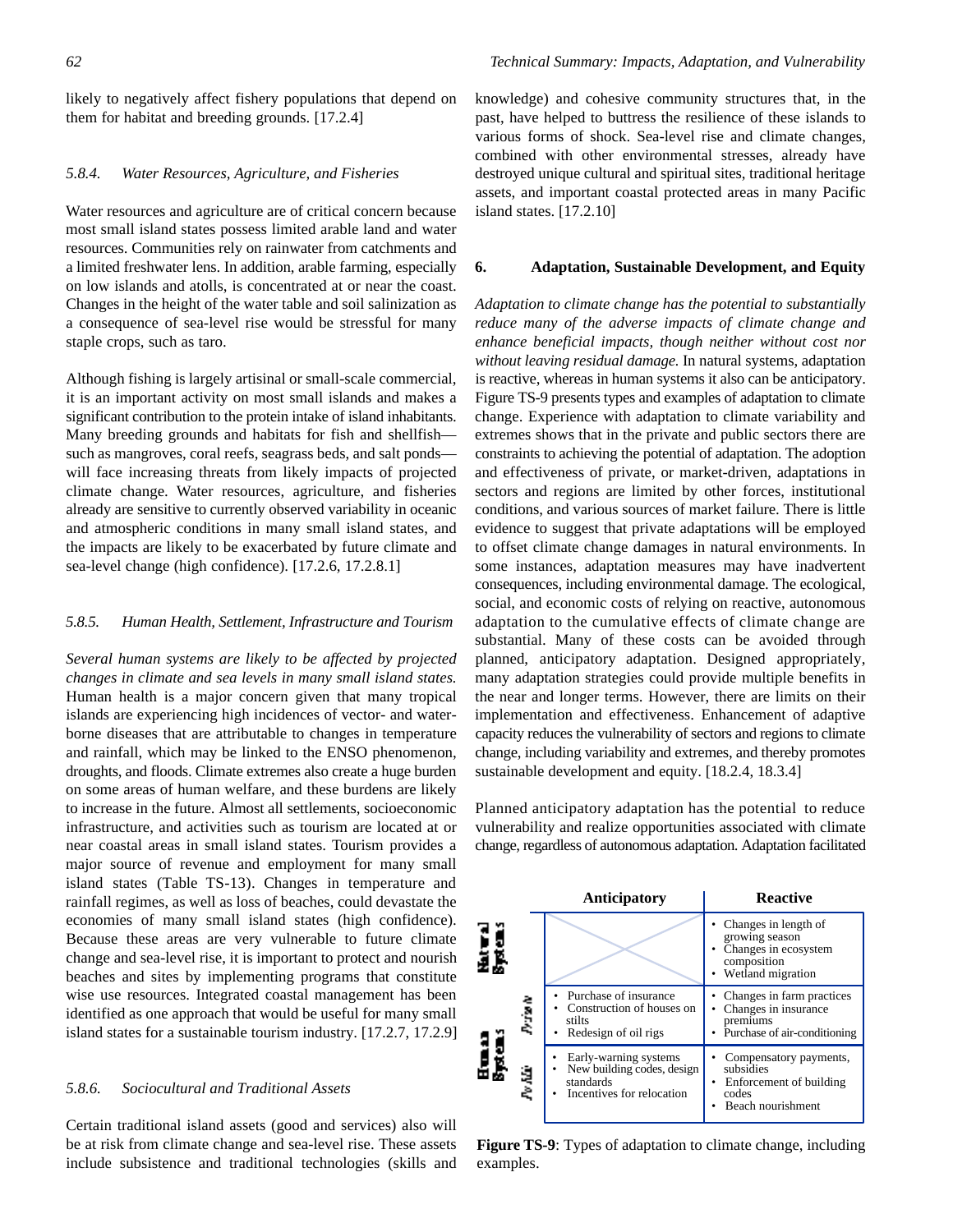by public agencies is an important part of societal response to climate change. Implementation of adaptation policies, programs, and measures usually will have immediate and future benefits. Adaptations to current climate and climate-related risks (e.g., recurring droughts, storms, floods, and other extremes) generally are consistent with adaptation to changing and changed climatic conditions. Adaptation measures are likely to be implemented only if they are consistent with or integrated with decisions or programs that address nonclimatic stresses. Vulnerabilities associated with climate change are rarely experienced independently of nonclimatic conditions. Impacts of climatic stimuli are felt via economic or social stresses, and adaptations to climate (by individuals, communities, and governments) are evaluated and undertaken in light of these conditions. The costs of adaptation often are marginal to other management or development costs. To be effective, climate change adaptation must consider nonclimatic stresses and be consistent with existing policy criteria, development objectives, and management structures. [18.3.5, 18.4]

The key features of climate change for vulnerability and adaptation are related to variability and extremes, not simply changed average conditions (Figure TS-10). Societies and economies have been making adaptations to climate for centuries. Most sectors, regions, and communities are reasonably adaptable to changes in average conditions, particularly if the changes are gradual. However, losses from climatic variations and extremes are substantial and, in some sectors, increasing. These losses indicate that autonomous adaptation has not been sufficient to offset damages associated with temporal variations in climatic conditions. Communities therefore are more vulnerable and less adaptable to changes in the frequency and/or magnitude of conditions other than average, especially extremes, which are inherent in climate change. The degree to which future adaptations are successful in offsetting adverse impacts of climate change will be determined by success in adapting to climate change, variability, and extremes. [18.2.2]

## *6.1. Adaptive Capacity*

*The capacity to adapt varies considerably among regions, countries, and socioeconomic groups and will vary over time.* Table TS-14 summarizes adaptation measures and capacities by sector, and Table TS-15 provides this information for each region covered by the TAR. The most vulnerable regions and communities are highly exposed to hazardous climate change effects and have limited adaptive capacity. The ability to adapt and cope with climate change impacts is a function of wealth, scientific and technical knowledge, information, skills, infrastructure, institutions, and equity. Countries with limited economic resources, low levels of technology, poor information and skills, poor infrastructure, unstable or weak institutions, and inequitable empowerment and access to resources have little capacity to adapt and are highly vulnerable*.* Groups and regions with adaptive capacity that is limited along any of these dimensions are more vulnerable to climate change damages, just as they are more vulnerable to other stresses. [18.5, 18.7]

#### *6.2. Development, Sustainability, and Equity*

*Activities required for enhancement of adaptive capacity are essentially equivalent to those promoting sustainable development.* Enhancement of adaptive capacity is a necessary condition for reducing vulnerability, particularly for the most vulnerable regions, nations, and socioeconomic groups. Many sectors and regions that are vulnerable to climate change also are under pressure from forces such as population growth and resource depletion. Climate adaptation and sustainability goals can be jointly advanced by changes in policies that lessen pressure on resources, improve management of environmental risks, and enhance adaptive capacity. Climate adaptation and equity goals can be jointly pursued through initiatives that promote the welfare of the poorest members of society—for example, by improving food security, facilitating access to safe water and health care, and providing shelter and access to other resources. Development decisions, activities, and programs play important roles in modifying the adaptive capacity of communities and regions, yet they tend not to take into account risks associated with climate variability and change. Inclusion of climatic risks



- Trend in mean value of X (20-yr running mean)
- $\overline{X}_{pc}$  = Mean value of climatic attribute (X) at start of time series (pre-climate change)
- $\overline{X}_{cc}$  = Mean value of climatic attribute (X) at end of time series (climate change)
- $+X^*$  = Upper critical value of X for system of interest: values  $\langle -X^* \rangle$  are problematic and considered "extreme" or beyond "damage threshold"
- = Lower critical value of X for system of interest:<br>values  $\langle -X^* \rangle$  are problematic and considered "extreme" or beyond "damage threshold"  $-X^* = I$
- Coping range or zone of minimal hazard potential for system of interest
- Probability of "extreme" events (i.e., climatic attribute - 1 values  $> +X^*$ )

**Figure TS-10**: Climate change, variability, extremes, and coping range.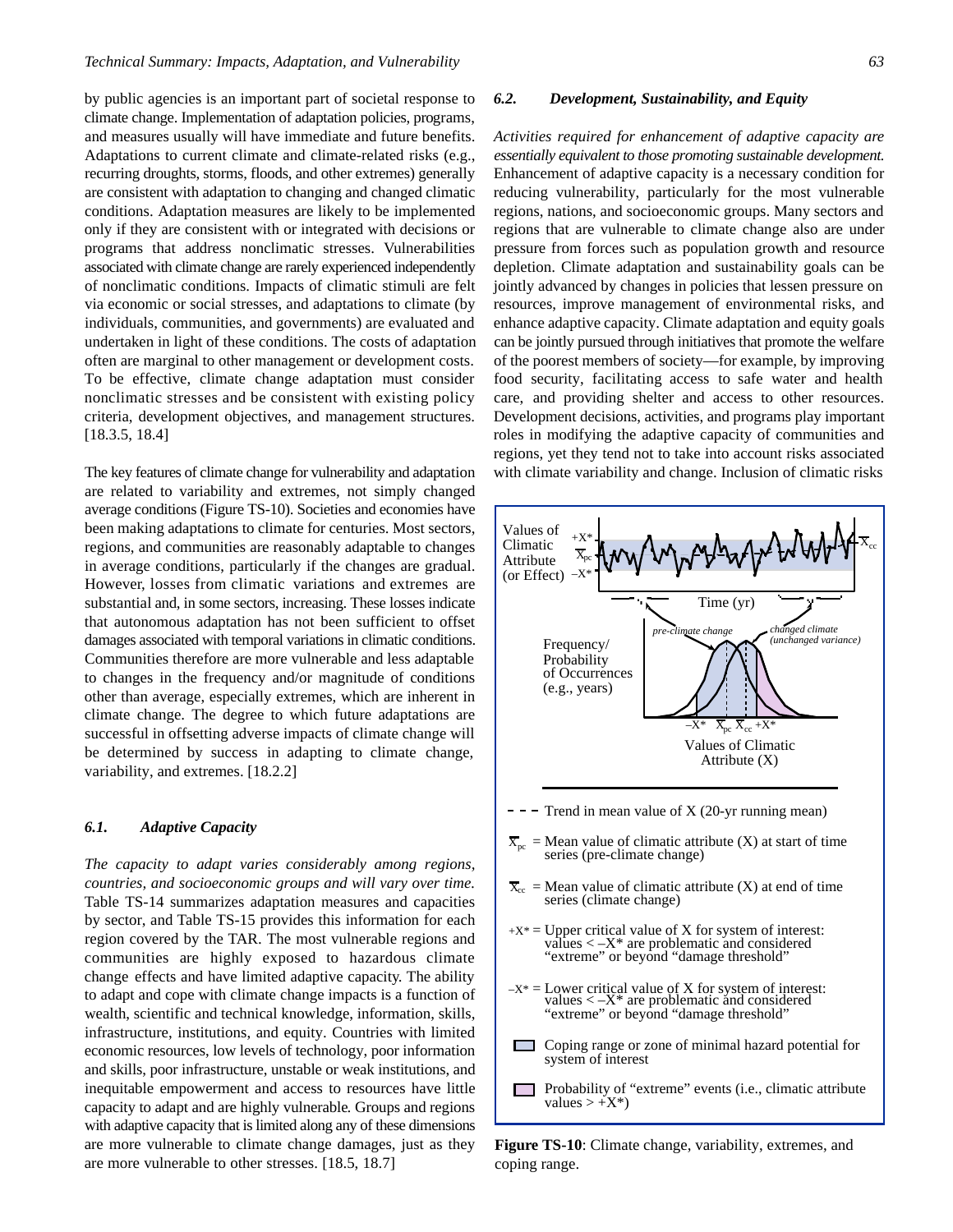|  | Table TS-14: Adaptation and adaptive capacity in sectors (key findings from Chapters 4 through 9). |  |  |  |  |  |  |
|--|----------------------------------------------------------------------------------------------------|--|--|--|--|--|--|
|--|----------------------------------------------------------------------------------------------------|--|--|--|--|--|--|

| <b>Sector</b>                           | <b>Key Findings</b>                                                                                                                                                                                                                                                                                                                                                                                                                                                                                                                                                                                                                                                                                                                                                                                                                                                                                                                                                                                                                                                                                                                                                                                                                                                                                                                                                                                                                                                                                                                                                                                                                                                                                                                                                                    |  |  |  |  |  |  |  |
|-----------------------------------------|----------------------------------------------------------------------------------------------------------------------------------------------------------------------------------------------------------------------------------------------------------------------------------------------------------------------------------------------------------------------------------------------------------------------------------------------------------------------------------------------------------------------------------------------------------------------------------------------------------------------------------------------------------------------------------------------------------------------------------------------------------------------------------------------------------------------------------------------------------------------------------------------------------------------------------------------------------------------------------------------------------------------------------------------------------------------------------------------------------------------------------------------------------------------------------------------------------------------------------------------------------------------------------------------------------------------------------------------------------------------------------------------------------------------------------------------------------------------------------------------------------------------------------------------------------------------------------------------------------------------------------------------------------------------------------------------------------------------------------------------------------------------------------------|--|--|--|--|--|--|--|
| Water<br>Resources                      | - Water managers have experience with adapting to change. Many techniques exist to assess and implement<br>adaptive options. However, the pervasiveness of climate change may preclude some traditional adaptive<br>strategies, and available adaptations often are not used.<br>- Adaptation can involve management on the supply side (e.g., altering infrastructure or institutional<br>arrangements) and on the demand side (changing demand or risk reduction). Numerous no-regret policies<br>exist, which will generate net social benefits regardless of climate change.<br>- Climate change is just one of numerous pressures facing water managers. Nowhere are water management<br>decisions taken solely to cope with climate change, although it is increasingly considered for future<br>resource management. Some vulnerabilities are outside the conventional responsibility of water managers.<br>- Estimates of the economic costs of climate change impacts on water resources depend strongly on<br>assumptions made about adaptation. Economically optimum adaptation may be prevented by constraints<br>associated with uncertainty, institutions, and equity.<br>- Extreme events often are catalysts for change in water management, by exposing vulnerabilities and<br>raising awareness of climate risks. Climate change modifies indicators of extremes and variability,<br>complicating adaptation decisions.<br>- Ability to adapt is affected by institutional capacity, wealth, management philosophy, planning time<br>scale, organizational and legal framework, technology, and population mobility.<br>- Water managers need research and management tools aimed at adapting to uncertainty and change, rather<br>than improving climate scenarios. |  |  |  |  |  |  |  |
| Ecosystems and<br><b>Their Services</b> | - Adaptation to loss of some ecosystem services may be possible, especially in managed ecosystems.<br>However, adaptation to losses in wild ecosystems and biodiversity may be difficult or impossible.<br>- There is considerable capacity for adaptation in agriculture, including crop changes and resource substitutions,<br>but adaptation to evolving climate change and interannual variability is uncertain.<br>- Adaptations in agriculture are possible, but they will not happen without considerable transition costs<br>and equilibrium (or residual) costs.<br>- Greater adverse impacts are expected in areas where resource endowments are poorest and the ability of<br>farmers to adapt is most limited.<br>- In many countries where rangelands are important, lack of infrastructure and investment in resource<br>management limit options for adaptation.<br>- Commercial forestry is adaptable, reflecting a history of long-term management decisions under<br>uncertainty. Adaptations are expected in land-use management (species-selection silviculture) and product<br>management (processing-marketing).<br>- Adaptation in developed countries will fare better, while developing countries and countries in transition,<br>especially in the tropics and subtropics, will fare worse.                                                                                                                                                                                                                                                                                                                                                                                                                                                                  |  |  |  |  |  |  |  |
| Coastal Zones                           | - Without adaptations, the consequences of global warming and sea-level rise would be disastrous.<br>- Coastal adaptation entails more than just selecting one of the technical options to respond to sea-level<br>rise (strategies can aim to protect, accommodate, or retreat). It is a complex and iterative process rather<br>than a simple choice.<br>- Adaptation options are more acceptable and effective when they are incorporated into coastal zone<br>management, disaster mitigation programs, land-use planning, and sustainable development strategies.<br>- Adaptation choices will be conditioned by existing policies and development objectives, requiring<br>researchers and policymakers to work toward a commonly acceptable framework for adaptation.<br>- The adaptive capacity of coastal systems to perturbations is related to coastal resilience, which has<br>morphological, ecological, and socioeconomic components. Enhancing resilience—including the technical,<br>institutional, economic, and cultural capability to cope with impacts—is a particularly appropriate adaptive<br>strategy given future uncertainties and the desire to maintain development opportunities.<br>- Coastal communities and marine-based economic sectors with low exposure or high adaptive capacity<br>will be least affected. Communities with lower economic resources, poorer infrastructure, less-developed<br>communications and transportation systems, and weak social support systems have less access to adaptation<br>options and are more vulnerable.                                                                                                                                                                                                     |  |  |  |  |  |  |  |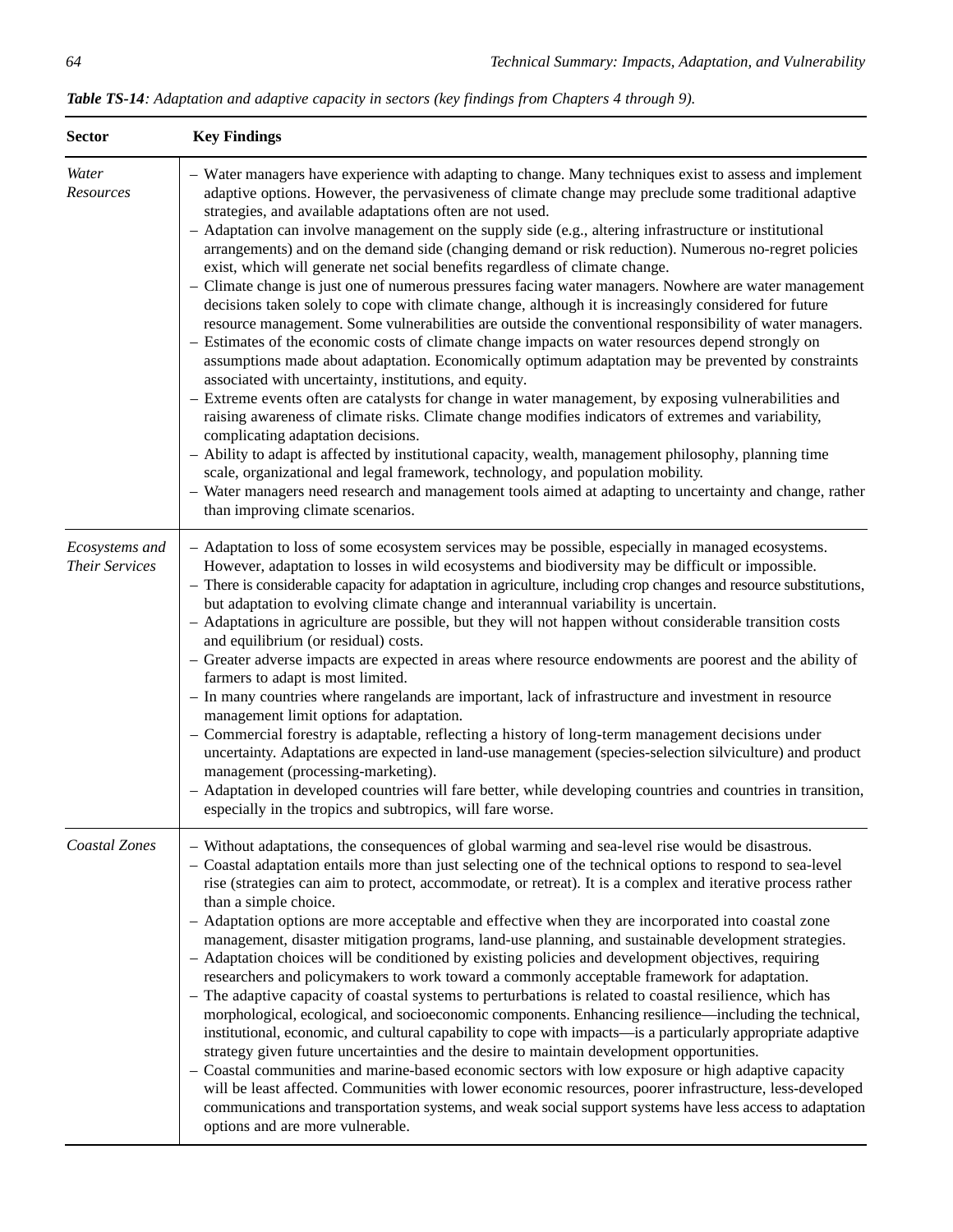| <b>Sector</b>                                       | <b>Key Findings</b>                                                                                                                                                                                                                                                                                                                                                                                                                                                                                                                                                                                                                                                                                                                                                                                                                                                                                                                                                                                                                                                                                                                                                                                                                                                                                                                                                                                                                                                                                                                                                                                                                                |  |  |  |  |  |  |  |
|-----------------------------------------------------|----------------------------------------------------------------------------------------------------------------------------------------------------------------------------------------------------------------------------------------------------------------------------------------------------------------------------------------------------------------------------------------------------------------------------------------------------------------------------------------------------------------------------------------------------------------------------------------------------------------------------------------------------------------------------------------------------------------------------------------------------------------------------------------------------------------------------------------------------------------------------------------------------------------------------------------------------------------------------------------------------------------------------------------------------------------------------------------------------------------------------------------------------------------------------------------------------------------------------------------------------------------------------------------------------------------------------------------------------------------------------------------------------------------------------------------------------------------------------------------------------------------------------------------------------------------------------------------------------------------------------------------------------|--|--|--|--|--|--|--|
| Human<br>Settlements,<br>Energy, and<br>Industry    | - Larger and more costly impacts of climate change occur through changed probabilities of extreme<br>weather events that overwhelm the design resiliency of human systems.<br>- Many adaptation options are available to reduce the vulnerability of settlements. However, urban managers,<br>especially in developing countries, have so little capacity to deal with current problems (housing,<br>sanitation, water, and power) that dealing with climate change risks is beyond their means.<br>- Lack of financial resources, weak institutions, and inadequate or inappropriate planning are major barriers<br>to adaptation in human settlements.<br>- Successful environmental adaptation cannot occur without locally based, technically competent, and<br>politically supported leadership.<br>- Uncertainty with respect to capacity and the will to respond hinder assessment of adaptation and vulnerability.                                                                                                                                                                                                                                                                                                                                                                                                                                                                                                                                                                                                                                                                                                                         |  |  |  |  |  |  |  |
| Insurance and<br>Other Financial<br><b>Services</b> | - Adaptation in financial and insurance services in the short term is likely to be to changing frequencies<br>and intensities of extreme weather events.<br>- Increasing risk could lead to a greater volume of traditional business and development of new financial risk<br>management products, but increased variability of loss events would heighten actuarial uncertainty.<br>- Financial services firms have adaptability to external shocks, but there is little evidence that climate<br>change is being incorporated into investment decisions.<br>- The adaptive capacity of the financial sector is influenced by regulatory involvement, the ability of firms<br>to withdraw from at-risk markets, and fiscal policy regarding catastrophe reserves.<br>- Adaptation will involve changes in the roles of private and public insurance. Changes in the timing,<br>intensity, frequency, and/or spatial distribution of climate-related losses will generate increased demand<br>on already overburdened government insurance and disaster assistance programs.<br>- Developing countries seeking to adapt in a timely manner face particular difficulties, including limited<br>availability of capital, poor access to technology, and absence of government programs.<br>- Insurers'adaptations include raising prices, non-renewal of policies, cessation of new policies, limiting<br>maximum claims, and raising deductibles—actions that can seriously affect investment in developing countries.<br>- Developed countries generally have greater adaptive capacity, including technology and economic means<br>to bear costs. |  |  |  |  |  |  |  |
| Human Health                                        | - Adaptation involves changes in society, institutions, technology, or behavior to reduce potential negative<br>impacts or increase positive ones. There are numerous adaptation options, which may occur at the<br>population, community, or personal levels.<br>- The most important and cost-effective adaptation measure is to rebuild public health infrastructure-<br>which, in much of the world, has declined in recent years. Many diseases and health problems that may<br>be exacerbated by climate change can be effectively prevented with adequate financial and human public<br>health resources, including training, surveillance and emergency response, and prevention and control programs.<br>- Adaptation effectiveness will depend on timing. "Primary" prevention aims to reduce risks before cases<br>occur, whereas "secondary" interventions are designed to prevent further cases.<br>- Determinants of adaptive capacity to climate-related threats include level of material resources, effectiveness<br>of governance and civil institutions, quality of public health infrastructure, and preexisting burden of disease.<br>- Capacity to adapt also will depend on research to understand associations between climate, weather,<br>extreme events, and vector-borne diseases.                                                                                                                                                                                                                                                                                                                                     |  |  |  |  |  |  |  |

in the design and implementation of development initiatives is necessary to reduce vulnerability and enhance sustainability. [18.6.1]

## **7. Global Issues and Synthesis**

## *7.1. Detection of Climate Change Impacts*

*Observational evidence indicates that climate changes in the 20th century already have affected a diverse set of physical and* *biological systems.* Examples of observed changes with linkages to climate include shrinkage of glaciers; thawing of permafrost; shifts in ice freeze and break-up dates on rivers and lakes; increases in rainfall and rainfall intensity in most mid- and high latitudes of the Northern Hemisphere; lengthening of growing seasons; and earlier flowering dates of trees, emergence of insects, and egg-laying in birds. Statistically significant associations between changes in regional climate and observed changes in physical and biological systems have been documented in freshwater, terrestrial, and marine environments on all continents. [19.2]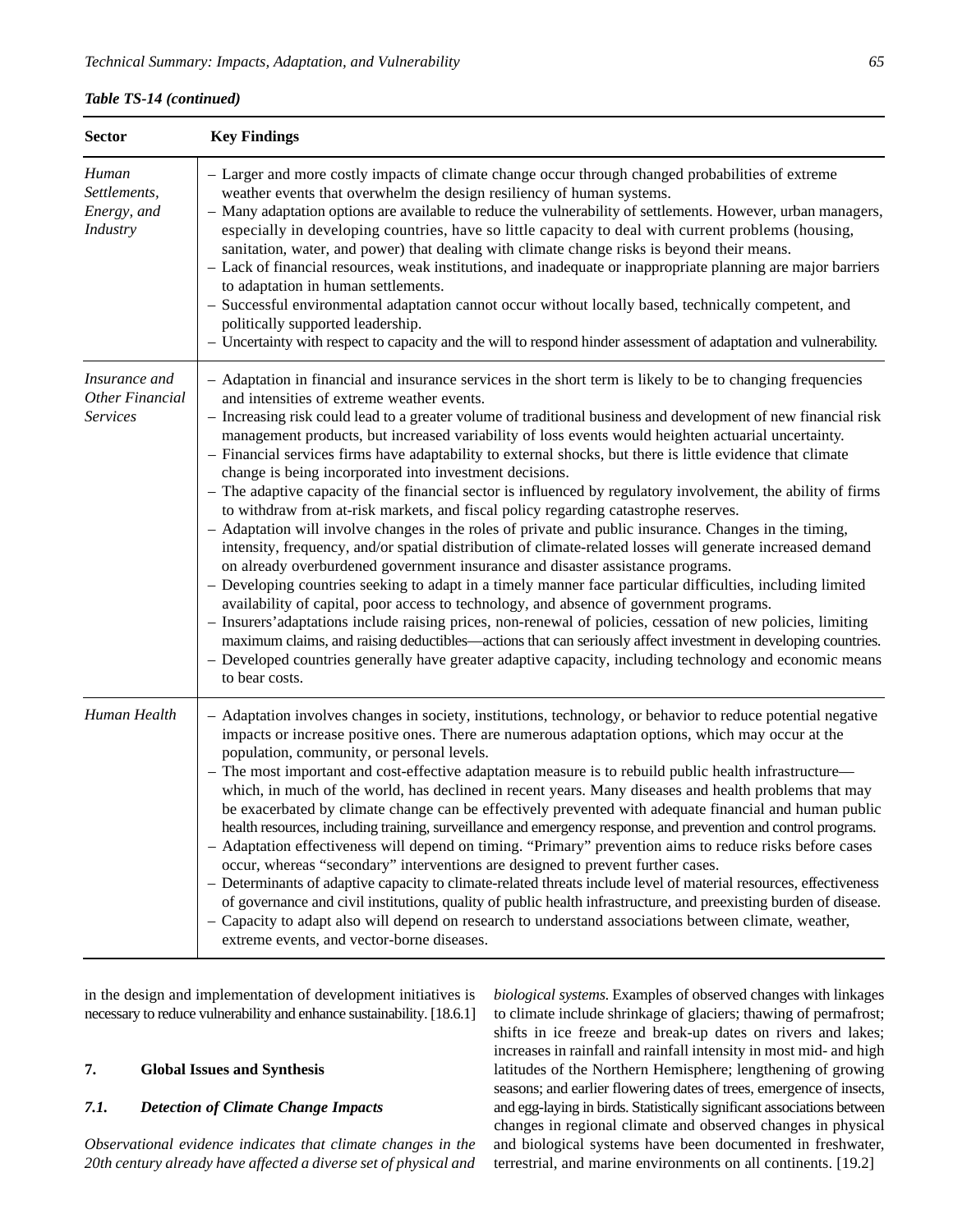*Table TS-15: Adaptation and capacity in regions (key findings from Chapters 10 through 17).*

| <b>Sector</b>                | <b>Key Findings</b>                                                                                                                                                                                                                                                                                                                                                                                                                                                                                                                                                                                                                                                                                                                                                                                                                                                                                                                                                                                                                                                                                                                                                                                                                                                                                                                                                                                                                                                                                                                                                                                                                                                                                                                                                                                                                                                                                                                                                                                                                                                                                                                                                                                                                                                                                                                          |  |  |  |  |  |  |  |
|------------------------------|----------------------------------------------------------------------------------------------------------------------------------------------------------------------------------------------------------------------------------------------------------------------------------------------------------------------------------------------------------------------------------------------------------------------------------------------------------------------------------------------------------------------------------------------------------------------------------------------------------------------------------------------------------------------------------------------------------------------------------------------------------------------------------------------------------------------------------------------------------------------------------------------------------------------------------------------------------------------------------------------------------------------------------------------------------------------------------------------------------------------------------------------------------------------------------------------------------------------------------------------------------------------------------------------------------------------------------------------------------------------------------------------------------------------------------------------------------------------------------------------------------------------------------------------------------------------------------------------------------------------------------------------------------------------------------------------------------------------------------------------------------------------------------------------------------------------------------------------------------------------------------------------------------------------------------------------------------------------------------------------------------------------------------------------------------------------------------------------------------------------------------------------------------------------------------------------------------------------------------------------------------------------------------------------------------------------------------------------|--|--|--|--|--|--|--|
| Africa                       | - Adaptive measures would enhance flexibility and have net benefits in water resources (irrigation and<br>water reuse, aquifer and groundwater management, desalinization), agriculture (crop changes, technology,<br>irrigation, husbandry), and forestry (regeneration of local species, energy-efficient cook stoves, sustainable<br>community management).<br>- Without adaptation, climate change will reduce the wildlife reserve network significantly by altering<br>ecosystems and causing species' emigrations and extinctions. This represents an important ecological and<br>economic vulnerability in Africa.<br>- Arisk-sharing approach between countries will strengthen adaptation strategies, including disaster<br>management, risk communication, emergency evacuation, and cooperative water resource management.<br>- Most countries in Africa are particularly vulnerable to climate change because of limited adaptive capacity<br>as a result of widespread poverty, recurrent droughts, inequitable land distribution, and dependence on<br>rainfed agriculture.<br>- Enhancement of adaptive capacity requires local empowerment in decisionmaking and incorporation of<br>climate adaptation within broader sustainable development strategies.                                                                                                                                                                                                                                                                                                                                                                                                                                                                                                                                                                                                                                                                                                                                                                                                                                                                                                                                                                                                                                                                  |  |  |  |  |  |  |  |
| Asia                         | - Priority areas for adaptation are land and water resources, food productivity, and disaster preparedness and<br>planning, particularly for poorer, resource-dependent countries.<br>- Adaptations already are required to deal with vulnerabilities associated with climate variability, in human<br>health, coastal settlements, infrastructure, and food security. Resilience of most sectors in Asia to climate<br>change is very poor. Expansion of irrigation will be difficult and costly in many countries.<br>- For many developing countries in Asia, climate change is only one of a host of problems to deal with,<br>including nearer term needs such as hunger, water supply and pollution, and energy. Resources available<br>for adaptation to climate are limited. Adaptation responses are closely linked to development activities,<br>which should be considered in evaluating adaptation options.<br>- Early signs of climate change already have been observed and may become more prominent over 1 or<br>2 decades. If this time is not used to design and implement adaptations, it may be too late to avoid<br>upheavals. Long-term adaptation requires anticipatory actions.<br>- A wide range of precautionary measures are available at the regional and national level to reduce<br>economic and social impacts of disasters. These strategies include awareness-building and expansion of<br>the insurance industry.<br>- Development of effective adaptation strategies requires local involvement, inclusion of community<br>perceptions, and recognition of multiple stresses on sustainable management of resources.<br>- Adaptive capacities vary between countries, depending on social structure, culture, economic capacity, and<br>level of environmental disruptions. Limiting factors include poor resource and infrastructure bases, poverty<br>and disparities in income, weak institutions, and limited technology.<br>- The challenge in Asia lies in identifying opportunities to facilitate sustainable development with strategies<br>that make climate-sensitive sectors resilient to climate variability.<br>- Adaptation strategies would benefit from taking a more systems-oriented approach, emphasizing multiple<br>interactive stresses, with less dependence on climate scenarios. |  |  |  |  |  |  |  |
| Australia and<br>New Zealand | - Adaptations are needed to manage risks from climatic variability and extremes. Pastoral economies and<br>communities have considerable adaptability but are vulnerable to any increase in the frequency or duration<br>of droughts.<br>- Adaptation options include water management, land-use practices and policies, engineering standards for<br>infrastructure, and health services.<br>- Adaptations will be viable only if they are compatible with the broader ecological and socioeconomic<br>environment, have net social and economic benefits, and are taken up by stakeholders.<br>- Adaptation responses may be constrained by conflicting short- and long-term planning horizons.<br>- Poorer communities, including many indigenous settlements, are particularly vulnerable to climate-related<br>hazards and stresses on health because they often are in exposed areas and have less adequate housing,<br>health care, and other resources for adaptation.                                                                                                                                                                                                                                                                                                                                                                                                                                                                                                                                                                                                                                                                                                                                                                                                                                                                                                                                                                                                                                                                                                                                                                                                                                                                                                                                                               |  |  |  |  |  |  |  |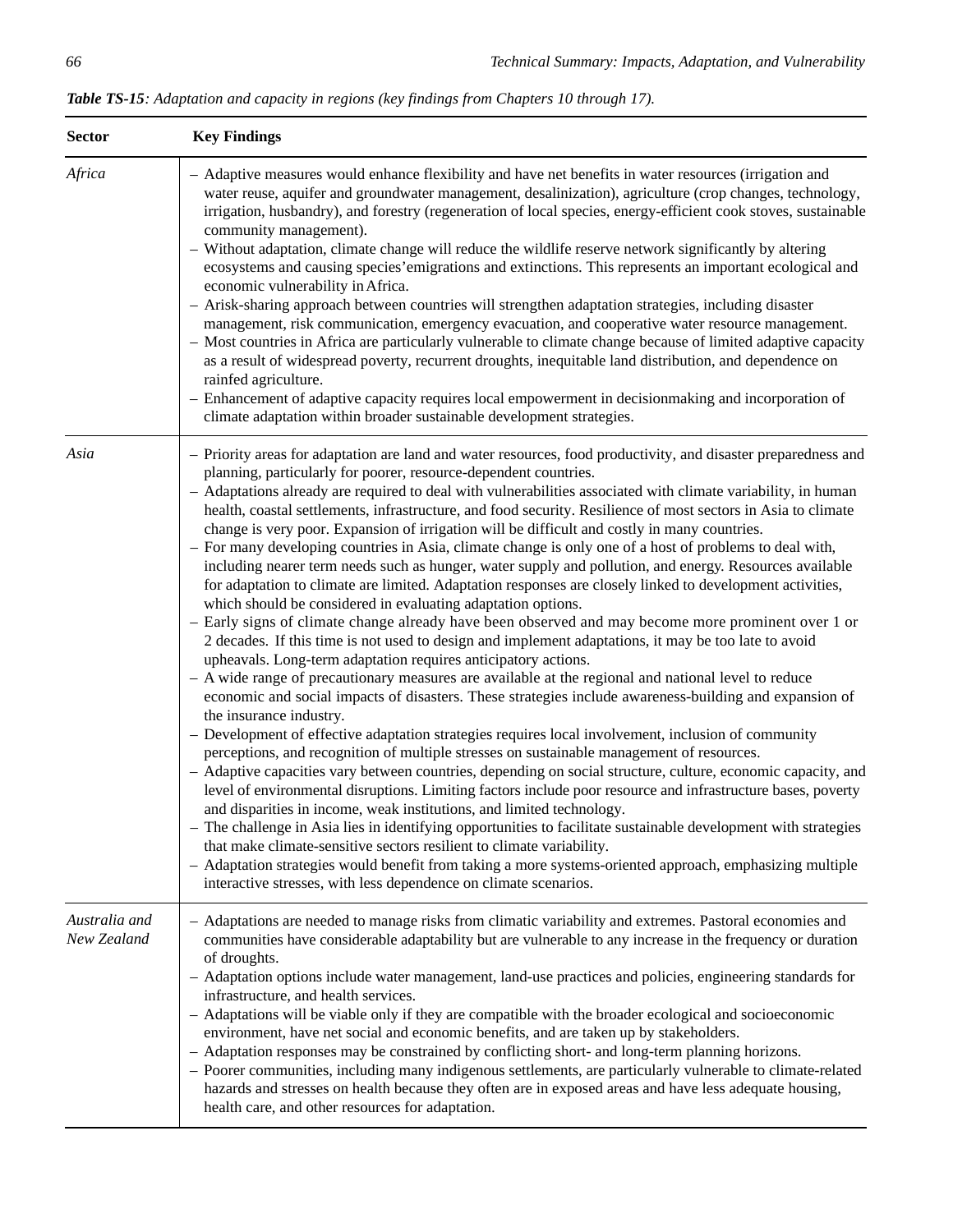|  |  | Table TS-15 (continued) |  |
|--|--|-------------------------|--|
|--|--|-------------------------|--|

| <b>Sector</b> | <b>Key Findings</b>                                                                                                                                                                                                                                                                                                                                                                                                                                                                                                                                                                                                                                                                                                                                                                                                                                                                                                                                                                                                                                                                                                                                                                                                                                                                                                                                                                                                                           |
|---------------|-----------------------------------------------------------------------------------------------------------------------------------------------------------------------------------------------------------------------------------------------------------------------------------------------------------------------------------------------------------------------------------------------------------------------------------------------------------------------------------------------------------------------------------------------------------------------------------------------------------------------------------------------------------------------------------------------------------------------------------------------------------------------------------------------------------------------------------------------------------------------------------------------------------------------------------------------------------------------------------------------------------------------------------------------------------------------------------------------------------------------------------------------------------------------------------------------------------------------------------------------------------------------------------------------------------------------------------------------------------------------------------------------------------------------------------------------|
| Europe        | - Adaptation potential in socioeconomic systems is relatively high because strong economic conditions,<br>stable population (with capacity to migrate), and well-developed political, institutional, and technological<br>support systems.<br>- The response of human activities and the natural environment to current weather perturbations provides a<br>guide to critical sensitivities under future climate change.<br>- Adaptation in forests requires long-term planning; it is unlikely that adaptation measures will be put in<br>place in a timely manner.<br>- Farm-level analyses show that if adaptation is fully implemented large reductions in adverse impacts are<br>possible.<br>- Adaptation for natural systems generally is low.<br>- More marginal and less wealthy areas will be less able to adapt; thus, without appropriate policies of<br>response, climate change may lead to greater inequities.                                                                                                                                                                                                                                                                                                                                                                                                                                                                                                                 |
| Latin America | - Adaptation measures have potential to reduce climate-related losses in agriculture and forestry.<br>- There are opportunities for adapting to water shortages and flooding through water resource management.<br>- Adaptation measures in the fishery sector include changing species captured and increasing prices to<br>reduce losses.                                                                                                                                                                                                                                                                                                                                                                                                                                                                                                                                                                                                                                                                                                                                                                                                                                                                                                                                                                                                                                                                                                   |
| North America | - Strain on social and economic systems from rapid climate and sea-level changes will increase the need for<br>explicit adaptation strategies. In some cases, adaptation may yield net benefits, especially if climate<br>change is slow.<br>- Stakeholders in most sectors believe that technology is available to adapt, although at some social and<br>economic cost.<br>- Adaptation is expected to be more successful in agriculture and forestry. However, adaptations for water,<br>health, food, energy, and cities are likely to require substantial institutional and infrastructure changes.<br>- In the water sector, adaptations to seasonal runoff changes include storage, conjunctive supply management,<br>and transfer. It may not be possible to continue current high levels of reliability of water supply, especially<br>with transfers to high-valued uses. Adaptive measures such as "water markets" may lead to concerns<br>about accessibility and conflicts over allocation priorities.<br>- Adaptations such as levees and dams often are successful in managing most variations in weather but can<br>increase vulnerability to the most extreme events.<br>- There is moderate potential for adaptation through conservation programs that protect particularly threatened<br>ecosystems, such as high alpines and wetlands. It may be difficult or impossible to offset adverse impacts<br>on aquatic systems. |

The presence of multiple causal factors (e.g., land-use change, pollution) makes attribution of many observed impacts to regional climate change a complex challenge. Nevertheless, studies of systems subjected to significant regional climate change—and with known sensitivities to that change—find changes that are consistent with well-established relationships between climate and physical or biological processes (e.g., shifts in the energy balance of glaciers, shifts in the ranges of animals and plants when temperatures exceed physiological thresholds) in about 80% of biological cases and about 99% of physical cases. Table TS-16 shows ~450 changes in processes or species that have been associated with regional temperature changes. Figure TS-11 illustrates locations at which studies have documented regional temperature change impacts. These consistencies enhance our confidence in the associations between changes in regional climate and observed changes in physical and biological systems. Based on observed changes, there is high confidence that 20th century climate changes have had a discernible impact on many physical and biological systems. Changes in biota and physical systems observed in the 20th century indicate that these systems are sensitive to climatic changes that are small relative to changes that have been projected for the 21st century. High sensitivity of biological systems to long-term climatic change also is demonstrated by paleorecords. [19.2.2.]

Signals of regional climate change impacts are expected to be clearer in physical and biotic systems than in social and economic systems, which are simultaneously undergoing many complex non-climate-related stresses, such as population growth and urbanization. Preliminary indications suggest that some social and economic systems have been affected in part by 20th century regional climate changes (e.g., increased damages by floods and droughts in some locations, with apparent increases in insurance impacts). Coincident or alternative explanations for such observed regional impacts result in only low to medium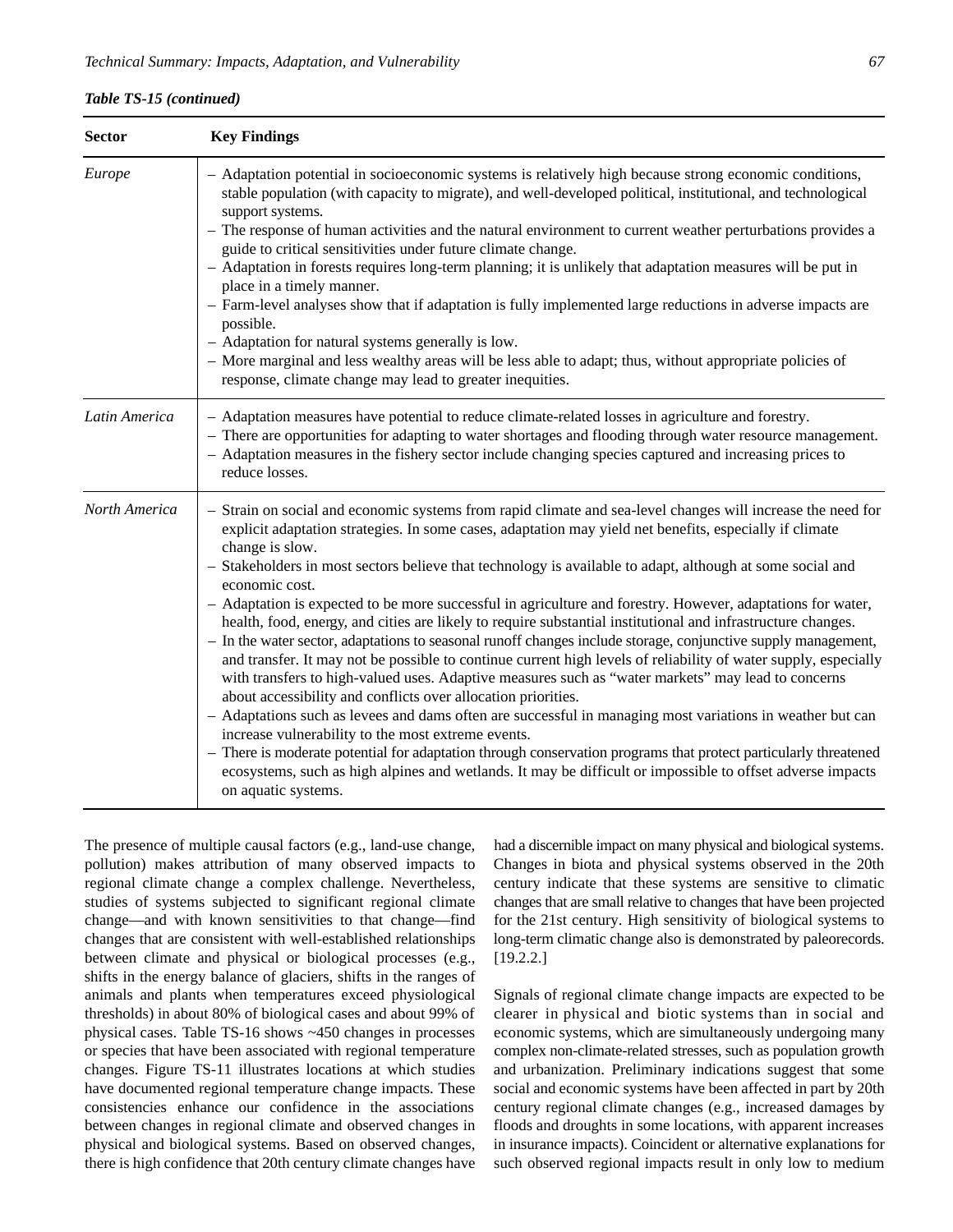## *Table TS-15 (continued)*

| <b>Sector</b>                 | <b>Key Findings</b>                                                                                                                                                                                                                                                                                                                                                                                                                                                                                                                                                                                                                                                                                                                                                                                                                                                                                                                                                                                                                                                                                                                                                                                                                                                                                                                                                                                                                                                                                                                                                                                                                                                                                                            |
|-------------------------------|--------------------------------------------------------------------------------------------------------------------------------------------------------------------------------------------------------------------------------------------------------------------------------------------------------------------------------------------------------------------------------------------------------------------------------------------------------------------------------------------------------------------------------------------------------------------------------------------------------------------------------------------------------------------------------------------------------------------------------------------------------------------------------------------------------------------------------------------------------------------------------------------------------------------------------------------------------------------------------------------------------------------------------------------------------------------------------------------------------------------------------------------------------------------------------------------------------------------------------------------------------------------------------------------------------------------------------------------------------------------------------------------------------------------------------------------------------------------------------------------------------------------------------------------------------------------------------------------------------------------------------------------------------------------------------------------------------------------------------|
| <b>Polar Regions</b>          | - Adaptation will occur in natural polar ecosystems through migration and changing mixes of species.<br>Species such as walrus, seals, and polar bears will be threatened; while others, such as fish, may flourish.<br>- Potential for adaptation is limited in indigenous communities that follow traditional lifestyles.<br>- Technologically developed communities are likely to adapt quite readily, although the high capital investment<br>required may result in costs in maintaining lifestyles.<br>- Adaptation depends on technological advances, institutional arrangements, availability of financing, and<br>information exchange.                                                                                                                                                                                                                                                                                                                                                                                                                                                                                                                                                                                                                                                                                                                                                                                                                                                                                                                                                                                                                                                                               |
| Small Island<br><b>States</b> | - The need for adaptation has become increasingly urgent, even if swift implementation of global agreements<br>to reduce future emissions occurs.<br>- Most adaptation will be carried out by people and communities that inhabit island countries; support from<br>governments is essential for implementing adaptive measures.<br>- Progress will require integration of appropriate risk-reduction strategies with other sectoral policy initiatives<br>in areas such as sustainable development planning, disaster prevention and management, integrated<br>coastal zone management, and health care planning.<br>- Strategies for adaptation to sea-level rise are retreat, accommodate, and protect. Measures such as retreat<br>to higher ground, raising of the land, and use of building set-backs appear to have little practical utility,<br>especially when hindered by limited physical size.<br>- Measures for reducing the severity of health threats include health education programs, health care facilities,<br>sewerage and solid waste management, and disaster preparedness plans.<br>- Islanders have developed some capacity to adapt by application of traditional knowledge, locally appropriate<br>technology, and customary practice. Overall adaptive capacity is low, however, because of the physical<br>size of nations, limited access to capital and technology, shortage of human resource skills, lack of tenure<br>security, overcrowding, and limited access to resources for construction.<br>- Many small islands require external financial, technical, and other assistance to adapt. Adaptive capacity<br>may be enhanced by regional cooperation and pooling of limited resources. |

confidence about determining whether climate change is affecting these systems. [19.2.2.4]

## *7.2. Five Reasons for Concern*

Some of the current knowledge about climate change impacts, vulnerability, and adaptation is synthesized here along five reasons for concern: unique and threatened systems, global aggregate impacts, distribution of impacts, extreme weather events, and large-scale singular events. Consideration of these reasons for concern contribute to understanding of vulnerabilities and potential benefits associated with human-induced climate change that can aid deliberations by policymakers of what could constitute dangerous interference with the climate system in the context of Article 2 of the UNFCCC. No single dimension is paramount.

Figure TS-12 presents qualitative findings about climate change impacts related to the reasons for concern. At a small increase in global mean temperature,<sup>3</sup> some of the reasons for concern show the potential for negative impacts, whereas others show little adverse impact or risk. At higher temperature increases, all lines of evidence show a potential for adverse impacts, with impacts in each reason for concern becoming more negative at increasing temperatures. There is high confidence in this general relationship between impacts and temperature change, but confidence generally is low in estimates of temperature change thresholds at which different categories of impacts would happen. [19.8]

## *7.2.1. Unique and Threatened Systems*

Small increases in global average temperature may cause significant and irreversible damage to some systems and species, including possible local, regional, or global loss. Some plant and animal species, natural systems, and human settlements are highly sensitive to climate and are likely to be adversely affected by climate changes associated with scenarios of <1°C mean global warming. Adverse impacts to species and systems

<sup>&</sup>lt;sup>3</sup>Intervals of global mean temperature increase of  $0-2$ ,  $2-3$ , and  $>3$ <sup>o</sup>C relative to 1990 are labeled small, moderate, and large, respectively. The relatively large range for the "small" designation results because the literature does adequately address a warming of 1–2°C. These magnitudes of change in global mean temperature should be taken as an approximate indicator of when impacts might occur; they are not intended to define absolute thresholds or to describe all relevant aspects of climate-change impacts, such as rate of change in climate and changes in precipitation, extreme climate events, or lagged (latent) effects such as rising sea levels.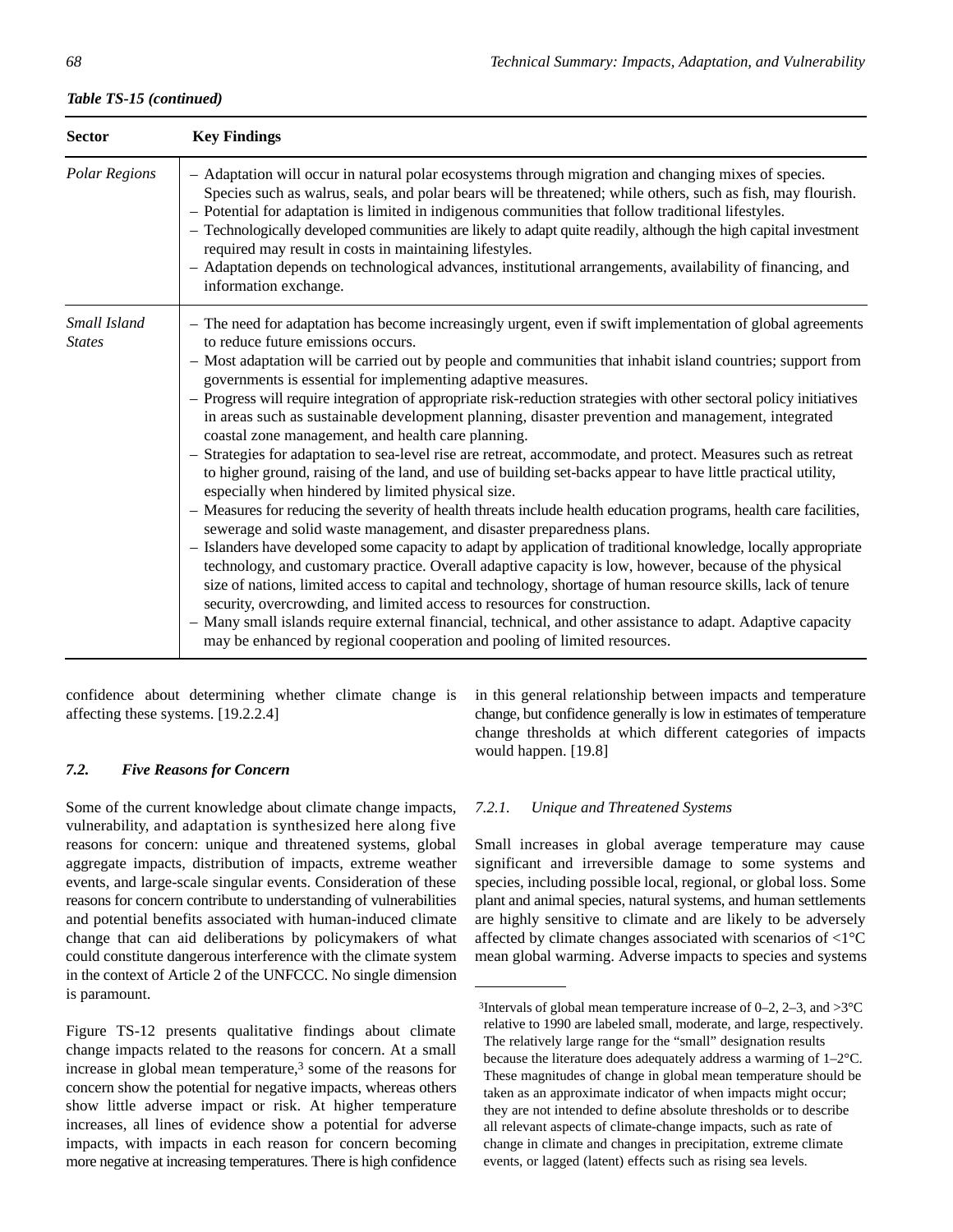

**Figure TS-11**: Locations at which systematic long-term studies meet stringent criteria documenting recent temperature-related regional climate change impacts on physical and biological systems. Hydrology, glacial retreat, and sea-ice data represent decadal to century trends. Terrestrial and marine ecosystem data represent trends of at least 2 decades. Remote-sensing studies cover large areas. Data are for single or multiple impacts that are consistent with known mechanisms of physical/biological system responses to observed regional temperature-related changes. For reported impacts spanning large areas, a representative location on the map was selected.

would become more numerous and more serious for climatic changes that would accompany a global mean warming of 1–2°C and are highly likely to become even more numerous and serious at higher temperatures. The greater the rate and magnitude of temperature and other climatic changes, the greater the likelihood that critical thresholds of systems would be surpassed. Many of these threatened systems are at risk from climate change because they face nonclimate pressures such as those related to human land use, land-use change, and pollution. [19.3]

*Species that may be threatened with local or global extinction by changes in climate that may accompany a small mean global temperature increase include critically endangered species g e n e r a l l y, species with small ranges and low population densities, species with restricted habitat requirements, and species for which suitable habitat is patchy in distribution, particularly if under pressure from human land-use and land-cover change.* Examples of species that may be threatened by small changes include forest birds in Tanzania, the Resplendent Quetzal in

Central America, the mountain gorilla in Africa, amphibians that are endemic to cloud forests of the neotropics, the spectacled bear of the Andes, the Bengal tiger and other species that are endemic to the Sundarban wetlands, and rainfall-sensitive plant species that are endemic to the Cape Floral Kingdom of South Africa. Natural systems that may be threatened include coral reefs, mangroves, and other coastal wetlands; montane ecosystems that are restricted to the upper 200–300 m of mountainous areas; prairie wetlands; remnant native grasslands; coldwater and some coolwater fish habitat; ecosystems overlying permafrost; and ice edge ecosystems that provide habitat for polar bears and penguins. Human settlements that may be placed at serious risk by changes in climate and sea level that may be associated with medium to large mean warming include some settlements of low-lying coastal areas and islands, floodplains, and hillsides—particularly those of low socioeconomic status such as squatter and other informal settlements. Other potentially threatened settlements include traditional peoples that are highly dependent on natural resources that are sensitive to climate change. [19.3]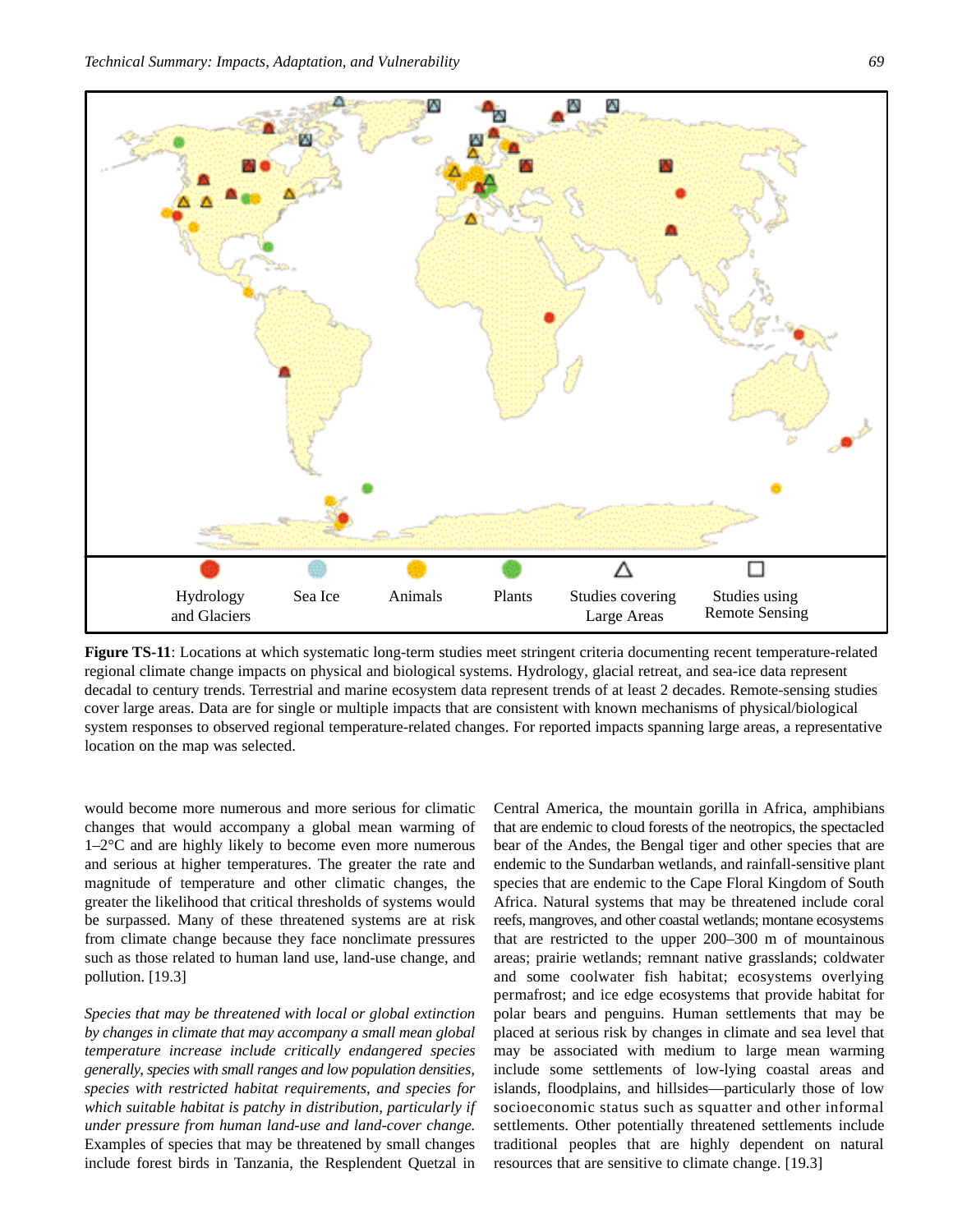| <b>Region</b> | Glaciers,<br><b>Snow Cover/</b><br>Melt, Lake/<br><b>Stream Iceb</b> |                  | <b>Vegetation</b> | Invertebrates    |    | <b>Amphibians</b><br>and Reptiles |                 | <b>Birds</b>     |                | <b>Mammals</b>   |    |                  |
|---------------|----------------------------------------------------------------------|------------------|-------------------|------------------|----|-----------------------------------|-----------------|------------------|----------------|------------------|----|------------------|
| Africa        | $\mathbf{1}$                                                         | $\boldsymbol{0}$ |                   |                  |    |                                   |                 |                  |                |                  |    |                  |
| Antarctica    | $\mathfrak{Z}$                                                       | $\overline{2}$   | $\overline{2}$    | $\boldsymbol{0}$ |    |                                   |                 |                  | $\overline{2}$ | $\boldsymbol{0}$ |    |                  |
| Asia          | 14                                                                   | $\boldsymbol{0}$ |                   |                  |    |                                   |                 |                  |                |                  |    |                  |
| Australia     | $\mathbf{1}$                                                         | $\boldsymbol{0}$ |                   |                  |    |                                   |                 |                  |                |                  |    |                  |
| Europe        | 29                                                                   | $\overline{4}$   | 13                | $\mathbf{1}$     | 46 | $\mathbf{1}$                      | $7\overline{ }$ | $\mathbf{0}$     | 258            | 92               | 7  | $\boldsymbol{0}$ |
| North America | 36                                                                   | $\overline{4}$   | 32                | 11               |    |                                   |                 |                  | 17             | $\overline{4}$   | 3  | $\boldsymbol{0}$ |
| Latin America | 3                                                                    | $\boldsymbol{0}$ |                   |                  |    |                                   | 22              | $\mathbf{0}$     | 15             | $\boldsymbol{0}$ |    |                  |
| Total         | 87                                                                   | $10\,$           | 47                | 12               | 46 | $\mathbf{1}$                      | 29              | $\boldsymbol{0}$ | 292            | 96               | 10 | $\boldsymbol{0}$ |

*Table TS-16: Processes and species found in studies to be associated with regional temperature change.<sup>a</sup>*

<sup>a</sup> The columns represent the number of species and processes in each region that were found in each particular study to be associated with regional temperature change. For inclusion in the table, each study needed to show that the species or process was changing over time and that the regional temperature was changing over time; most studies also found a significant association between how the temperature and species or processes were changing The first number indicates the number of species or processes changing in the manner predicted with global warming. The second number is the number of species or processes changing in a manner opposite to that predicted with a warming planet. Empty cells indicate that no studies were found for this region and category. b Sea ice not included.

## *7.2.2. Aggregate Impacts*

*With a small temperature increase, aggregate market-sector impacts could amount to plus or minus a few percent of world G D P (medium confidence); aggregate nonmarket impacts could be negative (low confidence).* The small net impacts are mainly the result of the fact that developed economies, many of which could have positive impacts, contribute the majority of global production. Applying more weight to impacts in poorer countries to reflect equity concerns, however, can result in net aggregate impacts that are negative even at medium warming. It also is possible that a majority of people will be negatively affected by climate change scenarios in this range, even if the net aggregate monetary impact is positive. With medium to higher temperature increases, benefits tend to decrease and damages increase, so the net change in global economic welfare becomes negative—and increasingly negative with greater warming (medium confidence). Some sectors, such as coastal and water resources, could have negative impacts in developed and developing countries. Other sectors, such as agriculture and human health, could have net positive impacts in some countries and net negative impacts in other countries. [19.5]

Results are sensitive to assumptions about changes in regional climate, levels of development, adaptive capacity, rates of change, valuation of impacts, and methods used for aggregating losses and gains, including the choice of discount rate. In addition, these studies do not consider potentially important factors such as changes in extreme events, advantageous and complementary responses to the threat of non-climate-driven extreme events, rapid change in regional climate (e.g., resulting from changes in ocean circulation), compounding effects of multiple stresses, or conflicting or complementary reaction to those stresses. Because these factors have yet to be accounted for in estimates of aggregate impacts and estimates do not include all possible categories of impacts, particularly nonmarket impacts, estimates of aggregate economic welfare impacts of climate change are considered to be incomplete. Given the uncertainties about aggregate estimates, the possibility of negative effects at a small increase in temperature cannot be excluded. [19.5]

#### *7.2.3. Distribution of Impacts*

*Developing countries tend to be more vulnerable to climate change than developed countries (high confidence). Developing countries are expected to suffer more adverse impacts than developed countries (medium confidence).* A small temperature increase would have net negative impacts on market sectors in many developing countries (medium confidence) and net positive impacts on market sectors in many developed countries (medium confidence). The different results are attributable partly to differences in exposures and sensitivities (e.g., present temperatures are below optimal in mid- and high latitudes for many crops but at or above optimal in low latitudes) and partly to lesser adaptive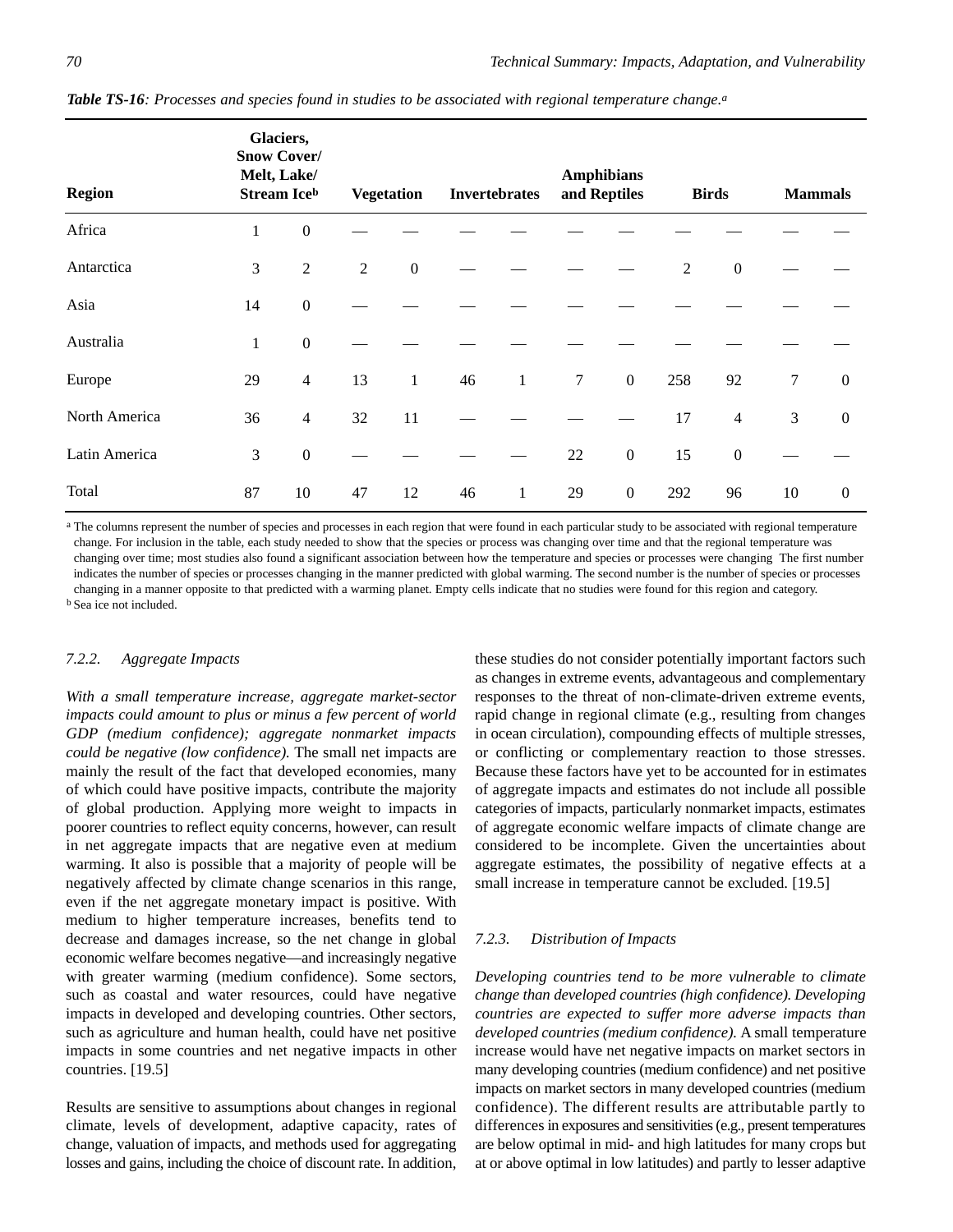

**Increase in Global Mean Temperature after 1990 (°C)**

**Figure TS-12**: Impacts of or risks from climate change, by reason for concern. Each row corresponds to a reason for concern, and shades correspond to severity of impact or risk. White means no or virtually neutral impact or risk, yellow means somewhat negative impacts or low risks, and red means more negative impacts or higher risks. Global-averaged temperatures in the 20th century increased by 0.6°C and led to some impacts. Impacts are plotted against increases in global mean temperature after 1990. This figure addresses only how impacts or risks change as thresholds of increase in global mean temperature are crossed, not how impacts or risks change at different rates of change in climate. These temperatures should be taken as approximate indications of impacts, not as absolute thresholds.

capacity in developing countries relative to developed countries. At a medium temperature increase, net positive impacts would start to turn negative and negative impacts would be exacerbated (high confidence). The results of these studies do not fully take into account nonmarket impacts of climate change such as impacts on natural systems, which may be sensitive to small amounts of warming. Particularly vulnerable regions include deltaic regions, low-lying small island states, and many arid regions where droughts and water availability are problematic even without climate change. Within regions or countries, impacts are expected to fall most heavily, in relative terms, on impoverished persons. The poorest members of society can be inferred to be most vulnerable to climate change because of their lack of resources with which to cope and adapt to impacts, but few studies have explicitly examined the distribution of impacts on the poor relative to other segments of society. [19.4]

*Impacts on unmanaged systems are likely to increase in severity with time, but impacts on managed systems could increase or decrease through the 21st century.* The distribution of impacts over the 21st century is influenced by several factors. As GHG concentrations increase, the magnitude of exposure to change in climate stimuli also would increase. Nonclimate pressures on natural and social systems, which increase the vulnerability

of systems, also may grow through time as a result of population growth and increased demands for land, water, public infrastructure, and other resources. Increased population, incomes, and wealth also mean that more people and human-made resources potentially would be exposed to climate change, which would tend to increase market-sector damages in absolute dollar terms; this has been the case historically. Counteracting these tendencies are factors such as increased wealth and technology and improved institutions, which can raise adaptive capacity and reduce vulnerability to climate change. [8, 19.4]

Whether impacts and vulnerability increase or decrease with time is likely to depend in part on the rates of climate change and development and may differ for managed and unmanaged systems. The more rapid the rate of climate change, the greater would be future exposure to potentially adverse changes and the greater the potential for exceeding system thresholds. The more rapid the rate of development, the more resources would be exposed to climate change in the future—but so too would the adaptive capacity of future societies. The benefits of increased adaptive capacity are likely to be greater for intensively managed systems than for systems that presently are unmanaged or lightly managed. For this reason, and because of the possibility that nonclimate pressures on natural systems may increase in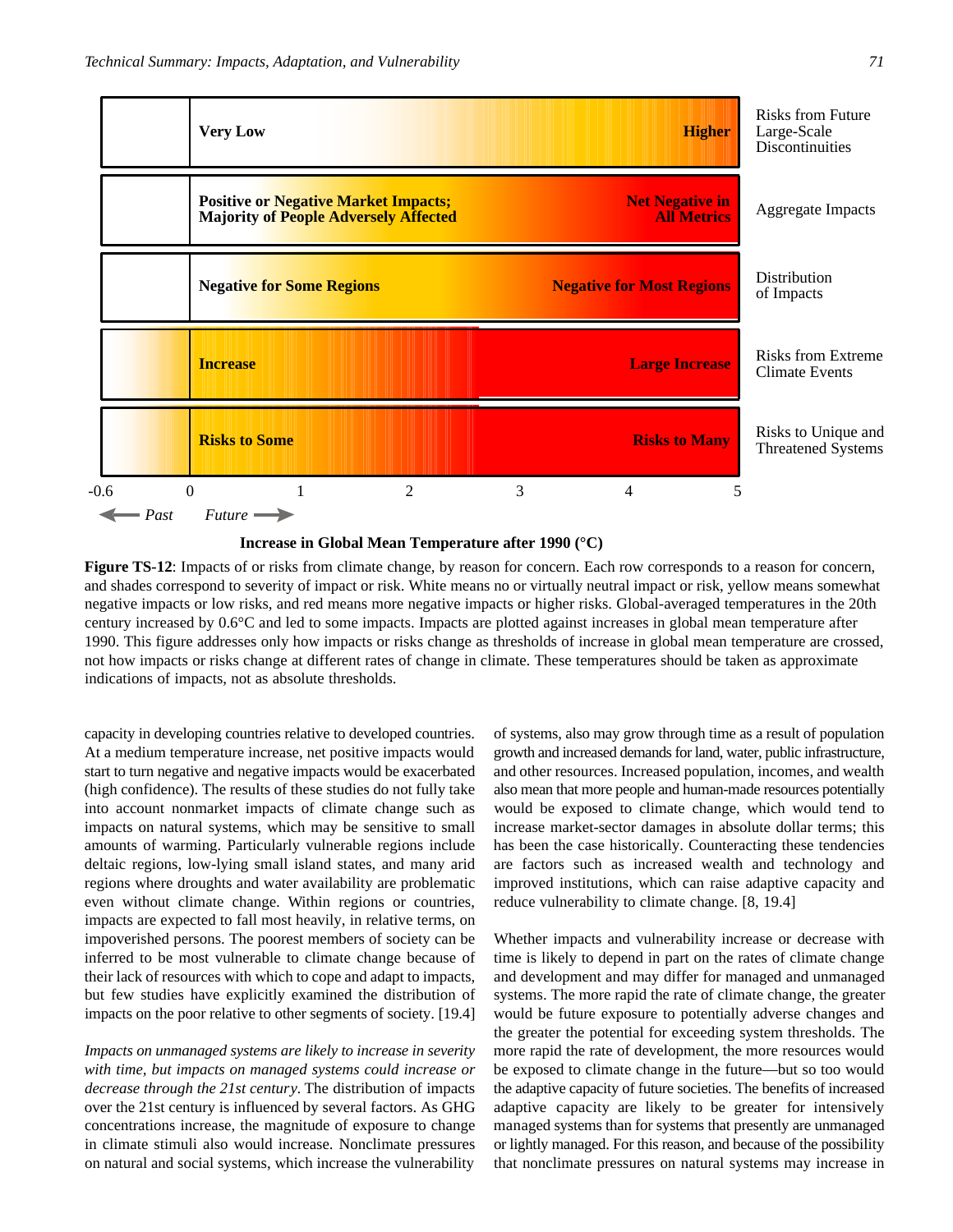the future, the vulnerability of natural systems is expected to increase with time (medium confidence). [19.4.2, 19.4.3]

*Future development paths, sustainable or otherwise, will shape future vulnerability to climate change, and climate change impacts may affect prospects for sustainable development in different parts of the world.* Climate change is one of many stresses that confront human and natural systems. The severity of many of these stresses will be determined in part by the development paths followed by human societies; paths that generate lesser stresses are expected to lessen the vulnerability of human and natural systems to climate change. Development also can influence future vulnerability by enhancing adaptive capacity through accumulation of wealth, technology, information, skills, and appropriate infrastructure; development of effective institutions; and advancement of equity. Climate change impacts could affect prospects for sustainable development by changing the capacity to produce food and fiber, the supply and quality of water, and human health and by diverting financial and human resources to adaptation. [18]

## *7.2.4. Extreme Weather Events*

*Many climatic impacts are related to extreme weather events, and the same will hold for the impacts of climate change.* The large damage potential of extreme events arises from their severity, suddenness, and unpredictability, which makes them difficult to adapt to. Development patterns can increase vulnerability to extreme events. For example, large development along coastal regions increases exposure to storm surges and tropical cyclones, increasing vulnerability.

The frequency and magnitude of many extreme climate events increase even with a small temperature increase and will become greater at higher temperatures (high confidence). Extreme events include, for example, floods, soil moisture deficits, tropical cyclones, storms, high temperatures, and fires. The impacts of extreme events often are large locally and could strongly affect specific sectors and regions. Increases in extreme events can cause critical design or natural thresholds to be exceeded, beyond which the magnitude of impacts increases rapidly (high confidence). Multiple nonextreme consecutive events also can be problematic because they can lessen adaptive capacity by depleting reserves of insurance and reinsurance companies. [8, 19.6.3.1]

*An increase in the frequency and magnitude of extreme events would have adverse effects throughout sectors and regions.* Agriculture and water resources may be particularly vulnerable to changes in hydrological and temperature extremes. Coastal infrastructure and ecosystems may be adversely affected by changes in the occurrence of tropical cyclones and storm surges. Heat-related mortality is likely to increase with higher temperatures; cold-related mortality is likely to decrease. Floods may lead to the spread of water-related and vectorborne diseases, particularly in developing countries. Many of the monetary damages from extreme events will have repercussions on a broad scale of financial institutions, from insurers and reinsurers to investors, banks, and disaster relief funds. Changes in the statistics of extreme events have implications for the design criteria of engineering applications (e.g., levee banks, bridges, building design, and zoning), which are based on estimates of return periods, and for assessment of the economic performance and viability of particular enterprises that are affected by weather. [19.6.3.1]

## *7.2.5. Large-Scale Singular Events*

*Human-induced climate change has the potential to trigger large-scale changes in Earth systems that could have severe consequences at regional or global scales.The probabilities of triggering such events are poorly understood but should not be ignored, given the severity of their consequences.* Events of this type that might be triggered include complete or partial shutdown of the North Atlantic and Antarctic Deep Water formation, disintegration of the West Antarctic and Greenland Ice Sheets, and major perturbations of biosphere-regulated carbon dynamics. Determining the timing and probability of occurrence of large-scale discontinuities is difficult because these events are triggered by complex interactions between components of the climate system. The actual discontinuous impact could lag the trigger by decades to centuries. These triggers are sensitive to the magnitude and rate of climate change. Large temperature increases have the potential to lead to largescale discontinuities in the climate system (medium confidence).

These discontinuities could cause severe impacts on the regional and even global scale, but indepth impact analyses are still lacking. Several climate model simulations show complete shutdown of the North Atlantic thermohaline circulation with high warming. Although complete shutdown may take several centuries to occur, regional shutdown of convection and significant weakening of the thermohaline circulation may take place within the next century. If this were to occur, it could lead to a rapid regional climate change in the North Atlantic region, with major societal and ecosystem impacts. Collapse of the West Antarctic Ice Sheet would lead to a global sea-level rise of several meters, which may be very difficult to adapt to. Although the disintegration might take many hundreds of years, this process could be triggered irreversibly in the next century. The relative magnitude of feedback processes involved in cycling of carbon through the oceans and the terrestrial biosphere is shown to be distorted by increasing temperatures. Saturation and decline of the net sink effect of the terrestrial biosphere—which is projected to occur over the next century—in step with similar processes, could lead to dominance of positive feedbacks over negative ones and strong amplification of the warming trend. [19.6.3.2]

## **8. Information Needs**

Although progress has been made, considerable gaps in knowledge remain regarding exposure, sensitivity, adaptability, and